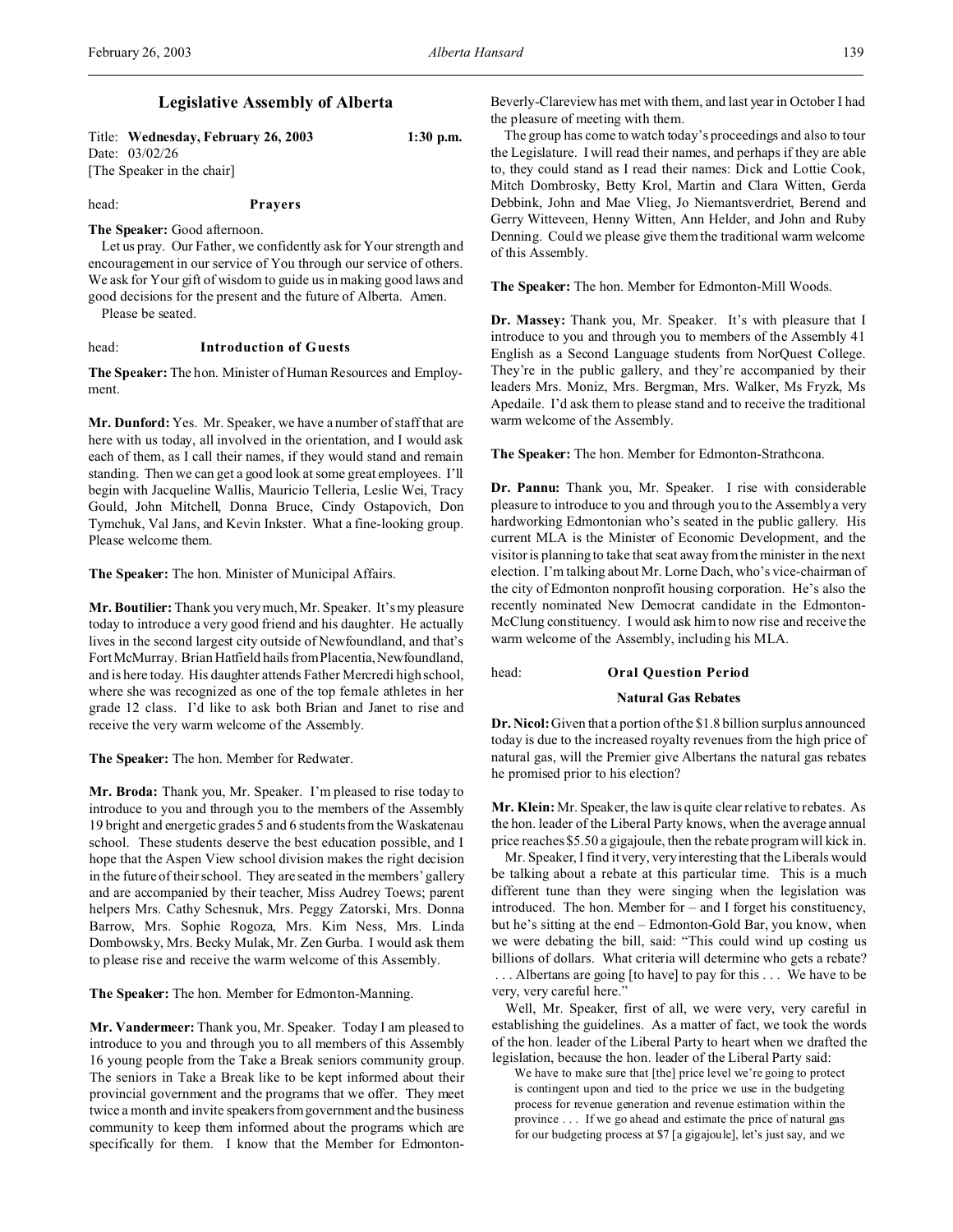want to start protecting the price at \$5 [a gigajoule], what we've got is a \$2 margin there that we basically either have to put into our budget to debate the dollars that are necessary to cover the difference between what we're expecting out of revenues . . . Otherwise we'll end up running a deficit budget, and in Alberta we don't want to do that.

**Dr. Nicol:** Mr. Speaker, I stand by those comments today.

The government didn't have an annual average when it pulled the trigger to issue rebates in 2001, so why did the Premier consider it an emergency then, an election year, but it's not an emergency now when people are cold and needing that support?

## *1:40*

**Mr. Klein:** Mr. Speaker, natural gas at that particular period of time was about \$5.76 a gigajoule on average. It had been, on average, for over six months, I believe. Election or no election, we had to take action, but it was ad hoc action. We took the advice of the hon. leader of the Liberal Party, and we put in a program that would be sustainable. Now, instead of talking about sustainability and programs that are responsible, they're talking about: well, go back to ad hoc-ism. You know, there was a wonderful quote that I heard today from the hon. Member for Edmonton-Rutherford. He said that today's benefit will be perceived as tomorrow's entitlement. We want to make sure that whatever entitlement is there is there through law and is there on a sustainable basis, and that's why we have the legislation we have today in place.

**Dr. Nicol:** How does the Premier explain his comments in 2001 when he said: Alberta's natural gas belongs to all Albertans, and they have told our government that in times of high prices such as we're seeing this winter, the revenues from gas should be returned to them.

**Mr. Klein:** Absolutely true, Mr. Speaker, and that's why we put in place legislation that says to Albertans that once, on average, natural gas prices reach \$5.50 a gigagoule, then there will be rebates. That is performing on a sustainable basis rather than on an ad hoc basis. Certainly, the situation in 2000-2001 prompted us to bring in legislation to ensure Albertans that there would be protection in the future rather than doing it on an ad hoc basis, as the Liberals would like us to do.

## **Natural Gas Prices**

**Dr. Nicol:** Yesterday the Premier stated, "Thousands upon thousands upon thousands of Albertans can afford to pay their [natural gas] bills." However, the Official Opposition has tabled over 2,000 signatures from Albertans who cannot afford to pay their natural gas bills. The mayors of our largest cities are also demanding rebates on behalf of their constituents who can't afford to pay their bills. To the Premier: given that the Premier asked to be informed of any Albertan who is freezing in the dark, will the Premier help this Edmontonian who wrote to us on our web site, altaliberals.ab.ca, to say: it is proven that people are having their gas shut off, and I'm getting threats already to getting my gas shut off; can I get help?

**Mr. Klein:** Well, Mr. Speaker, if that person is in a low-income bracket and is entitled to certain government benefits, then I would ask him to contact the appropriate authorities – not the Liberals but the appropriate authorities within government – to see if there's any way we can rectify the situation. What I said in the Legislature was relative to a comment that was made by the hon. Member for Edmonton-Highlands, who talked about people freezing in the dark,

and I said: give me some examples. Otherwise, it's not true. If that is happening or if it's about to happen, we want to know, and we want to know the circumstances. We'll work with the family or the individual involved to make sure that they don't freeze in the dark. No one freezes in the dark in this province.

**Dr. Nicol:** To the Minister of Seniors: why do seniors have to wait until they are threatened with a disconnection notice before they're able to access any of your ministry's onetime assistance programs?

**Mr. Woloshyn:** Mr. Speaker, that statement is totally incorrect. The onetime support, the special-needs program, is not directed at utility costs per se, as I indicated in the House. It is directed at onetime, exceptional, unexpected expenses, whether they be repairs to the home – although we don't have a home repair program – whether they be dental work, whether they be stuck for eyeglasses, based on their ability to pay. So it's directed towards the needy.

This year, I do believe, we've helped somewhere in the neighbourhood of about 9,000 people, although I will have to research that number to get you an accurate one. So to say that I am waiting for them to get disconnect notices to pay their bills is totally misleading. I would stand behind that program one hundred percent because it is a very, very good program. It is the only program of its kind in the country, and it is directed at the people who need the assistance the most. I would appreciate it if the hon. Leader of the Opposition would get his research done properly before he poses a question of that nature, because I don't want the people for which I'm responsible to become unduly concerned over irrational statements of that nature.

**Dr. Nicol:** To the minister of human resources: given that the price of natural gas has just increased for the third month in a row and AISH recipients may only apply for onetime emergency assistance through SFI when they have a shut-off notice, what help does the government have for the AISH recipient who is faced with a second disconnect notice?

**The Speaker:** The hon. Minister of Human Resources and Employment.

**Mr. Dunford:** Thank you. Thank you for the question, because it allows me, then, to expand on what we talked about yesterday in terms of disconnect notices. While it is true what the opposition leader has indicated about onetime help for AISH, we can make the announcement here today, because I think everyone here in the House is familiar with this or at least should be, that when an AISH client runs into difficulty, we do have the opportunity to move them from the AISH program onto our supports for independence program and then see what kind of assistance we can provide at that time. So we don't want anybody thinking that just because they've been labeled and they have some kind of entitlement, they're stuck there. If there's a need, we try to find a way as best we can, Mr. Speaker, to try to deal with it.

**The Speaker:** Third Official Opposition main question. The hon. Member for Edmonton Mill-Woods.

## **Foster Care**

**Dr. Massey:** Thank you, Mr. Speaker. People who are bad parents have their children taken from them by the government, but as a growing number of cases show, the government can also be a bad parent. My first question is to the Premier. When the government is a bad parent, who is expected to protect children?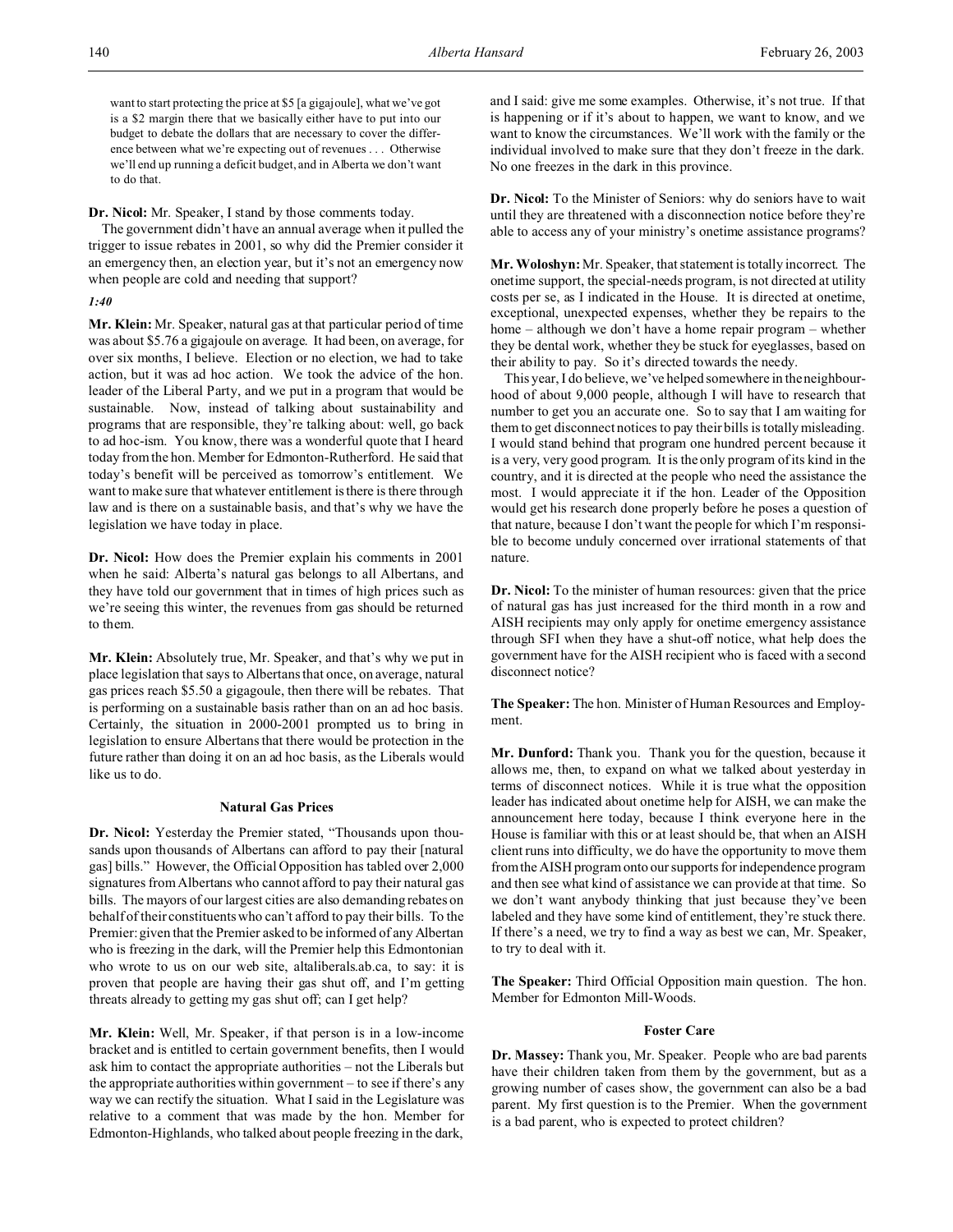**Mr. Klein:** Mr. Speaker, the way that question was posed is subjective, to say the least, because government is a huge entity. You know, there are all of the Members of the Legislative Assembly. Then there are the government members of the Assembly. There are the members of the Official Opposition; although not members of the government, they're still associated. Then there are 20 some odd thousand employees of the government. So what component or what individual or what segment of the government is the hon. member talking about? Who in the government or what body within the government is perceived to be a bad parent? Is he talking about me? Is he talking about the Minister of Finance? Is he talking about the Minister of Children's Services? As far as I know, they're all very good parents. All of those who have children are very good parents. So who is he talking about? Be specific. Name a name. Name an organization. Name a body.

**The Speaker:** The hon. member.

**Dr. Massey:** Thank you. The Children's Advocate documents hundreds of them each year, Mr. Premier.

My second question is to the Minister of Children's Services. What recourse is there for adults who as children were abused while in government care?

**Ms Evans:** Mr. Speaker, if the reference point is the alleged situation that was identified in the statement of claim yesterday and the situation alluded to by the hon. member opposite relates to people who have memories of mistreatment, we are hoping that with the process we have in place today, that I identified yesterday, albeit briefly, we will avoid having people who have these kinds of recollections and that nobody intervened. Currently, today, with CWIS, which accesses the child welfare files, we have the capacity for the advocate to act impartially and on behalf of that person the very first instance there's any transgression by anybody. That appears on the file. So if a foster parent abuses a child, it is noted there, and the advocate can immediately intervene.

If, in fact, it's a reference point to what used to be or what used to happen in the past, then obviously in many of those situations those people come back and make their representation through the courts or through some other filing. But, Mr. Speaker, today I think that we are very current with our information and very current, indeed, with our follow-through on behalf of those that claim some abuse at the hands of somebody employed by government or deployed by government to look after children.

#### *1:50*

**The Speaker:** The hon. member.

**Dr. Massey:** Thank you, Mr. Speaker. Again to the same minister: why force those people to go to the courts? Why won't the minister establish an independent panel to investigate and provide compensation when the government has proven to be a bad parent?

**Ms Evans:** Well, Mr. Speaker, allegations, of their own accord, do not constitute proof. We have still got the situation with the John Doe case that has not been adjudicated by the courts. The courts have not come back and given us any recommendation. We're clearly waiting for that. We've got in place something that works for the here and now. If people today as adults have some difficulty that they want to raise, they can certainly approach this government, the Minister of Children's Services, the Minister of Justice. They file those complaints and bring them forward.

Should there be a necessity to bring forward another panel? I'm

not sure. I will tell you this. They could clearly write to this minister – and frequently they do – and we will try and investigate whether or not there's something. But I don't get a lot of complaints from people who allege abuse from times past. Usually, if they come forward and write, it's because they may be unsatisfied with the legal representation they've had in bringing that matter forward. So, Mr. Speaker, this external panel review process is not necessary.

Could I identify one more thing? We have the Child Welfare Appeal Panel, that currently works exceptionally well for those people that are unsatisfied today, and last year we had over 230 representations made to that panel. Administrative review solved all but 35 of those.

**The Speaker:** The hon. Member for Edmonton-Highlands.

### **Natural Gas Prices** *(continued)*

**Mr. Mason:** Thank you very much, Mr. Speaker. As the provincial government turns a deaf ear to its citizens, Albertans are wondering why they have to pay heating bills that have spiked 60 percent or more this year. Now, some Albertans are a bit luckier, particularly those that live in the city of Medicine Hat, which owns its own gas utility and has shown that gas rates can be set at very reasonable rates right here in Alberta. While ATCO customers are paying over \$8.50 a gigajoule, Medicine Hat residents pay a rate of \$2.25 a gigajoule. To the Minister of Energy: why is it that the citizens of Medicine Hat get a break on their home heating costs, but this government, which has just announced a \$2.7 billion unbudgeted resource windfall, tells Albertans to forget it?

**Mr. Smith:** You know, Mr. Speaker, if I were to believe in reincarnation, I would come back as a New Democratic politician. I could still stay in the Legislature, and all I have to do is drop reason and accountability.

The city of Medicine Hat owns its own gas. The city of Medicine Hat does not pay royalties to the province of Alberta.\* This has long been a city that's had gas used to light streetlamps. Medicine Hat has two wonderful members representing it here in the Legislature today, Mr. Speaker, and in fact they have gone about their business in a cordial way with the province and in an effective way for the city.

**The Speaker:** The hon. member.

**Mr. Mason:** Thanks very much, Mr. Speaker. Now, how is it that the government can justify collecting over \$6 billion in resource revenue, but it can't afford to pay 5 percent of that for natural gas rebates? I ask that to the minister.

**Mr. Smith:** Mr. Speaker, in the year 2001, when natural gas prices grew – in fact, the government of the day addressed this issue – we came up with the Natural Gas Price Protection Act. We struck a price in which Albertans could qualify for assistance at 5 percent below the price in 2001. So discounting inflation, discounting the increase in prices, we are still at a strike price that's 5 percent below 2001 levels. It was announced that way. It was announced in a 28th of August news release: the forecasted annual reference price in the year's fiscal provincial budget is the way that we'll establish the price; the trigger price has been established at \$5.50. We are being more than fair. We're being realistic of the issues of the day, and we're here to provide Albertans assistance with the rebate program as the prices get to the point where it was forecasted and put into law, which these members debated and these members participated in in the session of 2001.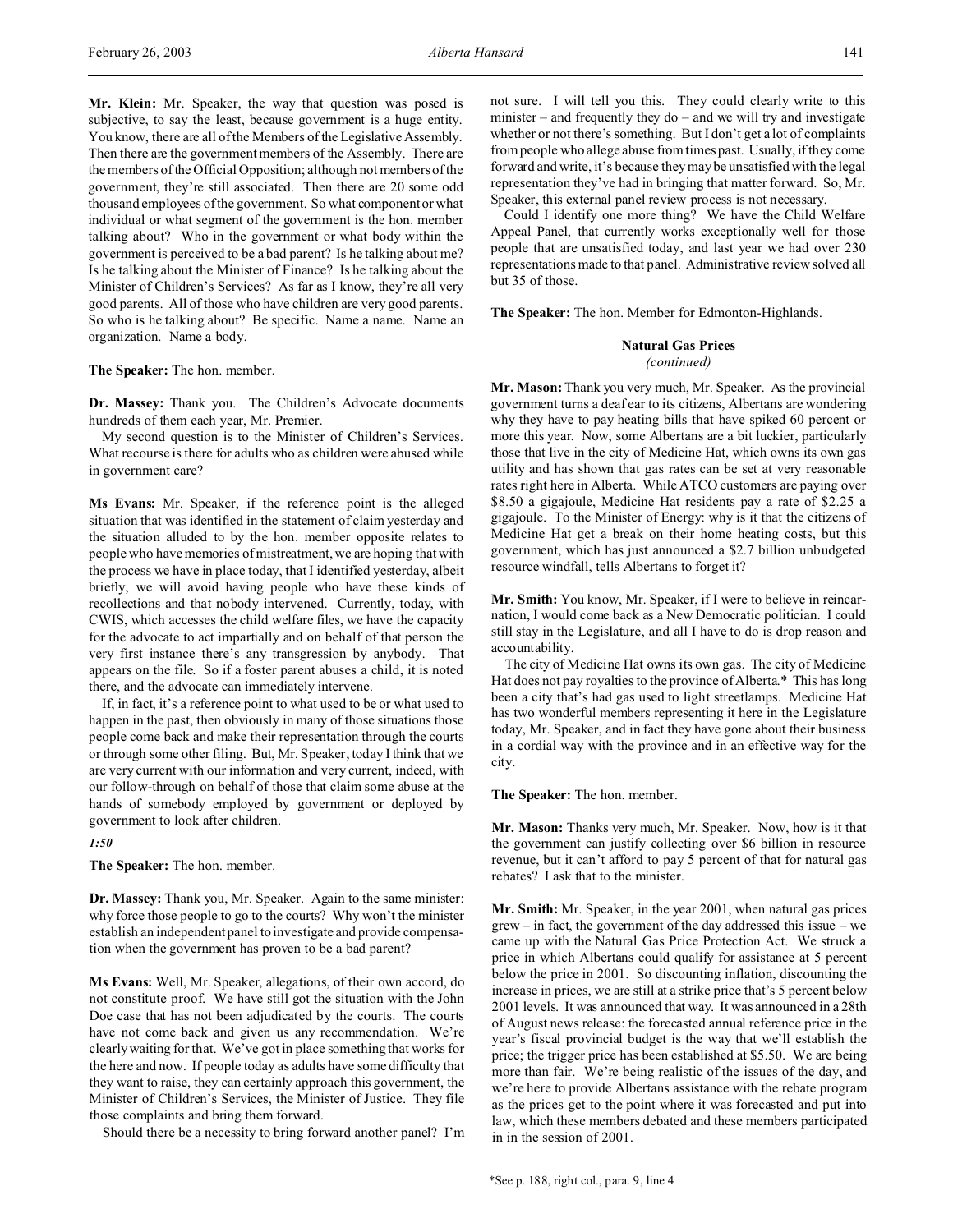**The Speaker:** The hon. member.

**Mr. Mason:** Thank you very much, Mr. Speaker. Well, given that the minister thinks that 5 percent below the prices that existed before the last election is good enough, then can he please tell us why, if the government is getting \$6 billion a year from resource revenues, most of which is natural gas, the government isn't actively participating in the gouging of homeowners in this province on the price of their natural gas right now?

**Mr. Smith:** Well, Mr. Speaker, there's no New Democrat alive that wouldn't put \$27 billion worth of demands into a \$20 billion budget.

**An Hon. Member:** Yes, they would.

**Mr. Smith:** Yes, they would, and I guess that's what they're asking to do right now.

So, Mr. Speaker, in fact, over \$20 billion worth of royalties that have been collected over the last four years have gone into things like health care – and I'm sure the minister may want to talk about the changed budget in health care from 2001 – education, infrastructure, drought relief, forest fire assistance, not to discount the fact that there's been some 1.3 billion dollars in tax cuts delivered to this province since the year 2001.

**The Speaker:** The hon. Member for Whitecourt-Ste. Anne, followed by the hon. Member for Edmonton-Riverview.

**Mr. VanderBurg:** Thank you, Mr. Speaker. Many of the constituents in Whitecourt-Ste. Anne are calling my offices regarding utility concerns. The minister just talked about trigger pricing and this regulation regarding the average prices. It's difficult to explain. How does the minister calculate this average price, and how is a \$5.50 gigajoule trigger price calculated?

**Mr. Smith:** Well, Mr. Speaker, I appreciate the question. The Alberta reference price is the average selling price of all Alberta natural gas sold throughout North America less their transportation cost in a given month. Yes, it is difficult. First, you have a well. People take risks. They drill a well. They find natural gas. The natural gas is then produced, and it gets up into a device called a separator or a treater. It takes water out of it. It adds value to the gas. It puts it into shape to put into a pipeline. Then it's moved to a gas plant, and then its carbon dioxide is removed. If it's enriched, other ethane enrichments are removed for later sale. Then that gas is piped throughout the system down to Empress at the AECO gate, and then it's moved all across North America, where, in fact, if it was put into electricity, it would light up one out of every seven and a half homes in the United States.

Now, this price that has been paid is paid when it hits the gate price, and it is reduced of the transportation cost, and then if you're in that well, there are a number of partners in that well, so then the money is split amongst those partners. So, Mr. Speaker, what happens is the reference price is the price that we sell the gas at, and there's a lag of some 30 to 45 days, in some cases 60, before we can calculate that price and the payments that have accrued to the Crown.

#### *2:00*

**Mr. VanderBurg:** Well, again to the same minister. As you explained, you know, the trigger price is difficult to understand, and we have that trigger price calculated on the fiscal year average. Why not calculate that quarterly or seasonally then?

## An Hon. Member: Good question.

**Mr. Smith:** Mr. Speaker, that is a good question, as one member has just said. In fact – and I think this bears some examination – why couldn't we look at calculating it maybe twice a year when we see prices change? For example, in August of 2002 the price of natural gas was \$1.84.

**An Hon. Member:** How much?

**Mr. Smith:** One dollar and eighty-four cents, Mr. Speaker. In November the price was moving up to that \$4 level. So, in fact, that is a reasonable suggestion. One thing we will not be able to do, though, is put two Januaries or two Februaries into a 12-month period.

**Mr. VanderBurg:**Again to the same minister: you know, due to the fact that competition and customer choice is a real answer to many of my constituents' concerns, will my constituents and will Albertans be better served by Direct Energy coming into Alberta to get into the retail marketplace?

**Mr. Smith:** Well, Mr. Speaker, I think that again the member has hit on the key. Competition, increased supply are certainly key in electricity. The ability for Albertans to choose whether they'd like to integrate gas and electricity prices, to buy on a 12-, 24-, or 36 month basis are all options that they will have at their disposal as the Gas Utilities Act comes forward to the Legislature. In fact, as Albertans make choices, there will still be a Natural Gas Price Protection Act, that will based on good information, in-depth analyses. There are over 550 people in the Department of Energy that are experts in this business, that work hard and that will continue to deliver clear information on trigger price, forecast price, annual rates of calculation. It is a complex business, but we're going to work hard to make sure every Albertan can understand and benefit from this resource.

**The Speaker:** The hon. Member for Edmonton-Riverview, followed by the hon. Member for Calgary-Shaw.

## **Electronic Health Records**

**Dr. Taft:** Thank you, Mr. Speaker. Proposed changes to the Health Information Act will allow confidential patient information to be posted on computers without the consent of patients. Their consent will automatically be assumed, as if it were a negative billing. To the Minister of Health and Wellness: if consent for electronic sharing of records was important in 1999, when the Health Information Act was passed, why is it of so little importance today?

**Mr. Mar:** Well, Mr. Speaker, I first have to speak to the importance of electronic health records and circumstances as to why this is an important thing to do for the purposes of patient safety and better outcomes in our health care system. If an individual who's a resident of Edmonton is injured in a car accident in Pincher Creek, Alberta, the emergency team that sees that person at the accident site should be able to by wireless communications access that portion of the individual's record that relates to the fact of what their blood type is, whether they're diabetic, whether they're on certain kinds of medications, whether they're allergic to certain kinds of things, and therefore the treatment would be governed accordingly. The consent in such a circumstance, obviously, if the individual is unconscious would not be possible. Now, this is an example of why electronic health records are important.

Another example for the purposes of efficiency is that, say, an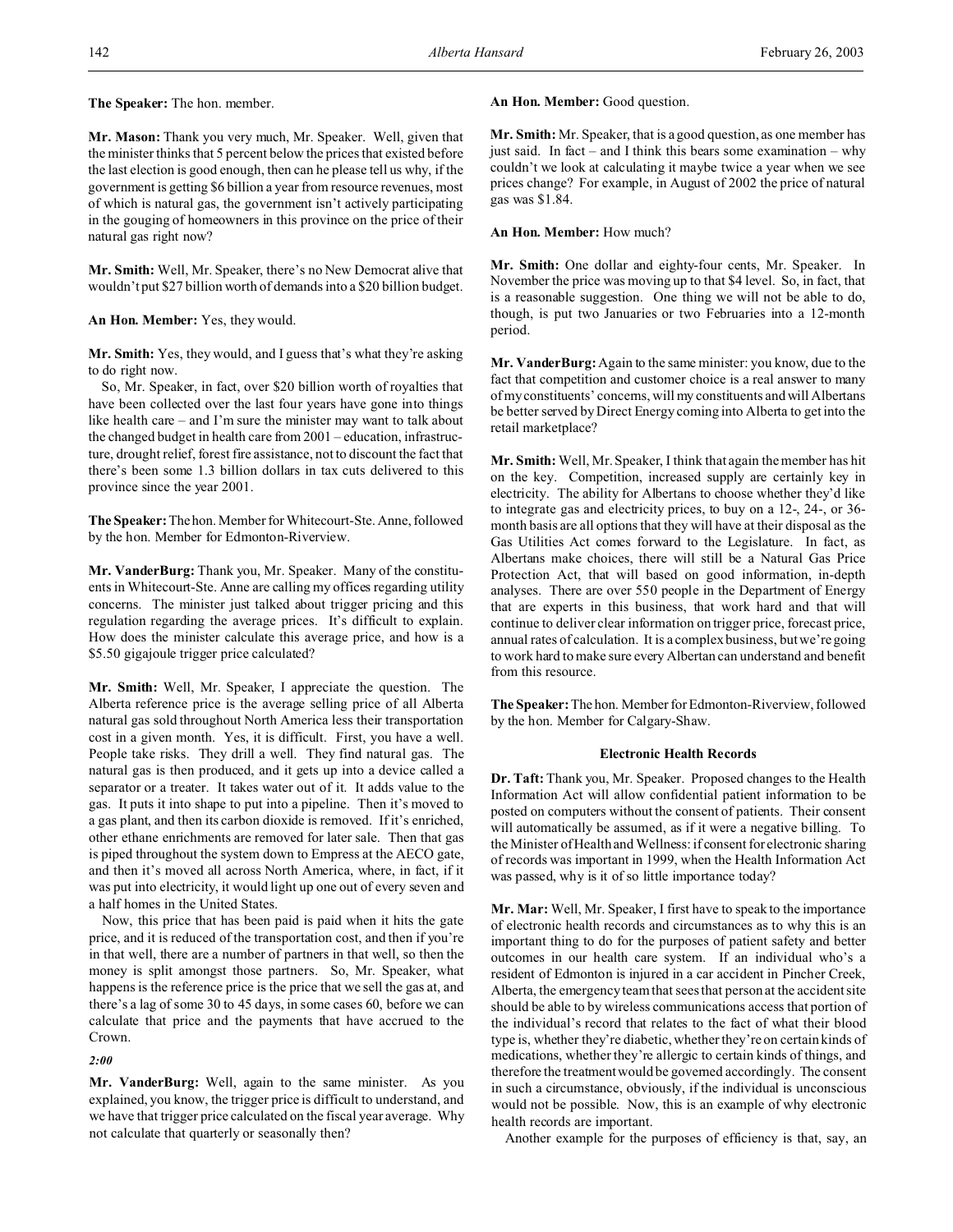individual sees a physician and gets a diagnostic test. Another specialist that the individual has been referred to should be able to access the lab values and the diagnostic tests without having to order them again, so this is for the purposes of efficiency.

Now, Mr. Speaker, it is in the best estimation of the people that we rely on, our physicians, our health care providers, that this kind of information is valuable to have.

Let me speak to the specific issue of patient consent. We have run a pilot project on the pharmacy information network. Some 4,200 people in Leduc and Westlock were participants in this particular information-sharing project. We asked for their consent, and out of 4,200 people only about 30-some did not consent to having their information put in the format of an electronic health record. So over 99 percent of people consented when it was explained to them what the value of this was.

So, Mr. Speaker, it's not that individuals cannot refuse consent – they still can – but the onus now shifts from the health care provider to ask for their consent to the individual patient, who still has the right to say: I do not consent to have this information on an electronic health record. They can still do that.

## **The Speaker:** The hon. member.

**Dr. Taft:**Thank you, Mr. Speaker. A pilot project and focus groups are one thing; a full-blown public consultation process is another. Why did the minister not hold public meetings and provide public information sessions on these proposed changes?

**Mr. Mar:** This is a very important piece to help drive effectiveness and efficiency and, particularly, better patient outcomes in our health care system. That's the reason why we're moving forward on it, Mr. Speaker, and we think that from our example, from this very, very important pilot project – again, when Albertans are explained the reasons why an electronic health record is important, overwhelmingly they would consent to this idea.

**Dr. Taft:** The reason given by the government in writing is that it was an administrative burden.

Given that many government information systems are contracted out and that there have been any number of thefts of equipment and software, will the minister admit that there are real risks of massive breaches of confidentiality with these systems if, for example, a computer is stolen?

**Mr. Mar:** Mr. Speaker, it is very clear that Albertans do have concerns about inappropriate use of their health information. That is correct. However, the stakeholders that we worked with – physicians, health care policy analysts, health care providers of all sorts – recognize the importance of the confidentiality of this information, and I wish to assure this House and Albertans that every reasonable effort will be made to ensure the protection of confidential patient information. That is absolutely critical.

**The Speaker:** The hon. Member for Calgary-Shaw, followed by the hon. Member for Edmonton-Ellerslie.

## **Calgary Board of Education**

**Mrs. Ady:** Thank you, Mr. Speaker. As the Member for Calgary-Shaw I have over 25,000 constituents that are between the ages of kindergarten and grade 12, so learning and educational issues are always of great importance to me and my constituency. In a thirdquarter announcement today it indicated that the Calgary board of education will be receiving a onetime grant payment as a result of the award issued by the arbitration panel. My questions today are to the Minister of Learning. What is this payment to the CBE going to cover?

**The Speaker:** The hon. minister.

**Dr. Oberg:** Thank you very much, Mr. Speaker. We've been working very closely with the CBE for roughly the last four months on their budget. As the hon. member knows, back in the fall they announced that they were going to have a deficit of around \$16.5 million. We have been working with them, and indeed we have that almost down to zero right now. One of the sticking points in the Calgary board of education was a very unique clause in the arbitration settlement that was reached last June. In that unique clause it stated that the benefits for the teachers would be increased from 70 percent to 100 percent. This was the only contract in the province that this occurred to.

So, Mr. Speaker, what we have decided to do and what we did today was put CBE back on a level footing with all other school boards. This \$7 million actually was something that no other school boards in the province had to bear the cost of. So today in the third quarter we announced that \$7 million would be used on a onetime basis to cover that this year.

The CBE has been doing some very good things in their education system, and I would just like to take a minute to commend the board for their diligence, for making some tough decisions, and for doing what's right for students in Calgary.

**Mrs. Ady:** To the same minister: wouldn't other boards have received a similar clause in the arbitration process, and if so, are we considering similar payments to them?

**Dr. Oberg:** Well, Mr. Speaker, the interesting part about the arbitration settlement is that of all the boards in Alberta that had the arbitration settlement, the CBE was the only board that went from 70 percent to 100 percent. The rationale that the arbitrator gave was that because the minutes of instruction, the hours of instruction were taken out of the contract, this was to compensate teachers, but in reality it was an added burden that was placed on Calgary that no other school board in the province of Alberta had, and for that reason we recognized that. Again I will stress that we've been working with Calgary, working very well with Calgary for the last four months, and this is what happened because of that.

#### *2:10*

**Mrs. Ady:** My last question is again to the Minister of Learning. For clarification, then, are there no other boards in the province who provide a 100 percent benefit coverage to their teachers?

**Dr. Oberg:** Well, Mr. Speaker, in actual fact there are about 12 or 13 other boards that do that, but those were purely negotiated settlements. They negotiated that in contracts gone by, in years gone by, so there are 12 or 13 boards that are at that level, but Calgary is the only one who got it foisted on them because of the arbitration settlement.

## **Evan-Thomas Provincial Recreation Area**

**Ms Carlson:** Mr. Speaker, as a part of its continuing strategy to sell out the interests of Albertans in protecting parks and protected areas, the Alberta government has unveiled its draft management plan for the Evan-Thomas provincial recreation area in Kananaskis Country. This plan provides a wealth of opportunities to corporations and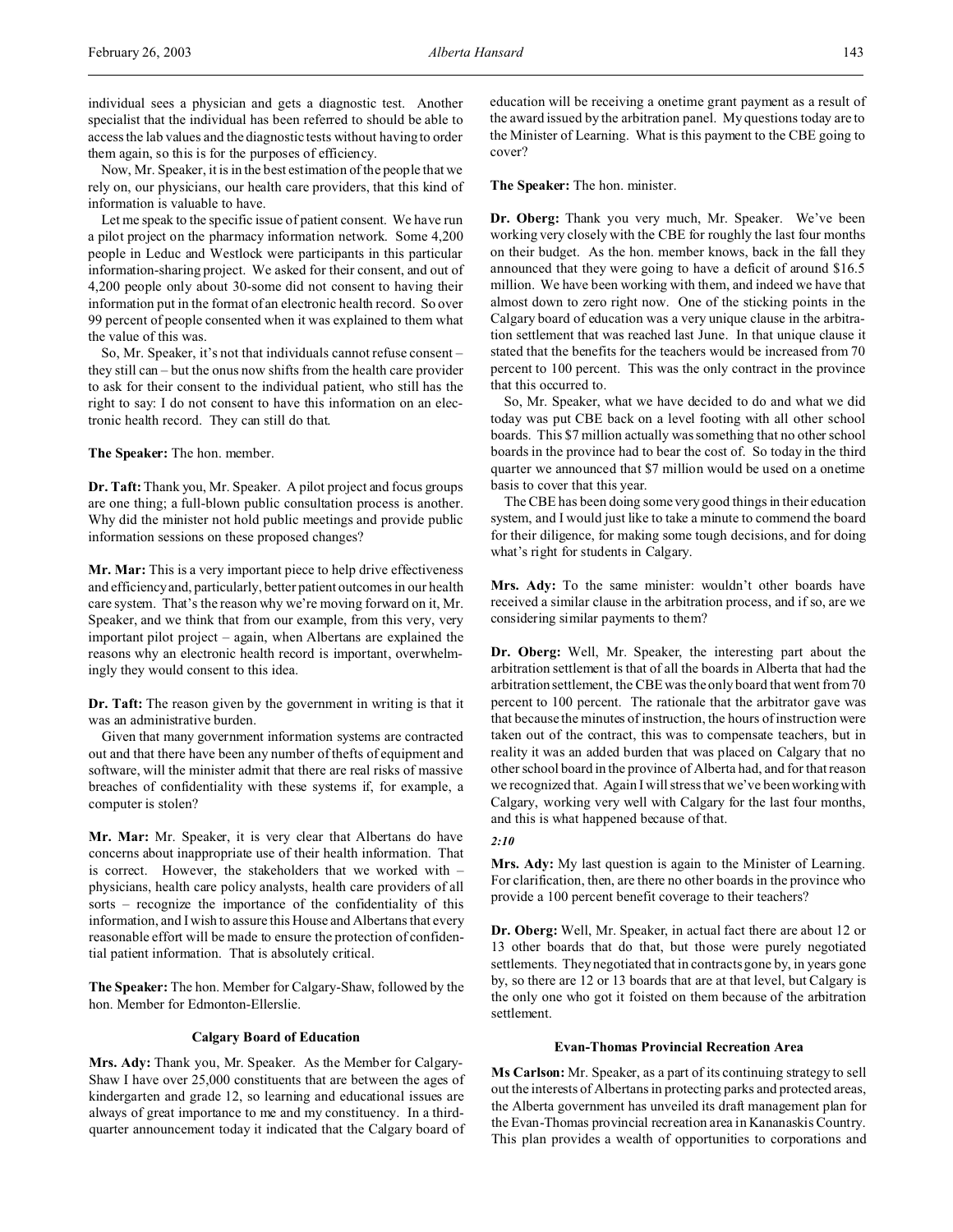developers, from expanding ski areas and chalets to new roads and hotels, but unfortunately this will come at the expense of the wildlife and wilderness that Albertans wish to preserve. My questions today are all to the Minister of Community Development. When, according to your own survey, 90 percent of Albertans believed that the highest priority in Kananaskis should be environmental protection even if this means fewer recreational opportunities for people, how can you claim that you are governing in accordance with the wishes of the people of Alberta with this new plan?

**Mr. Zwozdesky:** Well, Mr. Speaker, it's true that there is a draft management plan that's been arrived at after at least two years of consultation with the local community, individuals around that area, plus some environmental groups and others with a stakeholding interest. It's also true that the draft management plan is out there asking for public input and for comments, and the deadline for that passed, I believe, on February 14. All of those particular comments are being reviewed right now, and once they have been amassed and sifted through, I'm sure I'll get some final recommendations for that particular draft management plan.

I should say in conclusion, Mr. Speaker, that it's very clear that the policy there refers to the possibility, the potential, of small-scale developments perhaps proceeding, not large scale, nothing outlandish. Major proposals for new golf courses or new ski hills or things of that large type of project would be encouraged outside the protected area of Evan-Thomas.

**Ms Carlson:** It isn't in the plans, and they don't plan to do it, Mr. Speaker.

Given that 87 percent of Albertans said that commercial development should be directed outside Kananaskis Country, how can this minister condone and promote in these plans on behalf of Albertans the creeping commercialism that is occurring in the Evan-Thomas area under his mandate?

**Mr. Zwozdesky:** You know, Mr. Speaker, that's absolutely not true. There is no creeping commercialization, whatever that might mean to the hon. member.

I can tell you that over 60 percent of Alberta's crown jewel, Kananaskis Country, is under protective status of one type or another. We're very proud of that. In fact, we've had a very aggressive program of protection not only for that area but for other parts of this province as well, and the member is fully aware of that. Should there be any kinds of proposals for small-scale developments, they will be considered, and perhaps they will be granted – perhaps they won't be granted – but it's way too early to make any kind of rampant suggestions, as the hon. member is alluding to.

**Ms Carlson:** Mr. Speaker, why waste taxpayer dollars on surveys when this minister never intended to listen to what Albertans were telling him in the first place? [interjections]

**Mr. Zwozdesky:** I'm sorry, hon. member. I didn't quite catch the . . .

**The Speaker:** Well, hon. minister, there seems to be a bit of a buzz. I'm not sure if there's a full moon out tonight or if it's a special holiday I'm not aware of, but why aren't you listening pretty much sums up the question.

**Mr. Zwozdesky:** I heard the word "survey." They were just heckling a little too much.

It's common practice, as we go through the delicate issue of

balancing environmental protection concerns with concerns that the public has for access to its own beautiful parks and recreational areas, to do a lot of consultation. I assure you that there has been a lot of consultation with respect to this draft management plan, as there is with 14 others that are under my consideration or some form of committee consideration at the moment. So this is not a waste of money. This is a very thorough and honourable process that will yield some very specific results, I'm sure, of which we can all be proud and which we can all live with.

Thank you.

**The Speaker:** The hon. Member for Edmonton-Castle Downs, followed by the hon. Member for Edmonton-Centre.

#### **Edmonton Public School Board**

**Mr. Lukaszuk:** Well, thank you, Mr. Speaker. As a result of the 14 percent salary increase to teachers, the Edmonton public school board recently projected a \$13.5 million shortfall for the years 2002 and 2003. In response to that, the Minister of Learning announced that his department would conduct an audit of the Edmonton public school board. Today the Edmonton public school board announced that they will be increasing instructional time by some six minutes per day to partially address this issue. My questions today are to the Minister of Learning. What outcomes have you seen from the audit of the Edmonton public school board?

#### **The Speaker:** The hon. minister.

**Dr. Oberg:** Thank you very much. The formal audit of Edmonton public is not over, but I think we've already seen some good results. One of those results came in a letter from Don Fleming, the chairman of the Edmonton public school board, to myself in asking to move some funds from their capital account, which they received by selling their administration building, and to put it into operating. This amounted to around \$2 million. So, Mr. Speaker, through to the hon. member, there are good results coming out. I have not seen the final audit – I would expect it within the next couple of weeks – but I am very optimistic.

**Mr. Lukaszuk:** Again to the Minister of Learning: Mr. Speaker, will the minister conduct similar audits on other school boards in this province?

**Dr. Oberg:** Well, Mr. Speaker, I don't entirely like to use the word "audit." A good example of this is in my previous answer to the hon. Member for Calgary-Shaw, where I stated that we've been working with Calgary public for about four months, and consequently what happened today was as a result of that. Any school boards that want us to come in, we certainly will. If school boards are in a particularly bad position, we will certainly go in and attempt to help them, and that's what we're doing at the moment with Edmonton public.

**Mr. Lukaszuk:** Mr. Speaker, my last supplemental to the same minister. If in the end the money can't reasonably be made up this year by the Edmonton public school board, would the minister consider amortizing the deficit over a number of years to reduce the impact on students and to prevent shutting down programs?

## **The Speaker:** The hon. minister.

**Dr. Oberg:** Well, thank you very much, Mr. Speaker. In a preface to that question I will say that I met this morning with members of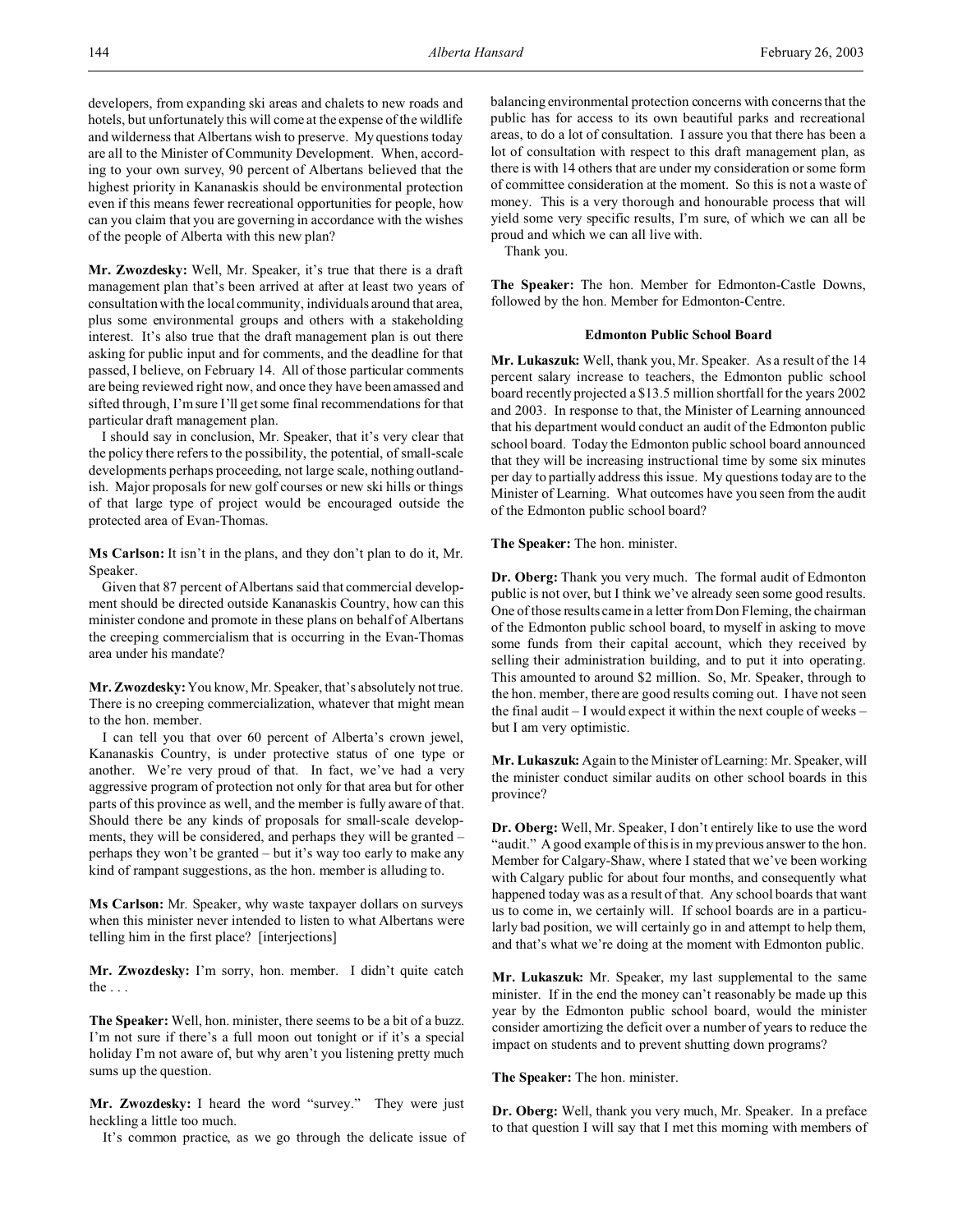Edmonton caucus, and they made an excellent representation on behalf of their parents, on behalf of their students. I think their main concern, obviously, is programs for students. My main concern is programs for students. So what I have told them is that I certainly will look at this following the audit, following taking a look and working with them. I think it's a little premature to say for sure, but I will take a look at it, and I think that the Edmonton caucus did an excellent job in this.

**The Speaker:** The hon. Member for Edmonton-Centre, followed by the hon. Member for Edmonton-Strathcona.

## **Policing Costs**

**Ms Blakeman:** Thank you, Mr. Speaker. Recently the Solicitor General has been commenting on the level of federal funding for policing in Alberta suggesting that the federal government isn't paying its fair share of policing costs. However, according to an AUMA report on the RCMP contract in Alberta with information from the Canadian Centre for Justice Statistics, the province contributes only 14 percent to policing, where the federal government contributes 37 percent and the municipalities 49 percent. My questions are to the Solicitor General. Why is 14 percent not enough federal funding for health care, yet the province paying a 14 percent share of funding for policing is just fine? Why the double standard?

## **The Speaker:** The hon. minister.

**Mrs. Forsyth:** Thank you, Mr. Speaker. You know, the hon. member is quite confused. What the Solicitor General was commenting about on the federal funding were initiatives that I met with the federal Solicitor General, Wayne Easter, on, and that's in regards to providing us funding for gang initiatives – that is a serious problem in this province – and other initiatives as far as terrorism and things like that.

On the other issue which she talked about, the funding, it depends on what level the community is. If the community is under 2,500, we pay the shot, and the federal government and our contract is a 70- 30 split.

#### **The Speaker:** The hon. member.

*2:20*

**Ms Blakeman:** Thank you, Mr. Speaker. Can the Solicitor General tell us why a third of the communities in Alberta have notified the RCMP that they will not be renewing their contracts? Can you explain that?

**Mrs. Forsyth:** Well, Mr. Speaker, the hon. member brings up a good point. We have a serious concern in this province in regard to policing. The police are dealing with a variety of crimes, with some very, very serious issues. We've had a committee go out and address some of the issues, and we will be reviewing that and dealing with that shortly.

**The Speaker:** The hon. member.

**Ms Blakeman:** Thank you. Again to the Solicitor General: what are the priorities of this government when \$105 million is spent on VLT upgrades but only \$109 million on policing in Alberta?

**Mrs. Forsyth:** Mr. Speaker, I think, again, the hon. member is confused. The \$109 million that she's referring to comes under my department. Maybe the Minister of Municipal Affairs, also, would like to talk about the funding that comes from his department.

**The Speaker:** The hon. minister.

**Mr. Boutilier:** Thank you, Mr. Speaker. Under the municipal sponsorship program we have over \$95 million to go to communities, and I might say that in the release, for communities under 2,500 – you may be aware that the hon. Member for Lacombe-Stettler has done a police report. Some of the communities, aside from those under 2,500, are saying: how come those under 2,500 don't pay a cent towards policing? So there is some inequity based on what some over 2,500 pay versus those under. And the good neighbours are saying: hey, we've got to get some equity here. I think it's an important point.

**TheSpeaker:** The hon. Member for Edmonton-Strathcona, followed by the hon. Member for Edmonton-Glenora.

#### **Education Funding**

**Dr. Pannu:** Thank you, Mr. Speaker. I hope against hope that the Learning minister is reconsidering his mindless refusal to make up the shortfall caused by the government's failure to fund the arbitration settlement it imposed and the shortfall caused by the cap it imposed on grade 10 credits. These shortfalls are creating genuine emergencies in our schools. By failing to listen to school boards across the province, this Tory government is hurting our schoolgoing children. My questions are to the minister. How does the minister respond to Cindy Jefferies, board chair of Red Deer public schools, who said in a statement tabled yesterday, "It's a terrible shame that this province, with all its wealth, cannot seem to find adequate funding for the education of our children"?

## **The Speaker:** The hon. minister.

**Dr. Oberg:** Thank you very much, Mr. Speaker. I'll reiterate what I've said in the Assembly several times, actually, this year already, and that is that there was \$298 million over two years that was given to the school boards for an arbitration settlement of \$260 million.

Mr. Speaker, you heard today that we had been working with Calgary public over a four-month period to delve into their budget, to find out what the issues were, and we came out with the conclusion that they had received a part of the arbitration settlement that no else had received in Alberta and subsequently did it. You also heard today that with Edmonton public we're looking at it. We think that there are some very positive steps that can be undertaken to make sure that they balance their budget.

Bottom line, Mr. Speaker, there's been a huge amount of dollars put into education in this province. We have by far the highest per capita funding, per capita spending on education of anywhere in Canada. There is a lot of money out there, and what is happening right now, quite frankly, is that taxpayers are demanding accountability for this government in how it spends its money.

## **The Speaker:** The hon. member.

**Dr. Pannu:** Thank you, Mr. Speaker. To the same minister: how does the minister respond to Michele Mulder, president of the Alberta School Boards Association, who, in reacting to the \$142 million shortfall faced by school boards, said in a statement tabled in this House, "The travesty of all this is that Alberta is the richest province in Canada [and] we shouldn't be having conversations about cutting teachers or services to students at all"?

**Dr. Oberg:** That's funny, Mr. Speaker. Roughly an hour ago I had a conversation with Miss Mulder, and she didn't mention that.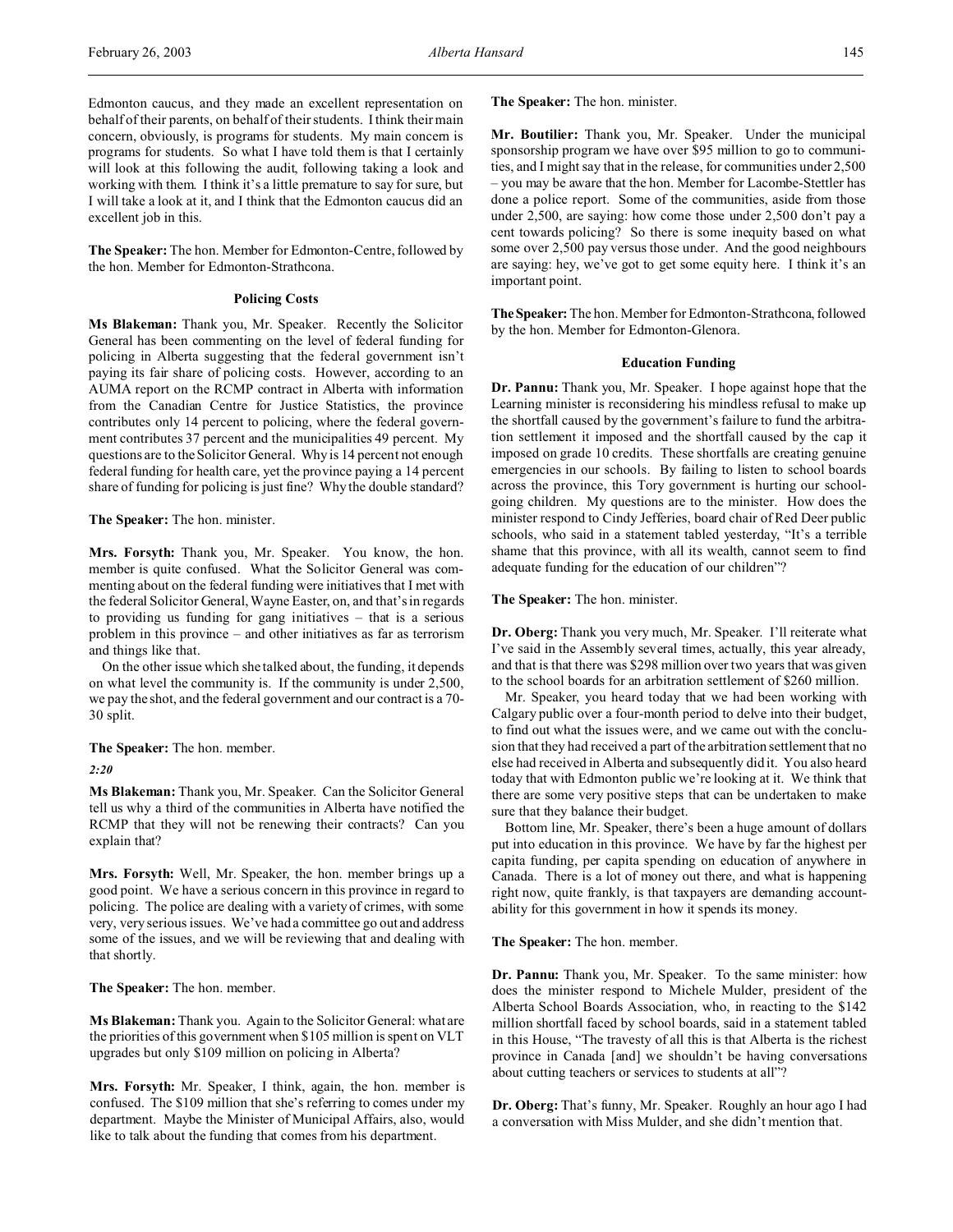**Dr. Pannu:** To the same minister, Mr. Speaker: how does the minister respond to the board of trustees of Elk Island public schools, who, in a statement I will table this afternoon, say that the minister is misleading Albertans and just not listening when it comes to the government's refusal to fully fund arbitration settlements with teachers?

**Dr. Oberg:** Well, Mr. Speaker, again, the hon. member seems to have a little problem with his facts. I actually sat down with Elk Island public and the affected MLAs, probably about three or four weeks ago, and at that time they said: yes, it was going to be tight; yes, they were having some issues. But they also guaranteed me that they would have a balanced budget by the end of this year.

There are some tough steps that are going to have to be taken, but let's put this in perspective. Our teachers received a 14 percent pay settlement in the last arbitration agreement. Our teachers are now paid roughly 10 percent more than any teacher across Canada. That is what has caused this. We are working with school boards, as I have said. We've gone in on several school boards and will continue to help them. Elk Island public is one that has assured me that they will have a balanced budget this year.

**The Speaker:** The hon. Member for Edmonton-Glenora.

**Mr. Hutton:** Thank you very much, Mr. Speaker. I've attended a number of school councils and most of the schools in my constituency over the past few weeks. Parents have been very concerned about the program cuts being proposed by Edmonton public schools. My constituents have heard that much-needed teachers are facing layoffs, programs are on the cutting block, and that many of these programs will affect students who are already the highest need, special-needs students and those who are at risk at a critical time in their life. My question is to the Minister of Learning. What is the minister doing to ensure that these and all students are not negatively affected by these proposed budget cuts?

**Dr. Oberg:** Well, Mr. Speaker, I think, first of all, that when it comes to the budget, there will be an increase this year in our business plan. The increase is there. I will say that when it comes to special-needs education, you have seen a 10 percent increase per year over the past two years on special-needs education, and you will see a considerable increase to special-needs funding this year. In talking to people around the country, our special-needs programs are probably the number one programs around the country. Talking to the superintendents, they say that our special-needs programs are going a very long way.

I guess that what I have a problem with in what the hon. member has said is a little bit of the fear mongering that is going on right now. We're attempting to work with Edmonton public, and we will do that over the next period of a few months. I don't think that any taxpayer in this country, let alone this province, would automatically want us to write a blank cheque to school boards purely because they say: we don't have enough money.

**The Speaker:** The hon. member.

**Mr. Hutton:** Thank you, Mr. Speaker. Again to the Minister of Learning. Parents have been handed school budgets and told: these teachers are gone. Are these cuts going to affect the classroom?

**Dr. Oberg:** Well, that's very interesting, Mr. Speaker. In talking to the superintendent of Edmonton public, I don't believe that they have received their final budget figures, I don't believe that this is occurring, and again I refer to my previous comments about fear mongering.

**Mr. Hutton:** Mr. Speaker, I'm moving to the Minister of Infrastructure now with regard to the shortfalls in Edmonton public schools. To the Minister of Infrastructure through the Speaker: are you working at all with the Edmonton public school board to make any changes around the school utilization rate to help reduce some of these cost pressures?

**Mr. Lund:** Mr. Speaker, back about three or four years ago when the province was heading into the new century school program, where they were going to spend a billion dollars on schools, there was a decision made by the then minister and the government that, in fact, it would be prudent to look at the utilization and the formulas for calculating it. One of the effects of the changes has been that the operating and maintenance component that is now administered out of the Department of Infrastructure was affected by those changes in the calculation for utilization. Where it had the most negative impact was in areas where there are a lot of old schools, particularly old high schools, but we did exempt the high schools that were built prior to 1990 from the new calculations. Because of the calculations, the Edmonton public board did lose about \$1.8 million in operation and maintenance funds. So what we are currently doing is going back and having a look at the calculations. We are asking the department to look at the special circumstances to see if, in fact, there's something that we can do to even this out.

When the formula was applied, there were some jurisdictions that lost money. We didn't have more money, so some lost, some gained. Edmonton was one of those that unfortunately did lose some money.

## *2:30*

**The Speaker:** Hon. members, before we move on to the next item on the Routine this afternoon, might we revert briefly to Introduction of Visitors?

[Unanimous consent granted]

## head: **Introduction of Visitors**

**The Speaker:** The hon. Minister of Health and Wellness.

**Mr. Mar:** Thank you, Mr. Speaker. It is a great pleasure for me to rise today to introduce a very special guest to you and to members of this Legislature. After nearly 30 years in government in the province of British Columbia in posts that included being Deputy Premier and being awarded such honours as the Order of Canada, Grace McCarthy turned her attention to raising funds for research to help very sick children with Crohn's disease and ulcerative colitis and founding a foundation for raising money for such purposes. In seven and a half short years Grace McCarthy almost single-handedly has raised over \$5 million and established the first chair in pediatric gastroenterology in Canada, at the University of British Columbia, and all accomplished through volunteer effort. I ask our distinguished guest to rise and receive the traditional warm welcome of this Assembly.

## head: **Recognitions**

**The Speaker:** The hon. Member for Wetaskiwin-Camrose.

### **Alberta Special Olympics**

**Mr. Johnson:** Thank you, Mr. Speaker. Recently I had the pleasure of representing the Alberta government at the Alberta Special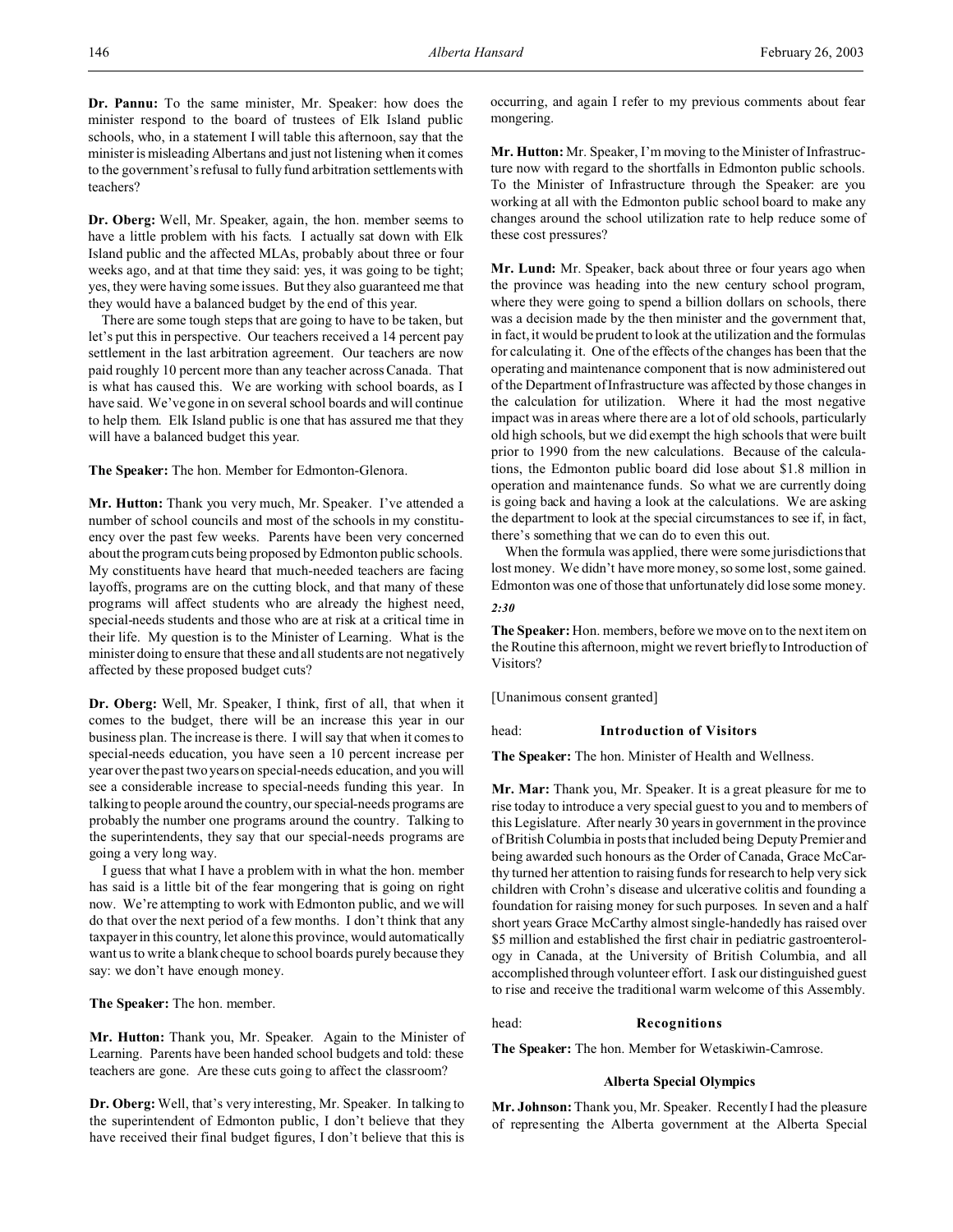The organizing committee with chair Sheana McDermott, Blain Fuller, and Byron King worked for over a year to oversee every detail of the games, and their efforts were rewarded in the wonderful experiences of all the participants. The community of Wetaskiwin was also a big reason for the success of these Olympics. They opened their hearts to the athletes to ensure that their short stay in Wetaskiwin would be enjoyable.

I would ask that all Members of the Legislative Assembly join me in congratulating the athletes, coaches, trainers, organizers, and the community of Wetaskiwin for the success of this year's Alberta Special Olympics.

**The Speaker:** The hon. Member for Calgary-Fort.

## **Ramsay School**

**Mr. Cao:** Thank you, Mr. Speaker. Today I rise to recognize Ramsay school in my constituency. Ramsay is a strong community with long historical roots to the early days of Calgary. It's now on a strong growth path as many people now prefer the inner city. The growth of Ramsay and inner-city communities requires schools, and Ramsay school is the answer.

Ramsay school is also going strong because of its robust community partnerships. Partnerships with the Alexandra community health centre, the Talisman sports centre, the YMCA, the Janus Academy for autistic children, and the anticipated partnership with the Stampede board will positively affect the quality of education and the student enrollment.

I believe Ramsay school continues to be a very good and strategic investment for the CBE. It's an important landmark in the community and in the city, providing an excellent and unique learning environment for local children as well as children with special needs. The building is historical, solid and sound, and runs efficiently.

To conclude, I want to recognize the fantastic work of the Ramsay school staff, parents, students, community residents. My heart tells me to continue to support the school. My head tells me how to find ways to help increase the enrollment and the space utilization. Representing my constituency, I have requested the CBE trustees to do the same.

Thank you.

**The Speaker:** The hon. Member for Edmonton-Gold Bar.

### **United Brotherhood of Carpenters and Joiners**

**Mr. MacDonald:** Thank you, Mr. Speaker. I would like to congratulate today the United Brotherhood of Carpenters and Joiners of America local 1325 on a century of success. The union has overcome adversity since its formation on November 11, 1902, with 18 members in its ranks. Now local 1325 can be proud of each and every one of the trades professionals in its 4,500 strong membership.

The local's purpose has remained the same over the last 100 years, and the union can take pride in having succeeded in improving the employment terms and conditions for its members and their families. Though the working conditions in this province still aren't ideal for everyone, workers can take heart that members of local 1325 continue to advocate for the rights of all Alberta workers.

Carpenters have a long and proud history dating back to before

biblical times. Many carpenters and joiners, indeed members of the United Brotherhood of Carpenters and Joiners local 1325, demonstrated quality work and pride in craftsmanship when they helped build this Legislative Assembly. Members of the united brotherhood have been an integral part of building this province into what it is today.

Again, congratulations to the united brotherhood of carpenters for their first 100 years' participation in the economy of this province. Thank you.

**The Speaker:** The hon. Member for Calgary-West.

#### **Centralized Hospital Pharmacy**

**Ms Kryczka:** Thank you, Mr. Speaker. I was pleased to attend with the health minister the official opening of Alberta's and Canada's first centralized hospital pharmacy on Friday, February 21, a move that the Calgary health region says will make drug dispensing safer, faster, and cheaper.

The \$2.5 million central production pharmacy is expected to save the health region \$1 million by having most of its hospital drugs in one highly secured location and a further \$2.5 million in nursing time. The pharmacy uses automated packaging systems to prepare medications for acute care patients in Calgary's four hospitals. Hospital staff then have more time to focus on patient care and increase the safety and quality of oral/intravenous medications.

Steve Long, director of pharmacy for the CHR, believes the facility creates the opportunity for their pharmacy technicians, assistants, and aides to work to their full scope of practice. Pharmacists will now be able to spend more time providing medication advice to physicians and nurses to improve patient care. All prescriptions can be tracked, and nurses and other staff will spend less time measuring prescriptions. This initiative is truly an exciting step forward in health care reform.

Thank you.

**The Speaker:** The hon. Member for Spruce Grove-Sturgeon-St. Albert.

### **Ready Engineering**

**Mr. Horner:** Thank you, Mr. Speaker. I would like to take a moment today and recognize an exciting company in my constituency for winning Alberta's small business award of distinction. Ready Engineering of Spruce Grove won this year's award. The automation and electrical engineering company which began in 1997 with two employees and one client is an excellent example of ingenuity and determination. Today Ready Engineering employs 19 people and has offices in Houston and Olympia, Washington.

I spoke to Lee today, and Spruce Grove is home not only because of a large client base nearby but also the great lifestyle Spruce Grove offers. I especially wanted to recognize Lee Ready, who founded the company with his wife, Susan, in a 750 square foot office space in Spruce Grove. Mr. and Mrs. Ready are a tribute to the entrepreneurial spirit that this province boasts and supports.

Thank you, Mr. Speaker.

**The Speaker:** The hon. Member for Little Bow.

## **Trevor Brown**

**Mr. McFarland:** Thank you, Mr. Speaker. I'm very pleased to recognize an outstanding young man from the county of Lethbridge in the constituency of Little Bow, Trevor Brown. Accolades flow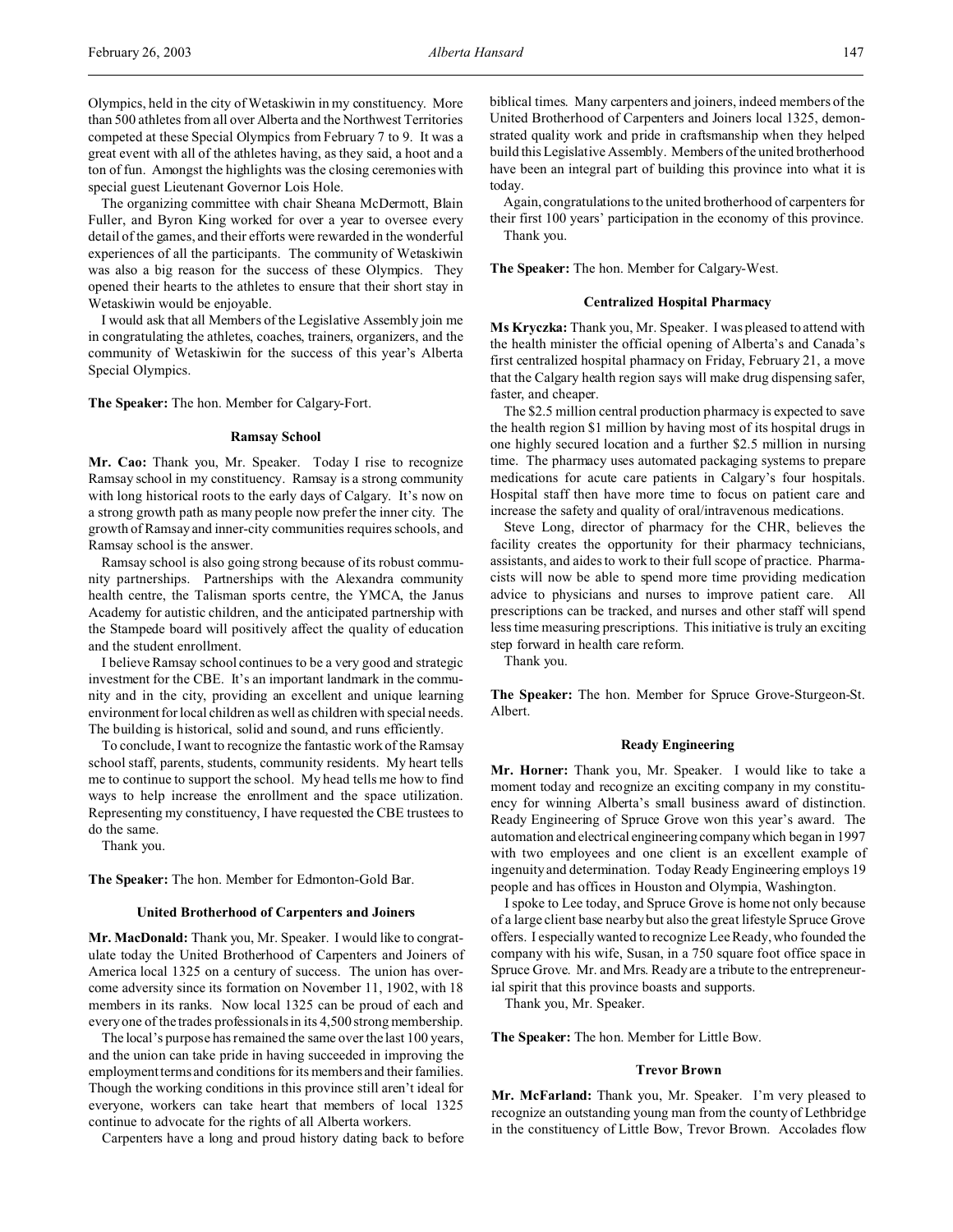from those who closely know and work with Trevor through his personal accomplishments and ongoing involvement.

Trevor was an honours student at Winston Churchill high school. He excelled in math and science, enrolled in the IB program, maintained an 80 to 90 average throughout high school, frequently was selected student of the month, participated in rugby and football, was a team captain last year, and when his coach was diagnosed with cancer, Trevor rallied his teammates and school peers to successfully raise \$2,000 for cancer research and the family in less than two weeks. He's also instrumental in many volunteering activities with seniors, and he tutors on a part-time basis as well as holding a fulltime job this year where he currently is attending his first year at the University of Lethbridge.

On February 7, Mr. Speaker, I was privileged on behalf of the Lieutenant Governor of Alberta and the Minister of Community Development to present Trevor the inaugural Queen's Golden Jubilee Citizenship Medal, one of only five young Albertans, all from smaller communities in Alberta.

Trevor, congratulations on your outstanding achievements and accomplishments. Your dad, Laurie; your mom, Betty; your sister Tammy; your grandma Beth Clampitt; and your community are extremely proud of you, and I know that if the Lieutenant Governor would have been there, she would have given you one of her big hugs.

Thank you.

**The Speaker:** The hon. Member for Edmonton-Highlands.

## **Edmonton Coalition against War and Racism**

**Mr. Mason:** Thank you very much, Mr. Speaker. I rise to recognize a remarkable group of Albertans. The Edmonton Coalition against War and Racism is a committee of concerned individuals from all walks of life and representatives from labour, interfaith, and social justice groups. This group is working to further build the antiwar movement within the greater Edmonton area. They work to raise awareness of how the possible war against Iraq is not only not justified under international law but will make this world an infinitely more dangerous place.

The coalition recently organized two very successful peace marches in this city, the first on a very cold January 15, when 3,000 marched down Whyte Avenue in protest of the war, and the second on February 15, when over 12,000 marched down Jasper Avenue in what I believe is the largest protest march in Alberta history.

I applaud and support this group's hard work to educate Edmontonians and Albertans about the disastrous consequences of a war of aggression against Iraq.

## head: *2:40* **Presenting Petitions**

**The Speaker:** The hon. Member for Edmonton-Strathcona.

**Dr. Pannu:** Thank you, Mr. Speaker. I rise on behalf of the working poor in Alberta to table a petition signed by 58 Albertans from Calgary, Banff, Strathmore who are petitioning the Legislative Assembly to urge the government to immediately raise the minimum wage in our province to \$8.50 per hour and index it to the cost of living.

Thank you, Mr. Speaker.

## head: **Tabling Returns and Reports**

**The Speaker:** The hon. Minister of Justice and Attorney General.

**Mr. Hancock:** Thank you, Mr. Speaker. Today I have the honour and privilege on behalf of the Minister of Children's Services of tabling with this Assembly the requisite number of copies of the membership and biographies of the members of the Premier's Council on Alberta's Promise. I believe the hon. minister in comments yesterday in committee indicated that she would provide the names of the people who had been invited to participate and who had volunteered their time and efforts to make Alberta's Promise a very successful venture and make things better for Alberta's children.

**The Speaker:** The hon. Member for Olds-Didsbury-Three Hills.

**Mr. Marz:** Thank you, Mr. Speaker. I rise today to table the appropriate number of copies of signatures of 1,641 names from citizens of Didsbury and area who are requesting that the Didsbury hospital services area become part of the Calgary regional health authority.

**The Speaker:** The hon. Member for Edmonton-Highlands.

**Mr. Mason:** Thanks very much, Mr. Speaker. I have one tabling today. It's a letter from Ms Rachelle Nelson of Fort Saskatchewan dated February 21, 2003, and addressed to her MLA. Ms Nelson was shocked to find that her natural gas bill jumped from \$153 in December to \$270 in January. She points out that as the Premier had promised to protect Albertans from the price of natural gas, why is he not now keeping his promise?

**The Speaker:** The hon. Member for Edmonton-Strathcona.

**Dr. Pannu:** Thank you, Mr. Speaker. I've got one tabling today. It's a document that I undertook to table in this House during the question period. It's five copies of a news release from the Elk Island public schools board of trustees dated February 22, 2003, a current document, and it's titled: Government "Just Not Listening."

Thank you, Mr. Speaker.

**The Speaker:** The hon. Member for Edmonton-Gold Bar.

**Mr. MacDonald:** Thank you very much, Mr. Speaker. I have one document to table for the benefit of the Assembly this afternoon, and it is a letter dated February 12, 2003, from the office of the Minister of Learning, and it is addressed to Mr. Bill Kobluk. It is regarding tuition fees and program access at the University of Alberta, and I would urge all members of this Assembly to please read this document.

Thank you.

**The Speaker:** Other members on tablings?

| head: | <b>Orders of the Day</b>        |
|-------|---------------------------------|
| head: | <b>Transmittal of Estimates</b> |

**The Speaker:** The hon. Minister of Finance.

**Mrs. Nelson:** Thank you, Mr. Speaker. I have received a certain message from the Administrator of the province of Alberta, which I now transmit to you.

## **The Sergeant-at-Arms:** Order!

**The Speaker:** Hon. members, the Administrator transmits supple-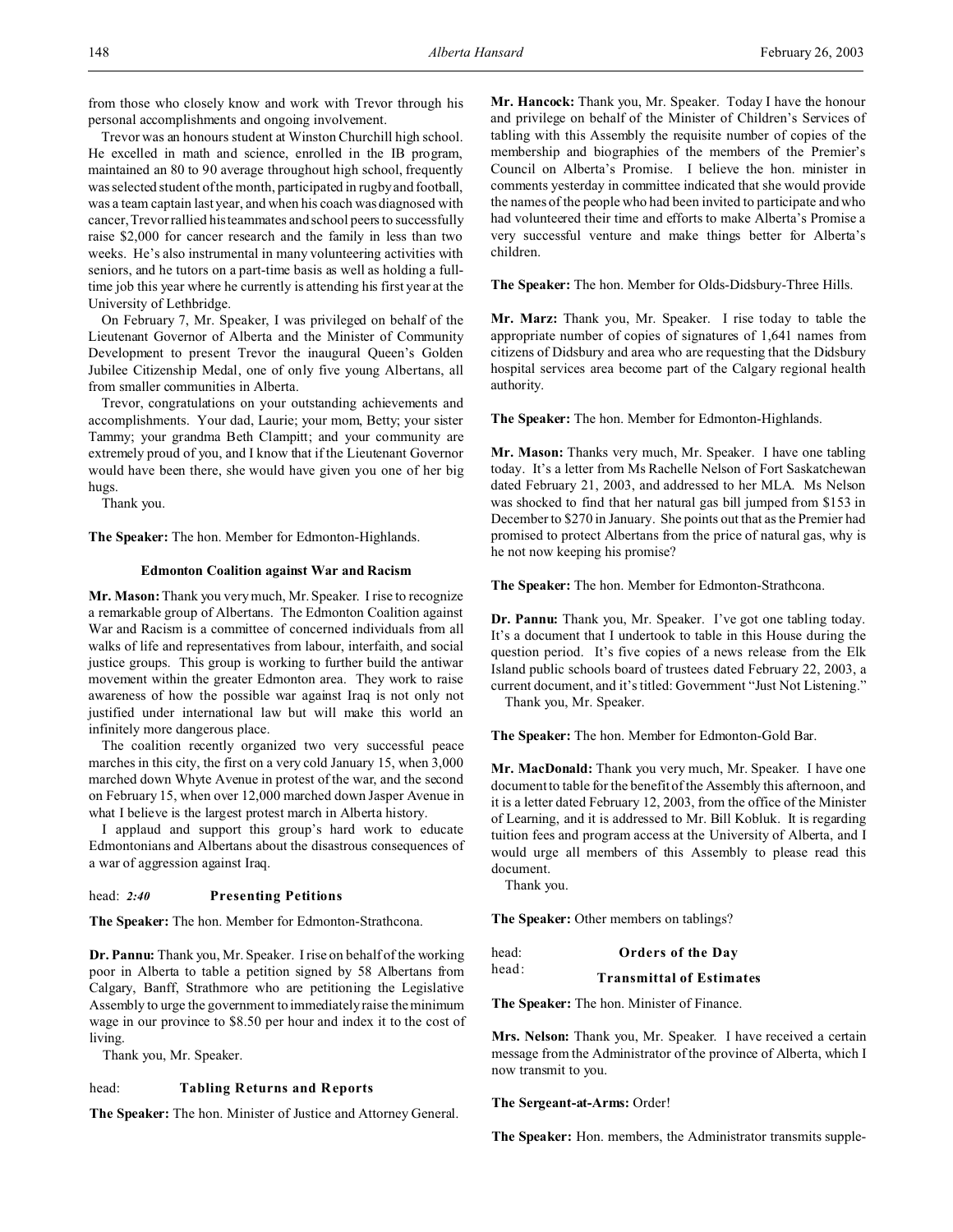mentary estimates of certain sums required for the service of the province for the fiscal year ending March 31, 2003, and recommends the same to the Legislative Assembly.

Please be seated.

**Mrs. Nelson:** Mr. Speaker, prior to moving a number of motions relevant to the supplementary estimates, I wish to advise that this morning I provided the government's 2002-2003 quarterly budget report for the third quarter to all MLAs. We have also made this report public, as required by section 9 of the Government Accountability Act. I have tabled this quarterly budget report as the amended consolidated fiscal plan. This revised plan is required by section 9 of the same act whenever a subsequent set of estimates is tabled during the fiscal year.

I've also tabled the third-quarter activity report for 2002-2003. This document describes the major achievements of our government during the recent period.

I wish now to table the 2002-03 supplementary estimates, No. 2. These supplementary estimates will provide additional spending authority to 14 departments of the government. When passed, these estimates will authorize an increase of \$206,642,000 in operating expense and capital investment.

Mr. Speaker, section 8 of the Government Accountability Act requires that the government table a new and amended consolidated fiscal plan when there is another set of estimates. I have just tabled the amended fiscal plan, the 2002-2003 quarterly budget report for the third quarter, in the Legislative Assembly.

# head: **Government Motions**

6. Mrs. Nelson moved:

Be it resolved that the Legislative Assembly do resolve itself into Committee of Supply, when called, to consider supply to be granted to Her Majesty.

[Government Motion 6 carried]

7. Mrs. Nelson moved:

Be it resolved that the message of the Administrator of the province of Alberta, the 2002-03 supplementary estimates, No. 2, for the general revenue fund and all matters connected therewith be referred to Committee of Supply.

[Government Motion 7 carried]

8. Mrs. Nelson moved:

Be it resolved that pursuant to Standing Order 58(9) the number of days that Committee of Supply will be called to consider the 2002-03 supplementary estimates, No. 2, for the general revenue fund shall be one day.

[Government Motion 8 carried]

# head: **Government Bills and Orders Second Reading**

## **Bill 2**

# **Financial Statutes Amendment Act, 2003**

**The Speaker:** The hon. Minister of Finance.

**Mrs. Nelson:** Thank you very much, Mr. Speaker. It is my pleasure to move Bill 2, the Financial Statutes Amendment Act, 2003.

The proposed amendments are necessary to proceed with a new fiscal framework for Alberta as recommended by the Financial Management Commission. The commission noted this province's

enviable position as a fiscal leader, but it also said that we could do better. This new framework is designed to address the impact of volatile energy prices on budget planning, and it addresses capital planning pressures.

In order to proceed, the proposed changes are required to the Fiscal Responsibility Act, the Government Accountability Act, and the Financial Administration Act. Some of the amendments mark some significant changes in the way we conducted business in the past but remain true to our principles of open and accountable government and prudent fiscal management.

It's important that I draw your attention to these key amendments. One amendment to the Fiscal Responsibility Act would result in the budget, quarterly reports, and the annual report continuing to show two bottom lines. You will still see net results of operations and the results for fiscal policy purposes, which we all know is called the economic cushion. Currently there is only one adjustment between these two bottom lines. It relates to the unfunded pension liabilities, which have been relatively small in amount, that have continued to work under the new framework. Since we have a separate long-term legislative plan to address unfunded pension liabilities, this adjustment has been understood and not been an issue in our reporting. Results for fiscal policy purposes will now also account for revenue transfers in and out of the sustainability fund and exclude disaster funding and funding for the capital account.

#### *2:50*

If you recall, under the new fiscal framework we will be budgeting for natural resource revenue to be set at \$3.5 billion. Years in which nonrenewable resource revenue is below \$3.5 billion or the costs of emergencies or disasters are significant, you could see an actual consolidated drop or deficit reported by the Auditor. Now, this kind of deficit would be allowed because the actual deficit would have been prefunded by prior years' surpluses and would be covered by the sustainability fund, the capital account, or the retained earnings of the Agriculture Financial Services Corporation and the crop reinsurance fund.

We would also show various adjustments for the draws from the sustainability fund and the capital account to get to the net result for fiscal policy purposes. The net result for fiscal policy purposes will continue to show that we have balanced our books, and I want to make that very clear: this is not a return to deficit budgeting. It's against the law.

We will have a sustainable spending plan in each year's budget based on \$3.5 billion of resource revenues. If there's a shortfall in resource revenue, we'll be able to draw on the fund instead of cutting spending in the middle of the year, and disasters and emergencies will be funded even if there isn't a revenue windfall to cover them. This is a consequence of setting up a sustainability fund to stabilize volatile energy revenues. There will be transfers in and out of the fund, but we will have accounted for the transfers out of the fund with previous surpluses put into the fund.

Although I dread getting into accounting details, you should also understand that we're moving closer to the private-sector model for capital. Only amortization will count towards our bottom line rather than the full cost of the new capital that we own. This change brings a number of technical matters on how the cushion is determined. Assets will show up on our balance sheet, a new idea for this province to record its assets. We may also increase our liabilities on the balance sheet if we choose to look at alternative forms of financing of our capital as was recommended by the Financial Management Commission.

Another new initiative that adds flexibility to capital planning is the ability to carry over funding from one year to the next, Mr.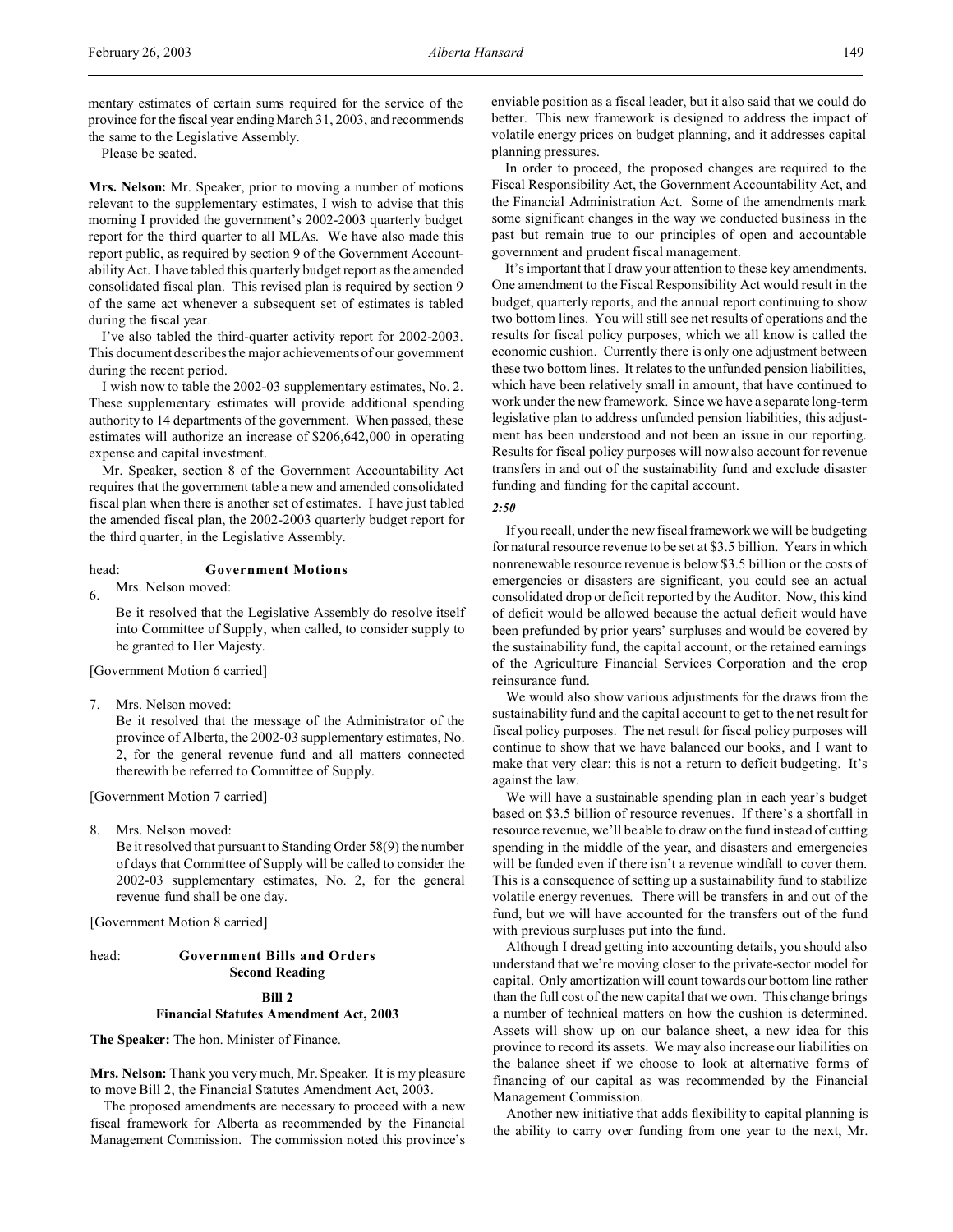Speaker. I did look very hard to find the rule that says that everything in government has to end March 31 at midnight, and I couldn't find that rule. So we brought some reality in, and we will be allowed to carry capital funding forward from year to year. In other words, if a project can't be completed because of weather conditions, the funding that isn't used on the project that year could be carried over to the next year. It makes common sense to do that. These types of decisions will be laid out in the three-year capital plan that will now be required as part of the budget. The accumulated debt from prior years will still have the same legislated timetable for it to be repaid.

Another significant change is that implementation of the sustainability fund means the old 75-25 percent rule for surpluses will be gone. The contingency reserve for in-year spending will be fixed in the budget as at least 1 percent of revenue, or about \$200 million. Disasters and emergencies, net budgeted increases, and payments under the Natural Gas Price Protection Act and the capital account would not be charged to the contingency reserve. Any cash available beyond the \$200 million from year-end surpluses, except for that held in funds and agencies, would go to the sustainability fund.

The fund cannot go into debt. If the fund grew to more than \$2.5 billion, then we would have a policy decision to make use of the excess on things like debt repayment, adding to the heritage trust fund, or capital investment. It couldn't be used for ongoing operating costs. So any money currently dedicated for debt repayment will continue to be used for that purpose.

Other amendments are primarily technical, Mr. Speaker. This legislation marks a new era for Alberta, one that gets us off the energy roller coaster in favour of a more predictable and sustainable funding over the long term.

Mr. Speaker, I urge all members to support Bill 2. Thank you very much.

**The Speaker:** The hon. Member for Edmonton-Gold Bar.

**Mr. MacDonald:** Thank you very much, Mr. Speaker. It is with interest and a great deal of pleasure that I rise to speak on Bill 2 this afternoon. We on this side of the House have been very anxious to have this idea enshrined in legislation and accepted by the government side, a better balance between debt repayment and a more balanced approach to deal with the day-to-day routine of budgeting for this province.

Certainly, when we look at the third-quarter fiscal update that the hon. minister mentioned earlier, we recognize the importance and the significance of oil and natural gas royalties, or royalty revenue, to this province. It has been something that members on this side of the House have been saying for a number of years, and there have been legislative initiatives in the past. The hon. Member for Lethbridge-East had a bill in 2002, Bill 208, the Fiscal Stability Fund Calculation Act. We can go back to 1999, and the hon. Member for Edmonton-Ellerslie had Bill 228, the Fiscal Stabilization Fund Calculation Act. This is a walk down memory lane, Mr. Speaker. In 1998 the hon. Member for Edmonton-Mill Creek, who at that time was on this side of the House, who is now Minister of Community Development, had a similar legislative idea, the Fiscal Stabilization Fund Calculation Act, again, Bill 222. There are those that think imitation is a fine form of flattery, and in this case I would have to say that they're absolutely correct. Finally there is going to be some stability to the roller coaster, the ups and downs in revenue that we experience in this province from natural gas and oil resources.

Now, when we look at accumulated debt and net assets and cash available from operations from one year to the next, these are important issues. There's no doubt about that. The whole notion of financial prudence I believe goes back to a former Liberal leader, Mr. Laurence Decore. He would certainly wave his wallet, and he had a machine to tabulate or calculate what the debt was going to be, and finally people took notice.

We could, I suppose, go back to the Premier's famous speech in Leduc – I wasn't there, and I'm told that it's not the last school that the hon. Premier visited – that indicated there would be tightfisted fiscal responsibility in this province. Now, that didn't last too long. In the last few years we have seen an increase of close to 50 percent in program spending.

We even got the supplementary estimates this afternoon. I was looking at a budget document earlier. I believe the total estimated was \$19 billion, and then suddenly it shot up to \$20.4 billion, so there are changes in the budget. Budgeting has certainly not been a strong suit of this current government. When you look at this increase in spending – in fact, I was at a meeting last night on education, and people asked me: when we spend all this money in this province, where does it go exactly? No one has the answer to that question. It's apparent that no one knows. I can bring in the Auditor General's report and go through it page by page, and certain respectful hon. members from across the aisle get indignant. Now, I don't know why they're so defensive. We bring up public accounts all the time, and the hon. members get defensive about that as well. Everyone has a right to know where the tax dollars are going.

#### [The Deputy Speaker in the chair]

*3:00*

Now, beginning in the next fiscal year, this government is going to start building a nest egg, a stability fund, that this side of the House has been advocating for years and years and years. Saskatchewan used their stability fund, or their nest egg. You've always got to keep the magpies out of the nest – always, always – because they can destroy the eggs in the nest pretty quick, and they can destroy the whole thing. The magpies in this situation would be political magpies, and they want public funds for no rhyme or reason, and I would say that one of those political magpies would be private health promoters. This electricity bill, which we're going to debate a little later on this afternoon, Bill 3: I don't know if there are political magpies there or not, but we will find out. We will study the issue, and we will determine if the Member for Edmonton-Riverview is correct with his cautious suspicions that perhaps there are political magpies there.

But this idea of a nest egg, I'm very pleased that the government has finally decided to do the right thing and adopt a good Liberal policy. Hopefully we won't have to use this stability fund and it'll be able to grow, and perhaps at some time portions of it could be set aside to replenish the heritage savings trust fund. I'm disappointed to see in this third-quarter annual report that the results have not been spectacular. They certainly, Mr. Speaker, have not been spectacular. In fact, it is with sadness that I have to note, and I'm quoting from the third-quarter fiscal update now, investment income.

Total investment income was budgeted at \$1.2 billion. It is now forecast at negative \$119 million, \$1.3 billion below the budget estimate.

The decline in equity markets is expected to result in a \$704 million loss in the Heritage Fund and other endowment funds (rather than budgeted net revenue of \$635 million). This loss includes a \$506 million write-down in assets, where the value is considered permanently impaired, and net realized losses of \$198 million.

I guess "permanently impaired" means it's worth very little to nothing. I hope we don't see any more investment losses like this.

I'm sure – and perhaps the hon. Member for Edmonton-Glengarry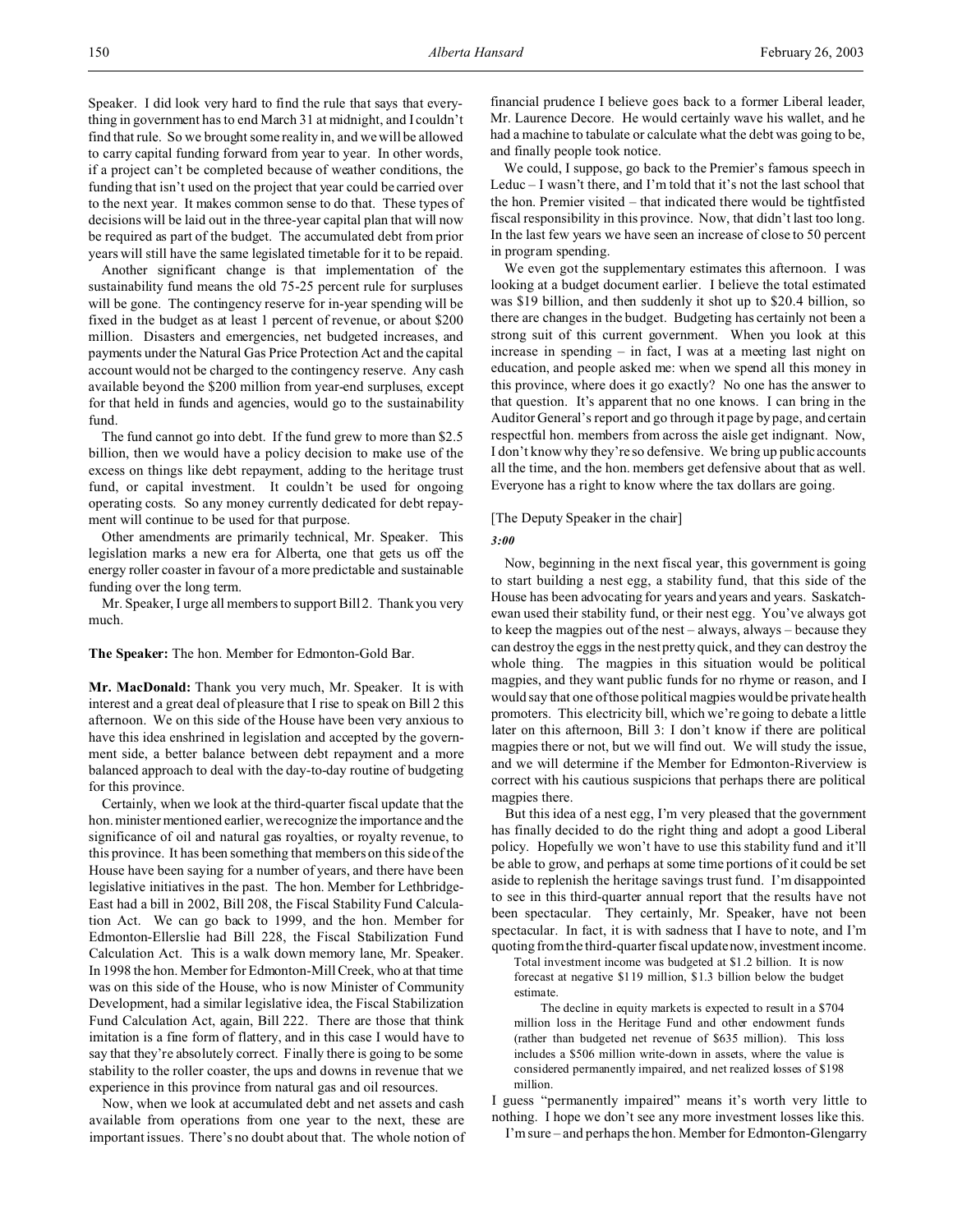can shed some light on this – there's going to be a review of the investment practices of that heritage savings trust fund. Certainly, in other departments – and this is considering that the budgets there are much more modest, that they're not like a pool of cash with \$11 billion in it – there are some pension funds that have been set aside, and I notice that there's been a reduction in the return on those investments, but nothing like this spectacular loss. I'm curious to note if anyone is phoning the administrators of those respective pension funds of the government to seek their advice. It wouldn't be a long-distance call either. I think a 427 number would reach these people and reach them probably quite quickly.

The idea of a nest egg and what this money could be used for if we ran into lower than expected revenues or financial difficulty – it certainly would provide some stability to the schools. Now, the meeting I was at last night, the school was in desperate need of repair. In fact, some students, a class full of them, had been locked inside the school, locked inside a classroom over lunchtime. They got locked in. They were lucky that a member of the staff . . .

**Mr. Bonner:** The janitor came. They had to take the hinges off.

**Mr. MacDonald:** The janitor couldn't take the hinges off, but a member of the staff could use a knife and rescue the children. Lucky there was no fire or there wasn't a fire alarm.

That's not the only mechanical deficiency with this school. There are certainly cracks in the cinder block walls. It's been on the books for repair so many times. It's been taken off because of what the minister said earlier: roller-coaster, or up-and-down, funding.

**Mr. Bonner:** Isn't it a 52-year-old school?

**Mr. MacDonald:** No, the school is not 52 years old, hon. member. The school would have been built in 1961, so it's a 42-year-old building.

It also has poor windows, other deficiencies. It has a \$60,000 heating bill, which a better heating system would certainly reduce. Now, this school has been removed from receiving an upgrade three times that this member is aware of. Hopefully this stabilization fund is going to prevent it from being removed once again, because the repair costs have now escalated. The repair costs have gone from over \$2 million to in excess of \$4 million because it was put off. It had to be deferred and deferred and deferred. Of course, the condition of the building worsened. That's one thing the nest egg, the stability fund, can be used for.

We can see other uses for this fund. Of course, there will be firm financial commitments for each department. Last year the Infrastructure department had a significant reduction in funding commitments. There were projects pulled all over the place, and there was certainly a cost to that. This stability fund will, as I said, make it more predictable not only for the department officials but also the contractors.

Now, in conclusion, Mr. Speaker, when we think of a fiscal framework for the 21st century, I'm pleased to see that the government is adopting an idea that was presented as recently as last year by the hon. Member for Lethbridge-East. I certainly hope that government members are over their tiredness from their enthusiastic support for the rough fescue grass and will participate in the debate this afternoon not only on Bill 2 but also on Bill 3.

Thank you.

*3:10*

**The Deputy Speaker:** The hon. Member for Edmonton-Highlands, followed by the hon. Member for Edmonton-Glengarry.

**Mr. Mason:** Thank you very much, Mr. Speaker. I'm pleased to rise, as well, to speak to Bill 2, the Financial Statutes Amendment Act, 2003. I believe that this bill will actually end some of the practices of this government that we in the opposition have been campaigning against for a considerable period of time. One is the misuse of estimates on resource revenue in order to do what we like to call fudge-it budgeting. The government has of course consistently underestimated royalty revenue in their estimates over an extended period of time, billions of dollars in some years and a considerable amount in almost every other year. That's one of the problems that may be partly addressed by this bill because, of course, they'll be creating a fund, a stability fund, in order to try and balance those things out.

The government has made use of fudge-it budgeting for a number of crassly political reasons. One is, of course, that if they're underestimating their resource revenue on a regular basis and by a substantial amount in each budget, they can claim poverty as we go through the year and various crises manifest themselves; for example, the education crisis that we are now seeing in our schools. They can claim poverty. Then at the end of the year, Mr. Speaker, they have this so-called unanticipated surplus of billions of dollars, and they look like they're brilliant financial managers. Well, they're brilliant political tacticians but not brilliant financial managers. So I think that that's one thing that we believe will be partly offset by this.

You know, I know that the Liberal opposition has been campaigning for a stability fund for some years. We were only too happy to steal their idea, and we encouraged the government to steal their idea, and the government has stolen their idea and that's because it's a good idea. No one party has a monopoly on good ideas. I know that the Premier thinks we're much worse than the Liberals, but we also have some very good ideas from time to time. We compete with the Liberals to see who can upset the Premier the most.

Now, I'd like to go on to another point that's covered in this bill which, I think, is something that we're quite prepared to take credit for, and that is the elimination of the ridiculous, outrageous 75-25 split to go to debt reduction, that has bedeviled this government's financial position for many years. When it was combined with fudge-it budgeting and these magical, unanticipated, quote, unquote, surpluses appeared every year, surprise, surprise, 75 percent of it by law had to go against the debt. So the government was engaged in starving important programs by underestimating the revenue, and then, surprise, surprise, they have to put three-quarters of the surplus against the debt. This is going to be gone now, Mr. Speaker, and it can't come soon enough, as far as we're concerned, because we've always called this debt reduction by stealth, and I think that's exactly what it is.

So I think there are a number of points that can be made. I know that the member for Edmonton-Gold Bar talked about schools in his constituency, and I know that schools in my constituency are badly in need of money. So the addition of additional funds for infrastructure, which is not specifically in this bill but was contained in the update provided by the minister today, is also a bit of welcome news that I think the public has been demanding from the government. Municipalities have been demanding it, hospitals have been demanding it, and school boards have been demanding it. It's a step in the right direction, Mr. Speaker, but given that the government has admitted that there's \$8 billion of expenditures required to bring our infrastructure up to date, then somewhere over \$900 million is only a small part.

Mr. Speaker, we've always talked about the false economy, of doubling up on your mortgage payments in order to pay down your mortgage more quickly and failing to repair the roof on your house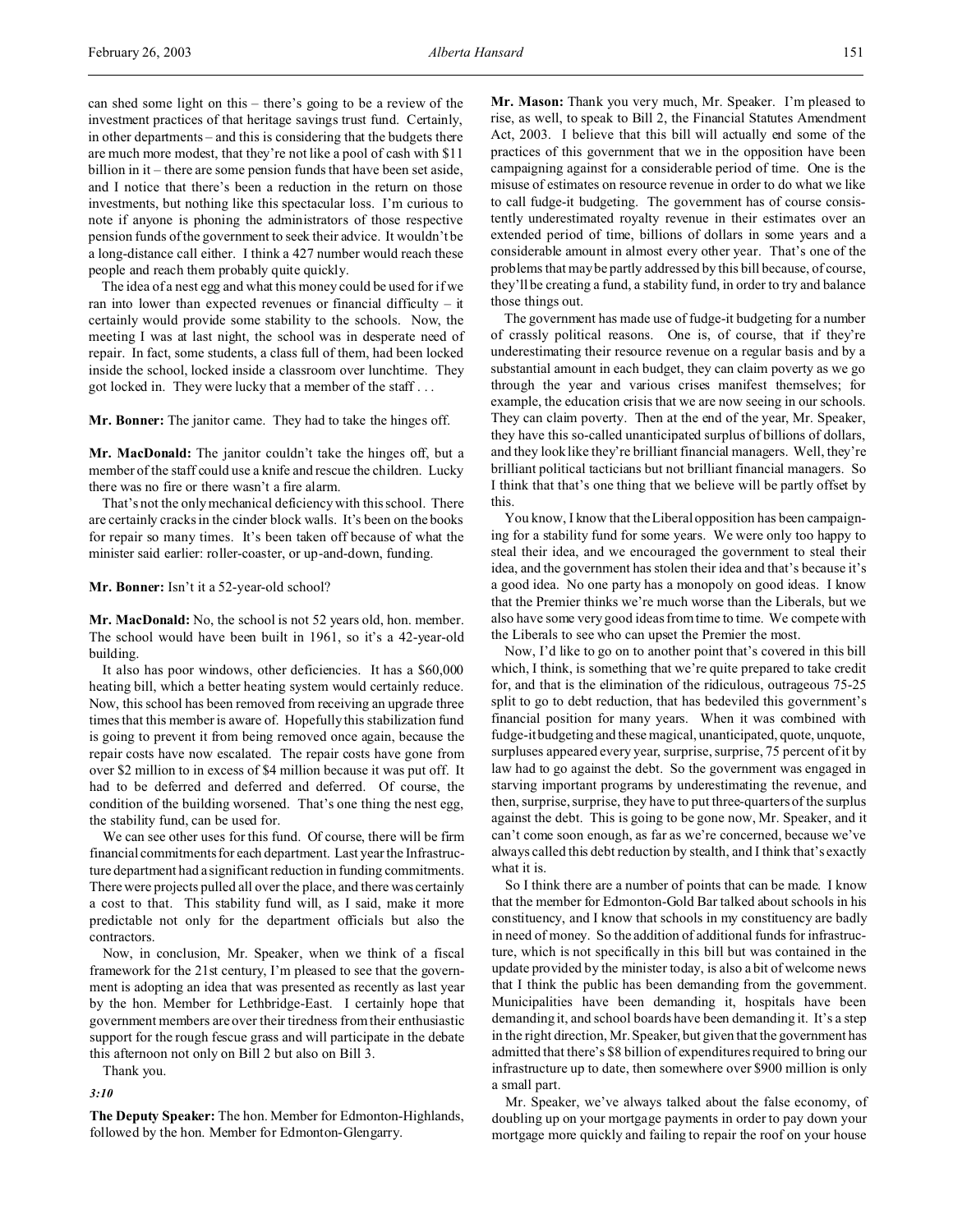when it needs it. If it rains, the damage can destroy the entire asset that you're hurriedly trying to reduce the mortgage on. So I think that what the government has done is it's shifted its debt from financial debt into physical infrastructure debt, and it's just as real as if it was a note that had to be paid. So I think that that's one point that I'd like to make.

I'd like to go on a bit more about the schools. I've been touring some of my schools, like other MLAs, and I know that the Eastglen high school needs a major overhaul. It's basically a sound building, but it's 50 years old, Mr. Speaker, and so it's reached the end of its design life. It can be preserved for another extended period of time if the government is prepared to put the money in, but the longer it delays, the more it's going to cost in the long run, and the most economic way to approach that is to put the money in now. I believe the school needs approximately \$20 million to be completely refurbished, and then it will be good, I'm sure, for another many, many years to come.

I've also toured some of the other schools, and there are some excellent programs at some of the schools in my constituency that help high-needs children learn to read. They no longer categorize them, Mr. Speaker, as just needing help and socialization. They expect a performance from these students. They take some of the students – for example, in mathematics and reading, they give them special help – and they turn those that have lagged behind and start off the farthest behind into the top performers in reading and in mathematics. The school programs there are absolutely outstanding, but again there are continuing threats with programs being shut down or coming under the gun, and many of these excellent programs may not be there next year.

So I think that both on the program side and on the capital side there is a very, very strong need for more adequately funding our schools, and the schools in Edmonton-Highlands do an excellent job in difficult circumstances. The government could certainly do a lot more to make the lives of the students and the teachers a little easier because quite frankly, Mr. Speaker, it's got to be seen as probably the most significant and important investment that this province can make, and that means investing in its young people and their education.

So, Mr. Speaker, I'd just like to indicate that generally we think that the government is moving ever so slightly in the right direction with this bill, and both opposition parties have been pressing them in these directions very hard for a number of years. We know that a blue-chip committee was set up by the Minister of Finance to study it, and many of their recommendations are included in this act. The New Democrat opposition did appear before this commission and make proposals, particularly with respect to the ending of the 75-25 mandatory debt reduction requirement that is currently the law. We're pleased to see that the commission took our advice and that the minister took their advice, and hopefully the Legislature will take the minister's advice and therefore be taking our advice, and we'd be very happy with that.

So I'd just like to close by saying that this particular bill I think is a recognition that this is a very wealthy province, and there's a modernization of the financial machinery that's included in this bill. It doesn't take away the capacity of the government to misrepresent potential revenues or to plead poverty when it wants to and have an abundance of riches when that's convenient, but it goes some way towards putting some limitations on those political maneuverings, and I think that it represents a positive step forward for the province.

Thank you, Mr. Speaker.

*3:20*

**The Deputy Speaker:**Before calling on the next speaker, I just want

to remind hon. members that I have at least one person who's asked to make some questions or comments under Standing Order 29.

The hon. Member for Edmonton-Rutherford.

**Mr. McClelland:** Thank you, Mr. Speaker. My friend representing Edmonton-Highlands in his comments indicated that the government consistently underestimated resource revenues, which resulted in a surplus at the end of the year. Now, when the member was making those comments, I was reflecting on a period of time when the government consistently overestimated revenues, and I was wondering whether it would be better to be in a position of being conservative on estimates of revenue so as not to be caught at the end of the day with bad news rather than good news. And since the revenues are very difficult to predict and that we do use as a government the very best objective minds to try to get a handle on it, what does the Member for Edmonton-Highlands recommend that we do rather than the procedure that we're using now, the conservative best methods?

**The Deputy Speaker:** The hon. Member for Edmonton-Highlands.

**Mr. Mason:** Well, thank you, Mr. Speaker. I'm caught between the rock and a hard place. I have to choose between being conservative and being liberal, and I pick neither of the above. But I think if you really look at some of the estimates that were used and some of the figures – and I don't have them at hand, but I do have them – where prices were estimated for oil and gas in budget after budget, you'll find that they were not reasonable, that they were set too low. So the answer, I think, is not to be too conservative or to be too liberal but to be more honest and use the best available information. I submit that the government has not used the best information because they have wanted to and been motivated to underestimate our royalty revenues.

**Rev. Abbott:** I wonder if the hon. member opposite could give us an honest forecast of what he thinks the natural gas price will be for our next fiscal budget year? For the record, of course.

**Mr. Mason:** Not offhand, Mr. Speaker.

**The Deputy Speaker:** No further questions? Then we will go to the next speaker.

The hon. Member for Airdrie-Rocky View.

**Ms Haley:** Thank you very much, Mr. Speaker. It's an honour to be able to get up and just address this for a few minutes. You know, after listening to my colleagues from across the way, I'm motivated to remind them that 10 years ago in this province we had a \$22 billion debt and a \$3.5 billion deficit, and we struggled with ways in which to deal with that and try and develop sustainable programs for the province of Alberta and for the people of this province so that they could once again be proud of where they lived and the programs that they wanted. We brought in the Fiscal Responsibility Act, deficit elimination acts. We brought in all kinds of things limiting government's ability to deal anywhere outside a specific parameter when it came to our finances, and it worked. We reduced and eliminated the deficit in the first couple of years, and we managed from there to pay down \$17 billion of a \$22 billion debt.

I want to remind people of the impact of a \$22 billion debt. The impact was \$1.5 billion in debt servicing cost, otherwise known as interest. The third largest department of government was interest. It doesn't provide a job, it doesn't provide any services but, my God, is it easy to rack it up. So, yes, we attempted to deal realistically with a very large problem. We set aside 25 years if that was what it was going to take to pay it off.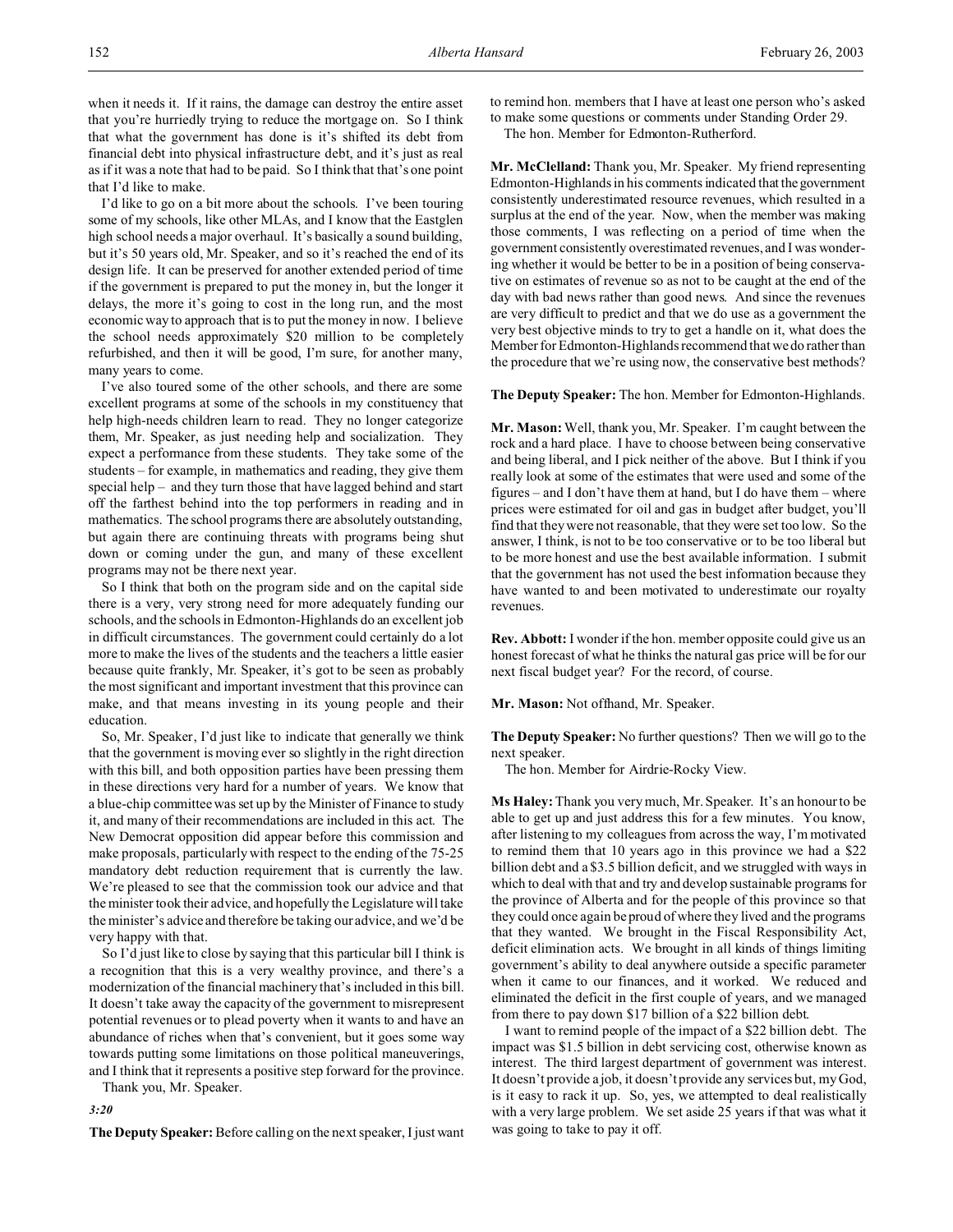We have this gift in this province called oil and gas, and every once in awhile the prices spike beyond what anybody has anticipated, whether it's because of a Persian Gulf war, the ongoing problems with Venezuela, the problems in Iraq today, the extra cold and long winter that everybody in the northeastern United States is experiencing where we sell gas, the fact that their reserves are running low, or a thousand other reasons that can drive prices on the spot market up and down. So here we are in Alberta blessed with this resource, one of the few places in North America with these types of resources, and we have one of the lowest taxes anywhere in North America. We have no sales tax, unlike most places in North America, and one of the things that helps to prevent more and more income tax, more and more corporate taxes, more and more sales taxes is the fact that once in a while we get lucky with royalties.

So I'm supposed to sit here and believe that we're dishonest, misrepresenting the position of this government. Well, let's go back. Let's talk about that misrepresentation. We have quarterly updates. Somebody please tell me how many other governments in this country and in the United States actually have quarterly updates. Well, try none. You know, misrepresenting? Every quarterly update if there has been a change in natural gas and oil prices, we reflect it upward. Misrepresentation? It always fascinates me how these comments get made and nobody ever has to say: well, I was just sort of kidding or just being an envious political wank in here. The truth is that we don't misrepresent anything. I have never, ever in 10 years gone and lied to my constituents about anything, and I never will, whether anybody over there likes it or not. If somebody asks me a question, I'm going to answer it.

When we talk about the Fiscal Responsibility Act and the 75-25 split, it was never an easy decision to go 75-25. All we tried to do as a government was to make sure that as quickly as possible with the least problems possible for Albertans, i.e., no tax increases to pay down debt, we went with surpluses when we were lucky enough to get them to remove as much of that debt from Albertans as we possibly could. We're now down to \$5 billion, and that's still \$5 billion too much, but it's way better than \$22 billion with a \$3.5 billion deficit, where our cousins, you know, a little bit west of us in British Columbia, have a \$3.8 billion deficit this year. How may billions of dollars across this country are being squandered on interest because people have such a difficult time making tough decisions?

**Mrs. Nelson:** Thirty-six point seven billion.

**Ms Haley:** Thirty-six point seven billion dollars, just for interest, and of course our wondrous media don't bother talking about that. The fact that if you had \$37 billion to spend on health care in this country, that would be \$3.7 billion for Alberta, which, oh, by the way, is right around 50 percent of what they should be paying. But that's okay. We're here in Alberta, and, you know, apparently we just lie to Albertans all of the time.

We proceeded with a 75-25 split because that was the correct thing to do, and when we had 25 percent of a fund left for onetime spending, we got chastised and criticized for that too. Truth is we do have some infrastructure deficits in this province, whether it's roads or schools or hospitals. We've spent over a billion dollars in the last three years on schools, but we probably need another one and a half billion in order to solve all of the problems that have built up over decades of overspending or perhaps not spending enough.

The new FMC. You know, how do I say this? I believe that it has great potential. I really do. I think the sustainability fund can solve some problems. I think, however, going from one system to another creates its own pressures, and those are pressures that are going to be

difficult for the next six months while everybody sorts out exactly how it works and what it means.

# *3:30*

If we can in fact set aside \$900 million in a capital fund or if this allows us the ability to use a capital bond issue at some point for another billion dollars' worth of construction programs, if that's what the right number is, then I think that's wonderful. I would, as a very proud Albertan, be enormously happy to convert my dying mutual funds and my RRSP to, you know, a whole bunch of Alberta bonds even if the interest rate was low. At least I'd know that I was getting something back. I see great potential on that side.

**Mr. McClelland:** I'm gonna trade my Nortel in for one Alberta.

#### **Ms Haley:** You're helping me, Ian. I appreciate it.

As to the changes in the legislation, yeah, I have some difficulty with the whole concept of restricting the amount as it goes into the \$3.5 billion. I need to know as an Albertan, as an MLA: is that the right amount? And maybe it'll take us a year to determine if that's the right amount. I worry about it because I'm not sure that we're keeping up with inflation on some of the spending side. Not on health care and education: I think that if we were all being relatively honest, we could look at our population and our inflationary numbers and we would say that health and education have kept up. There are other areas where I think there's room for some concern about whether or not we've created too much pressure by trying to be too fiscally tight.

You know, as my old dad would say: it was a crap shoot. You do your very best; you try hard. To satisfy all of the needs, you try to satisfy some of the wants. But it's never possible to do everything for everybody all of the time, and tough decisions have to be made. I'm very grateful to my caucus for making the tough decisions when they have to because each and every one of us has pressures at home. I have one of the highest growth rate ridings in the province of Alberta which means that no matter what we do, I will never have enough schools built fast enough. And my colleagues from Calgary-Shaw and from Banff-Cochrane – we're all in the same end. This one here too.

## **Mr. Knight:** Grande Prairie-Smoky.

**Ms Haley:** Oh, yeah. Not you. I don't care. Sorry. He can wait.

The truth is that I need more schools. I need portables moved in. I've got some schools that need repairs. I'm competing with cities that sometimes have only 75 percent occupancy, but I may well have 125 percent occupancy. I can't get the schools built fast enough, and I have no inner-city schools to move kids into.

So we're all laying everything on the line trying to get the things that we need for our own ridings, and I'm no different than anybody else. I want my riding to be happy. I want a new overpass for the south end of Airdrie. I'm thinking that my chances are not looking real good at this point, but as a P3 maybe I can get it. I don't know, but you don't quit and go home and pout. You keep working to try and get the things that you need. Do I think it's a panacea? No. But it gives us a flexibility and an opportunity to do some things in a different way, and I'm going to do my best to make sure that it works properly.

The last comment I wanted to make was on rebates for natural gas, Mr. Speaker, and I only want to touch on this because when we talk about money that goes to a capital fund of \$900 million, that money is coming from royalties. Yes, Albertans are paying higher prices whether they're filling up their car or for their heater in their home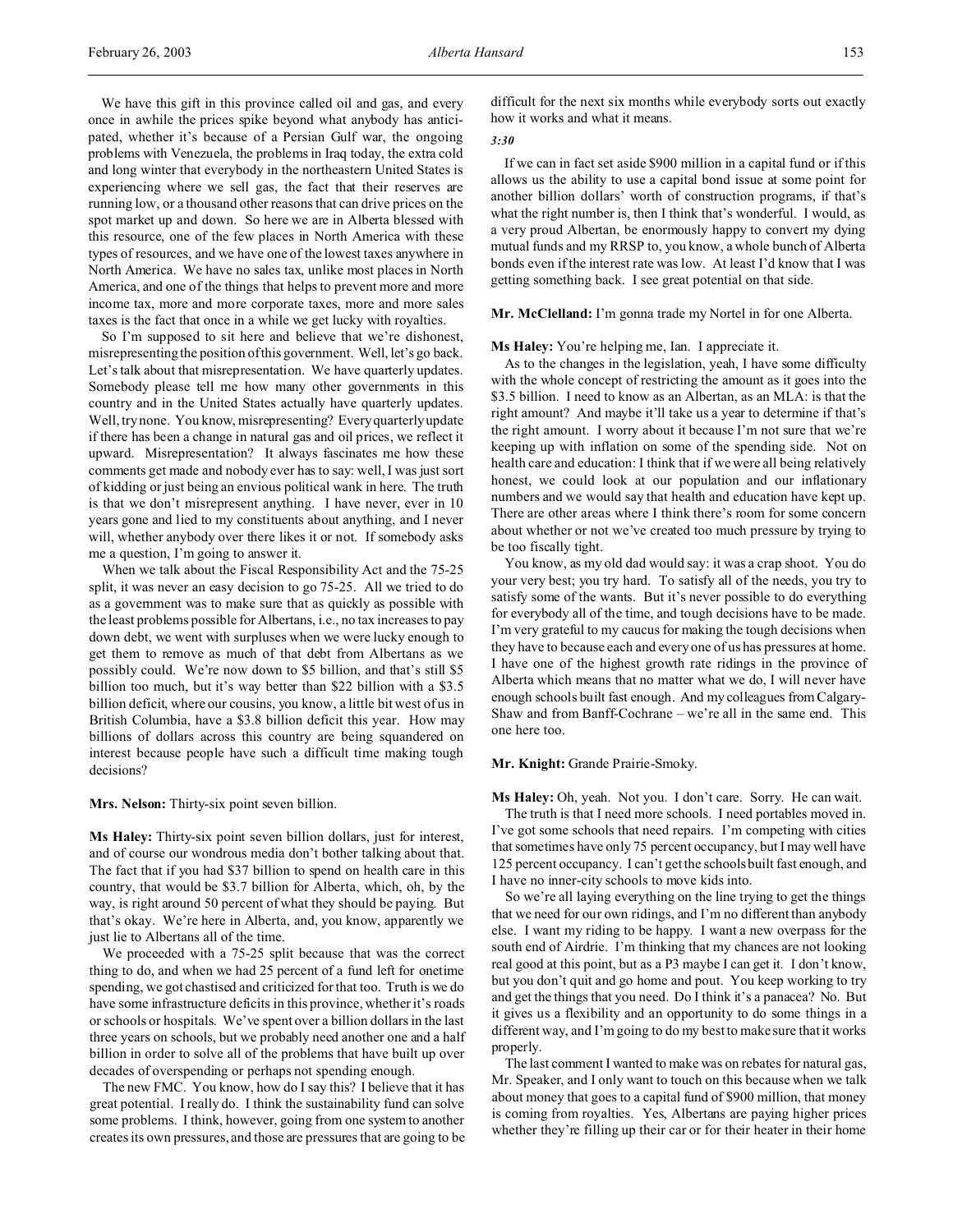or for their power, and there's no question about that. A lot of people are struggling with that. But in the year 2000 in the United States they did a report on the national energy policy that showed that the average middle-class American family was spending 3.8 percent of their after-tax income on their energy needs. So whether that was heating or cooling or transportation, that's how much it was. With the huge price spikes in the year 2000, with natural gas skyrocketing – their home heating oil is going up; their power bills are ratcheting up, particularly in California – they went to 4.8 percent of their after-tax income.

We need some perspective on this issue. I am not in favour of anybody not being able to heat their homes. That's not what I'm trying to say, but it's easy to be hysterical and find a way to spend \$400 million or \$500 million here, or we can spend that same \$400 million or \$500 million on school construction or roads or other things that we need as a province without having to increases taxes, without bringing in a sales tax. These things have to be paid for.

As an Albertan I'm so proud to have grown up in the oil patch, but I know what the oil patch has done for this province. It's built it. It's still building it, and once in a while we need to be grateful and think about that reality because without it our taxes would probably be 300 or 400 percent higher than they are today on the Alberta side. The only way we could do the things that Albertans expect us to do would be to have to tax them to do it. Right now with our royalties we are absolutely blessed to be able to live in a province where we can get a road built, get a new school, and maybe not satisfy everybody's wants, but I'm pretty sure we're meeting the vast majority of their needs.

Mr. Speaker, I wanted to congratulate our provincial Finance minister for bringing this forward. I know that it was a tough struggle for her. I happen to be the chairman of a very tough caucus. We take no prisoners. She has had to earn her stripes on this one all the way through, and we probably aren't finished harassing her yet, but we've had a good time so far.

It's a pleasure to be able to speak in here and address this important issue, so thank you.

**The Deputy Speaker:** Standing Order 29. Questions or comments? The hon. Member for Grande Prairie-Smoky.

**Mr. Knight:** Thank you, Mr. Speaker. The hon. member made a statement in her presentation. She said that interest doesn't create a single job. I would think that it might take hundreds of people to look after \$1.5 billion in interest payments. My question is: does the hon. member have no compassion for those now unemployed accountants?

**Ms Haley:** Mr. Speaker, you know, with the greatest respect to my colleague, who'll probably never get to speak in caucus again, the answer would be that that accountant can get a real job.

**The Deputy Speaker:** The hon. Member for Edmonton-Gold Bar.

**Mr. MacDonald:** Thank you very much, Mr. Speaker. A question for the hon. Member for Airdrie-Rocky View: who created the \$22 billion debt that you referred to in your remarks? What did they spend it on and why? Who created that?

**Ms Haley:** I'm happy to try and take a shot at that. Albertans have very high demands, and it is very hard to say no. So during the '80s, as I recall this, the price of oil went up. We started to create the heritage savings trust fund. The price of oil went down, dropped to about 45 percent of the revenue that was streaming into the province,

and the question of the day back in the mid-80s was: do we slash spending by the same amount, or do we try to ride this out? They made the decision under the leadership of Mr. Don Getty, the Premier of the day, that they would try to ride it out in the hopes that oil and gas would go back up in time to prevent some of the problems that were going to escalate from that. I think that hindsight is a wonderful thing, and I'm not going to go back and try and second-guess them, but I can tell you this: when I ran in 1993, it was to get rid of the deficit and deal with the debt and no more of any more wishful thinking that you can live on tomorrow's dollars on the backs of your children. It's absolutely unacceptable to me.

**The Deputy Speaker:** We're ready for the next speech. I've got a couple of people who have indicated. One was Edmonton-Glengarry; another one is Edmonton-Mill Woods. Following Airdrie-Rocky View then we would go to Edmonton-Glengarry. No?

**Mr. Bonner:** I will speak, Mr. Speaker, but when I rose earlier, it was to ask a question which was not appropriate at that particular time.

## **The Deputy Speaker:** Okay.

The hon. Member for Edmonton-Mill Woods, followed by the hon. minister.

**Dr. Massey:** Thank you, Mr. Speaker. It's a pleasure to see Bill 2, the Financial Statutes Amendment Act, 2003, before the Assembly this afternoon. It's a good idea, and I guess it doesn't really matter where it came from. The fact that it's here and will be of a benefit to all the citizens in this province is good enough.

The fund is a recognition of the cyclical nature of our economy. In 1999-2000 50 percent of the province's income was made up of personal income tax, corporate income tax, oil revenues, natural gas revenues, and the sale of Crown leases. That's a huge amount of the income of the province that is very vulnerable to the kinds of economic conditions that prevail in the province or in the country at any particular time. So I think the bill is a recognition that we do have an economy that has great swings in terms of revenues, and this is an attempt to try to smooth out some of the ups and downs in that revenue stream.

#### *3:40*

The most important part, of course, and the reason for the bill is that it will allow the government to sustain investments. There were investments in public health care, investments in education and in children's services. I know that there's always great debate in the Legislature about some of those programs, and I hear often a question asked with respect to education, and that's: how much is enough? It seems to me that some people have thrown up their hands and have said: you'll never have enough; no matter how much we put into it, we could always put more. And that's true. I think there are some ways around that, but that is true.

We've made great progress, and we've come to expect that there will be continual progress in areas like health care and education. We can all walk into schools and look at the kinds of conditions that are there and compare them to our own experiences as youngsters and say: things are pretty darn good when you walk in and look at them. And that's true. But the progress that we've made was hard fought for. It was hard earned, and the reductions thus far, for instance, in class sizes, the innovations in terms of technology, the great improvements in terms of the preparation of teachers have all been hard-fought-for improvements, and they've been expensive. So I think what bothers people who are associated in those areas is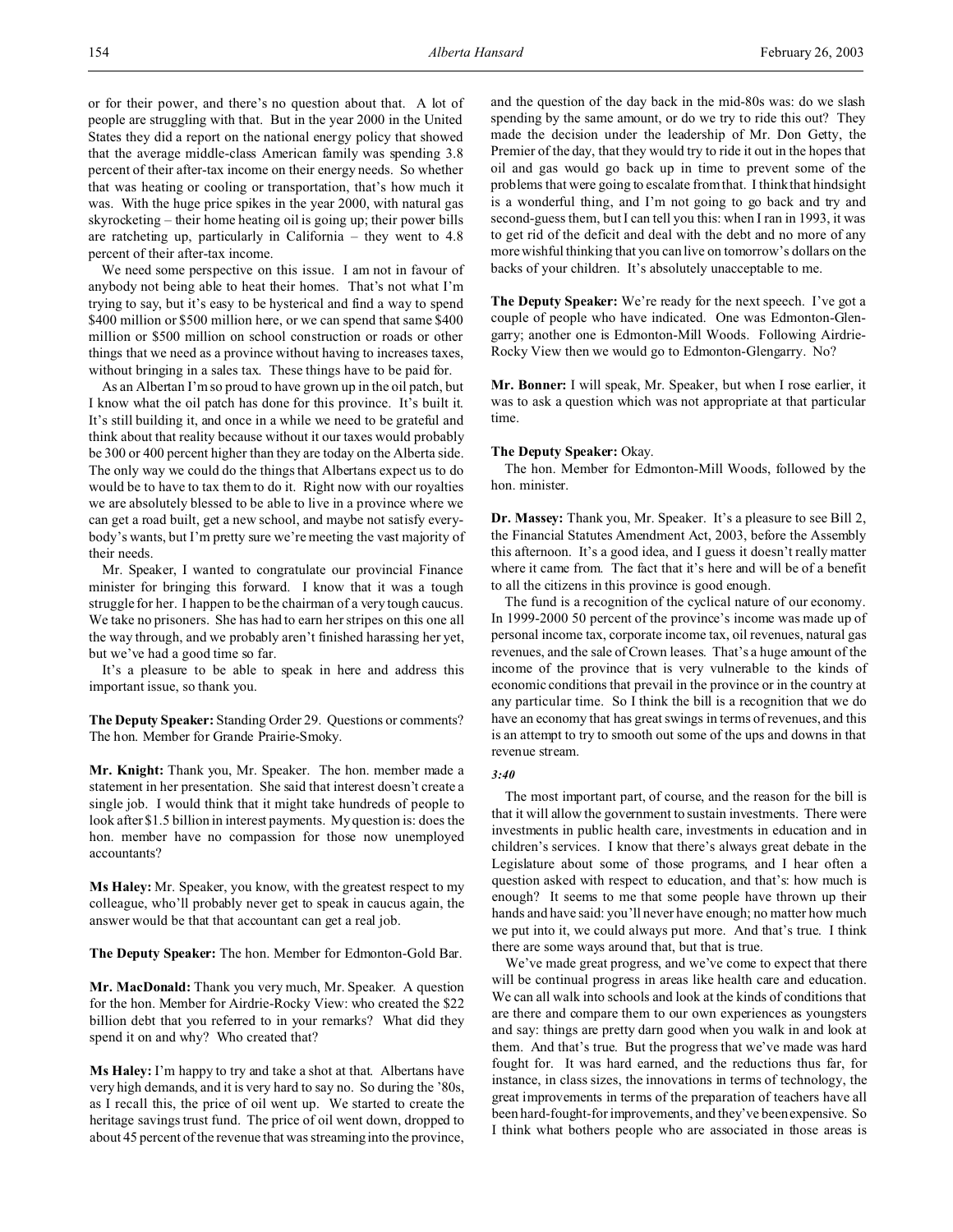when they see that progress being lost or they see that progress slipping, and I think that has been a problem the last 10 years.

Hopefully, this bill that's before us now will go some ways to making sure that that doesn't happen in the future, that the gains that have been made, the levels of services that have been established will have some chance of being sustained when there's a downturn in the economy, and it's not a question of if there will be a downturn in oil prices; it's a matter of when. Look back at the history of our province and you can quite readily predict that there is going to be a downturn, and this fund, when that downturn happens, will be a bit of a safety net for programs that we all value but primarily those ones that are concerned with human services.

The volatility of the province is really, as I said, quite wide. As a percent of total expenditures, 70.7 percent of revenues has been the range in terms of that volatility, and that's quite a wide range and can have a huge impact on budgets. I think of the cuts that were instituted – was it last fall or the fall before? – and how devastating they were, and it seems that that kind of scenario will be avoided in the future when the fund is firmly established.

I would like to see some other things done in conjunction with the stability fund, Mr. Speaker, and that's the way, for instance, that education is funded. The history of funding in the province and certainly the way we did business when I was a school trustee was to look at economic conditions and to look at the available money and then to try to make some judgment, some calculation in terms of how much should be put into the budget. I can think of the years on the board where we went everywhere from a zero percent increase in the year's budget to one year I think our increase in the budget was 18 percent. Huge, huge variations, and it makes planning over the long term very, very difficult. Once you have a year of 18 percent and all the growth that comes with that, how do you sustain that the next year if there is a slowdown of the economy and you can't go to the community for additional revenues? It's the kind of budgeting that we have grown up with in the province and still practice to a great extent.

At budget time there's always a quick calculation of how much money has been added in various departments and then judgments made about whether that's enough or not enough. I'm hoping that there can be an attempt at some proposals to go with the stability fund that would bring some stability to the allocating of funds within particular departments.

I look at some of the work that's being done in other jurisdictions with respect to education funding and the whole notion of adequacy funding. I think it's an unfortunate choice of terms, but adequacy funding is really a proposal to make sure that there are adequate funds to educate all children well.

There are, I think, some really promising plans. I've looked in some detail at the Oregon plans, and I've looked briefly at the plan in Wyoming. I think they're the only two that are really in operation, but they have brought great stability to budgeting in those two jurisdictions. What they have done is looked at an elementary school and, in Oregon's case, a middle school and a high school and said: if we have an elementary school, how many teachers should we have? What's the standard for teaching staff and the ratio of teaching staff to students? How many librarians should we have? What kind of counseling service should we have in place? What is a reasonable allocation per student for textbooks and for computers? They have developed fairly extensive lists of the very fundamentals that are needed to provide an adequate education so that all children may be educated well.

It's an interesting exercise that they've gone through. In Oregon they relied primarily on a group of experts to determine what level should be established in each of their schools. Other states have

approached it differently. Some have some rather sophisticated economic analyses that, I have to admit, sometimes defy understanding. Others have used exemplary school districts or exemplary schools. They'll go into a very high performance school, one that's doing very well on a number of measures, look at the kinds of resources that they have used to achieve those results, then use that as the standard in terms of financing other schools. I think there's a great advantage to that kind of budgeting.

We're looking at how that might work in Alberta, working with some groups of parents to look at some individual schools to see how that would happen. I guess what I'm arguing for is another form of stability, one that's based on expressed needs in schools. Interestingly enough, they tie the needs to performance objectives, and if I remember right, the Oregon model ties it to youngsters achieving 90 percent in mathematics and 90 percent in reading scores. There's a performance level that they have set for each of these schools that the intended resources are supposed to help them meet.

So I think that this is really a good first step in terms of bringing some stability. I think there could be more done in terms of individual departments so that there would be some predictability. One of the reasons some people refuse to get involved in it is that I think it could be very expensive initially. I looked at the Oregon budget, and they had to increase their education budget by close to a billion dollars to put the plan in place, and I think that would scare anyone off, but if nothing else they have a set of goals to work towards. Some day when they do have the resources they can reach those goals.

*3:50*

Again, as I said, just one more piece of stability. What we have in front of us is an important piece and certainly the base piece that we need. It's a good move on the part of the government, and I'm delighted they've decided that they'll proceed with it.

Thank you, Mr. Speaker.

## **The Deputy Speaker:** Comments? Questions?

The next speaker, then, is the hon. Minister of Human Resources and Employment.

**Mr. Dunford:** Thank you. Mr. Speaker, one of the highlights of my political career was standing on the steps of the Legislature while the Premier and the then Treasurer took great big scissors and chopped through a mock-up of a credit card. I forget whether it was Visa or MasterCard – it doesn't really matter – but it was a symbol of the fact that we had achieved a milestone in Alberta. When some of us arrived here in 1993, there were others perhaps such as yourself who were already here and wanted us to come and join the battle that you were fighting, and that was, first of all, of course, to get rid of deficit but then start doing something about the debt. So the milestone that was achieved and the symbolism that went with that particular ceremony was that net debt had been reduced to zero. If we want to associate a budget of a government as similar to a household budget, basically, then, at that moment in time the Alberta government had cleared up all of its credit card debt and was simply left with liabilities that were covered by an asset. So to use my homespun analogy, then, all we had left was the mortgage.

Now, at that ceremony I kept thinking: won't it be wonderful when we can stand outside on the steps and the Premier and whoever the Treasurer will be at that particular time – and I was hoping it would be the Member for Calgary-Foothills, because that gives you maybe an indication of where I'm going timewise here – will be able to draw up some kind of symbolic mortgage? I don't know what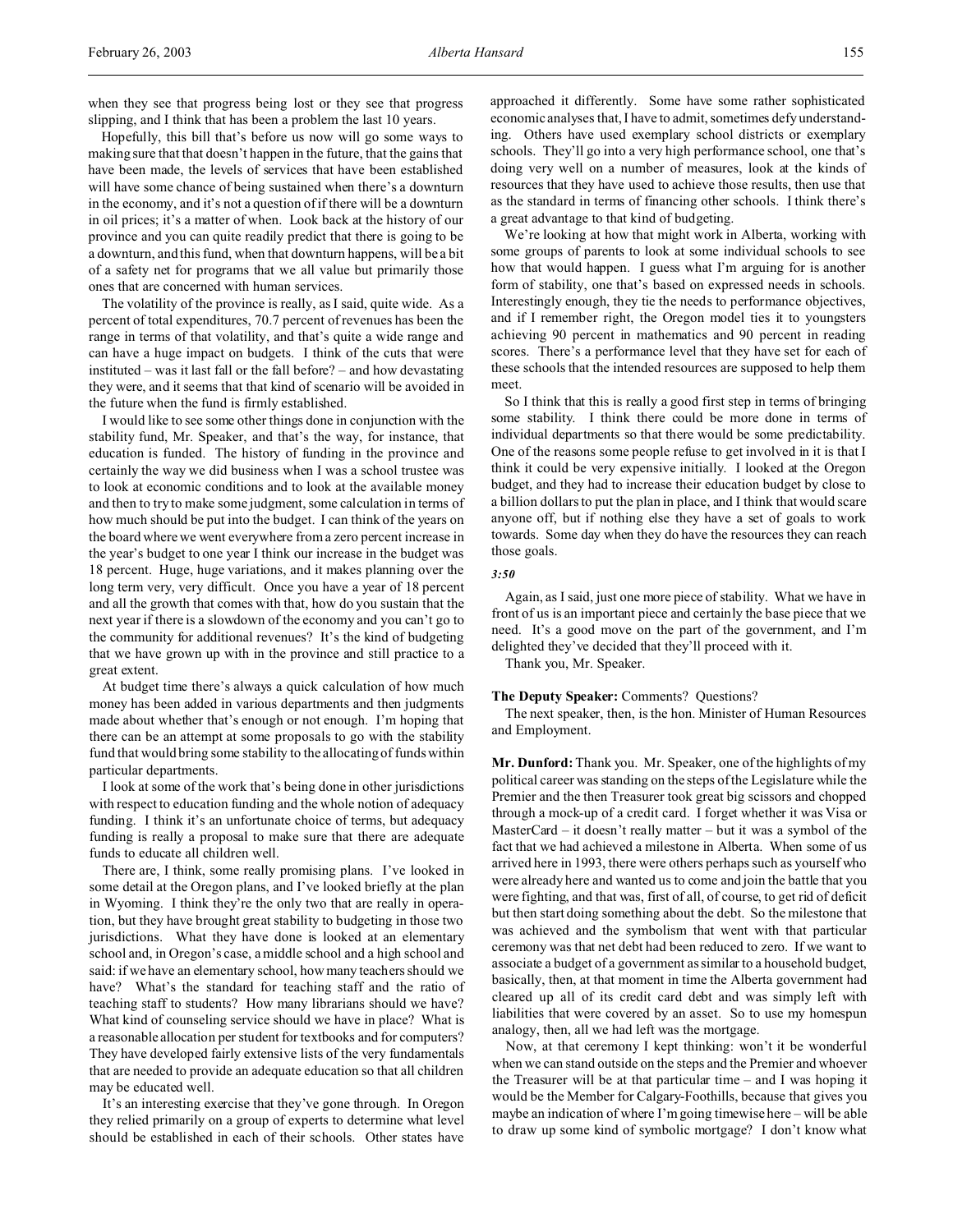we'd have to do with the fire regulations around the city, but we're good friends of firefighters, so maybe we could have lots of firefighters around and we could burn this mortgage. I'd been really hoping that this would've been done in, you know, 2001, or maybe it would be 2003. I was hopeful for 2005, but as I look at the reasoning for Bill 2, I have to tell you that my feelings are ambivalent because clearly within the context now of Bill 2 we're not going to be able to achieve zero debt by 2005.

I heard an hon. member say: well, maybe. And I haven't given up on the maybe either, but I was very, very hopeful at one time that this was going to be achievable, and now it looks like it's dimming. I want everybody to understand that I understand the reasoning for it. Albertans, just a great bunch of people that we are, that we represent, are enthusiastic, are motivated, but also have expectations that over the years have always been allowed, I think, to be met.

There was a question earlier today from one of the opposition members to one of our members basically asking and, of course, inferring that it was our government that had gotten the province into all of this debt. So if all we were interested in was political labels, then one might be able to say: well, yes, it was a Progressive Conservative government. There's no question about that. But I had asked basically that same question not to a current member of the government but to a past member, and I wondered: how did Conservatives ever get themselves into that kind of a situation? The past MLA that I asked said: go to the Speech from the Throne of 1983. I'm not here to throw stones at anyone, but I heard Premier Getty's name mentioned, and I think he inherited something. I think he inherited a lot of programs that were put into place by the then government, the Premier Lougheed regime of 1983.

Well, I see an hon. member giving me the gears, and maybe he had a family member that was part of that. Who knows? We're not pointing fingers at any one individual, at least I'm not, but I want to draw people's attention to where all of this started. It really comes from a context of when you sense expectation and then try to fill it. Even though your heart is good and maybe even your wallet is full at that particular time, whether or not they'll end up being sustainable is always the question. Clearly we found out that they were not sustainable.

If we remember now the campaign of 1993 – and, again, I made a reference to a past member, that had a debt-o-meter – the debt was huge. Twenty-two billion? Is that what we talked about? Of course, people were ragging then on the government about going into this \$22 billion in debt, and as a matter of fact I think everybody that ran in 1993 ran against the government. I know I did. I was the Progressive Conservative candidate, but I wasn't shy about what I was going to do when I got up there. In fact, the *Lethbridge Herald* throws a quote that I made publicly back in my face every time now that fate has made me, a person who at one time was disrespectful of authority, a person in authority. I mean, I find the irony of it sometimes rather tough to deal with. I never thought I'd be in this kind of a position, but I made the comment: I'm going to go up there and clean up this mess. I mean, can you imagine how naive and unsophisticated a young person – well, I wasn't really young then either, I guess – I was to think that this would be done? But we showed such tremendous gains in those first few years. We got rid of the deficit.

#### *4:00*

A point I was going to make – but in my digressions I got sidetracked – was the Liberal Party of Alberta going around with their debt-o-meter or whatever it was. I remember they used to talk about boondoggles, and this was always a fascinating thing for me, these boondoggles that the Liberals would come up with. I would add them up. I'd say: like, you know, what are they really talking about here? They would talk about a boondoggle of \$400,000 and a boondoggle of \$376.42 and a boondoggle of maybe a billion or something like that. I added them all up, and I couldn't quite get to 2 billion. I said: well, okay; let's just exaggerate a little bit. You know, I'm acting like an opposition person as I'm attacking this government that's represented me, but I want to do something different if I can get up there. I said: let's add it up. Well, I think I got to about 2 billion. Well, what was that? That was 10 percent, Mr. Speaker, of what the debt was.

So where? Where? If you want to point fingers now at who caused all of that debt, just everybody, everybody in Alberta needs to go home tonight, and all they have to do is look in the mirror. That's what it was. It was schools; it was hospitals: all the things that we're trying to deal with now. It was seniors' programs. And how many of us have heard: hey, I built this; I built this province. They did. They built it; there's no question about it. But not all of it was built on a cash-only basis. There was debt that was taken up in order for all of these things that all of us have enjoyed to happen. So we – we – are responsible for this debt, and now it's we, of course, that have to get out of it.

I don't know if you would gain any sort of insight from this, but I think that for 25 years now – it might even be 30, Mr. Speaker – I have had a slogan hanging on the bulletin board in my home office, and it's in my handwriting. I don't know where I saw it. I obviously wasn't able to clip it, but I heard it, and I wrote it down. It says: you are the only problem you'll ever have, and hey, baby, you are the only solution. I think that is as good a slogan as any of us could adopt in this Assembly because it's exactly right. We are the only problem that we have, and of course we are the only solution.

So how do we then provide a solution? Well, obviously, one of the things that has happened is Bill 2. I understand, again, the articulation of why we are doing this. I understand the need for it, but it doesn't mean that I have to be happy about it. I wanted to be able to ride off into the sunset before I got too old being able to say: "You know what? I was there when the deficit went to zero. And you know what? I was there when the debt went to zero." I believe I can still make it, but I don't have control over when elections are called. You might have to put up with me for another term here, Mr. Speaker. We had a fellow in the gallery earlier that I thought probably peaked a little early in his campaign, having to peak today, but some of us are just maybe getting started here too.

In any event, there is a situation in Lethbridge-West, in Lethbridge-East, just like there is right across this province, of an infrastructure deficit, and I know that this government has to do something with that. So the mirror that I put in front of my face says that I have to back off to some extent, a small extent, on my mission to get to zero debt and have to understand and recognize that we have a situation here of infrastructure needs. We have a situation, of course, of needs of individual Albertans, and guys like me have to get off the high horse that I've been on for a number of years and have to be more compassionate, more sensitive to what is actually needed within this province.

Again, Mr. Speaker, I want to see that day, and I want to share that day with you and every member here in the Legislature when we can stand out on the front steps of this Legislature and burn that mortgage. Zero debt will have arrived.

**The Deputy Speaker:** Comments? Questions? The hon. Member for Edmonton-Gold Bar.

**Mr. MacDonald:** Please, Mr. Speaker. Yes. To the hon. Minister of Human Resources and Employment. In the remarks that were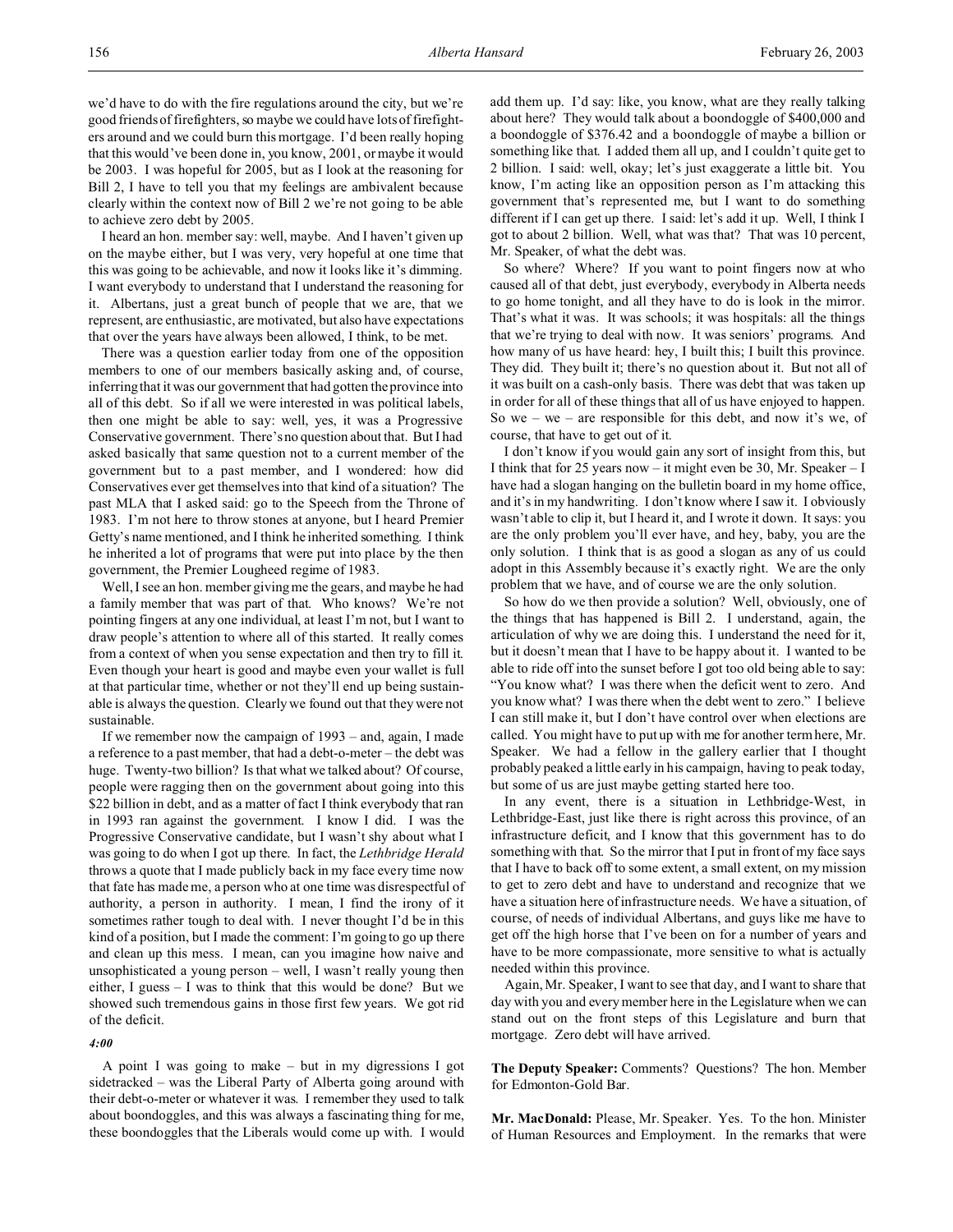made in regard to Bill 2, you suggested that the total debt that had been accumulated was as a result of building schools and hospitals and infrastructure in the province. Could you elaborate, and please tell me the role the grand industrial scheme that was employed by previous Progressive Conservative governments had in that accumulation of \$22 billion? Like, I'm talking about telephone companies; I'm talking about meat packing companies, steel companies, and such. What role exactly did that grand industrial strategy play, besides the construction of schools and hospitals, in that debt?

**Mr. Dunford:** Well, I think the hon. member is quite right. I think there was a role that industrial strategy played. I was involved with the Chamber of Commerce in Lethbridge at the particular time when the then government of Alberta was talking about diversifying the economy. They were doing what they could to try to remove us from such a dependency on the oil and gas industry. [interjection] Well, you know, it's a Liberal who asked the question. It was a Liberal that brought in the national energy program. He was a Liberal back in 1980, and he still is. How he can still be in Alberta and still be a Liberal is beyond me. I mean, he was a tradesman here in our country.

**The Deputy Speaker:** Are you answering the question?

**Mr. Dunford:** Yeah. I guess so.

**The Deputy Speaker:** The hon. Minister of Justice on the questions and comments part.

**Mr. Hancock:** Yes, Mr. Speaker. I'm wondering if I could ask the hon. member, in following up on the question from Edmonton-Gold Bar, if perhaps some of the reasons why there was a debt built up of that nature were because at a time of a previous government doing the things that Albertans wanted them to do, the program spending and capital spending followed the resource revenue and other revenues as they went up, and then the province was found short when the prices dropped rapidly and whether he thinks it's prudent with Bill 2 and the other things that this government has done to protect us from that type of a drop again.

[The Speaker in the chair]

**Mr. Dunford:** Mr. Speaker, I absolutely do. We've all been aware of the situation on this side of the hall. We've had a number of presentations from economists, from financial advisers, and it's just absolutely amazing to chart the revenues within Alberta and see just how volatile they are but then just trace the patterns of expenditures. It's not a correlation of 1.0, but you can see the movement. When there was money in the coffers, then money was spent.

The one thing that I'm proud of is that I was part of a government, then, elected in 1993 that had some impact on trying to remove or decrease that correlation. We tried to do this, of course, through the pay-down of debt, and we've been tremendously successful. I should have read the actual number here. Let's say that we're now under \$5 billion, so there's \$17 billion of debt that we've been able to use in terms of expenditure that hasn't led to either enhancing a program or – maybe I should use another "e" word – entrenching a program. Maybe I'll use another "e" word: entrenching and entitlement, which had been characteristic of not only this government, but it's been characteristic of governments right across this country.

And believe me; we are very fortunate to be in Alberta. If you get a chance to attend, like I do, pan-Canadian meetings and listen to the issues and the challenges that are there in other jurisdictions in this country, I mean, you're glad to get on that plane and get your butt back here to Alberta.

*4:10*

**The Speaker:** Additional questions? Hon. Member for Calgary-Fort, a question?

**Mr. Cao:** No, Mr. Speaker.

**The Speaker:** Okay. We'll recognize the hon. Member for Edmonton-Glengarry, then the hon. Member for Calgary-Fort.

**Mr. Bonner:** Thank you very much, Mr. Speaker. It is a pleasure to rise today and speak to Bill 2, the Financial Statutes Amendment Act, 2003, and certainly I must congratulate the hon. minister for bringing this piece of legislation forward. It's something that the Liberals have supported over the years, and I'm proud to say that the first time it appeared in this Legislature was in 1994, and it was put forward by my predecessor in Edmonton-Glengarry, the Leader of the Official Opposition, Laurence Decore. Certainly, Laurence as mayor of this city had a tremendous record of fiscal responsibility, and we in Edmonton have benefited as ratepayers and as citizens because of his financial policies. So we are glad to see that this piece of legislation is finally in front of us.

The next area that we have to look at – and I know the hon. minister just briefly touched on it a few minutes ago – is revenues, and we certainly have enjoyed incredible revenues over the last few years. Looking back at a chart which was found in Measuring Up, produced by Alberta Finance – and I will table these at the appropriate time, Mr. Speaker – we see that since 1998 we've had revenues that have been increasing. We did have one spike in 2000 where we went up to \$25.6 billion in revenues, and then we settled down quite consistently in 2001 and 2002 to \$2 billion in revenues.

Now, I see that at that time, as we increased our revenues, we also increased our spending. But the chart on the bottom of this particular graph indicates that, as well, we've been able to put away a minimum – a minimum – of \$1 billion per year over those five years for debt reduction. Of course, we did have an abnormal spike in prices and revenues in 2000, and at that time the surplus was \$6.6 billion. So, yes, there is money here in this province at this particular time. We've been blessed.

I know that others have made references to our neighbour to the west, and certainly their economy, which is based on mining, which is based on lumber, which is based on fishing, certainly fell into hard times over the collapse of southeast Asia economies, very similar to what we'd experienced back in the '80s under the Getty government, when our revenues and the price of oil fell to \$10 a barrel. So we did have our fair share of tough times as well. I think that we have to look at what was occurring in the province at that time. The Getty government was committed to some expenditures that had been put upon them. As well, I must commend the Getty government because at that time we had a social safety net in this province which was top notch. Those were where the last cuts were made at that particular time, and the people of this province, I think, appreciated that. One of the strengths that that government showed was to have the courage to maintain social programs in this province.

Now, then, I have spoken in this Assembly before about how every budget must have flex in it. There must be some flex not only in the revenue sources that we have and how we allocate them, but there also has to be flex in our expenditures. I look at the highlights in the third-quarter fiscal update, and I know that not only I but many Albertans would be, I think, quite shocked to realize that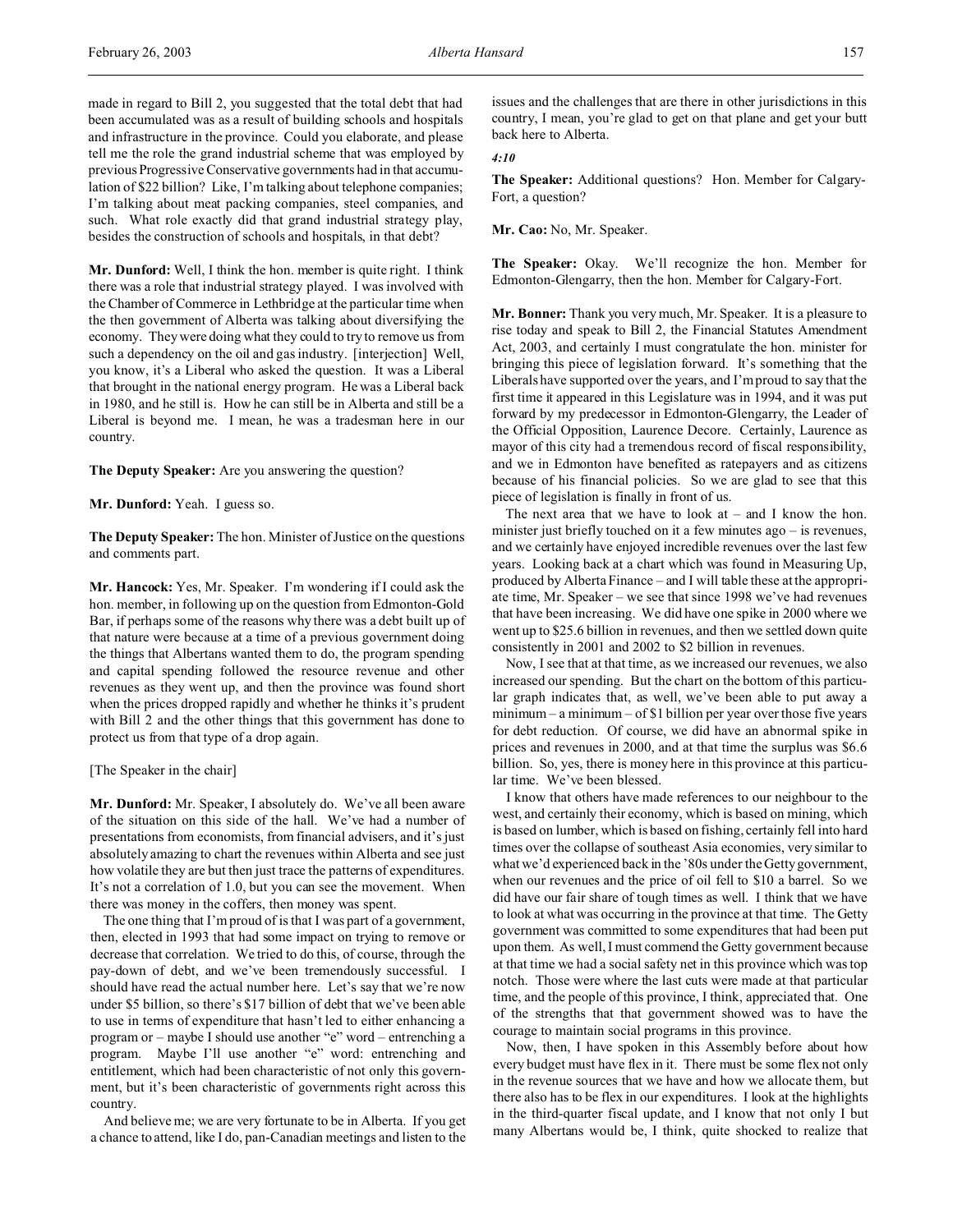We also have to be able to deal with revenues when prices go down for our oil, for our natural gas, for our lumber, whatever. We also have to be able to deal with roughly a billion dollars in lost taxes due to a flat tax. Certainly, taxes are lower for some members of this province, but for others they are not, and they are marginal for those people that could use these more than the rich. So we do have interruptions in our revenues.

Now, then, as well, one of the things that I had talked about at other times and why we do need a stability fund in this province is because of the way we were allocating our surpluses. To allocate 75 percent of any surpluses to debt reduction and the fact that we could not run a deficit at any particular time certainly put the Minister of Finance into a position where she always had to have a lot of room between her revenues and her expenses just to be able to fulfill the legislation that was in place in this province. It was a situation that we wouldn't have expected any other business in this province to operate in. It was one of those situations where if, for example, we did get less revenues than what we expected, then cuts had to be made. Unfortunately, so many times when these cuts were made, the cuts were made to the programs in our social safety net, and the people that were the most vulnerable felt the effects of those.

We certainly see, as well, that they struggle in a lot of ways. How many people in this Assembly have talked about the recipients of AISH and how they haven't had an increase for many years, yet because of our success in this province we have rising rents, we have rising utility bills, we have rising food costs, and these people are trying to make do without any significant increase over the last 10 years. So I certainly think that when we have more stability in the budget, then we will be able to take care of these most vulnerable people better than what we're doing right now.

We know that in this province, Mr. Speaker, we've always had a boom-and-bust economy, and we've certainly been riding the crest for some time of a healthy revenue stream. I also noticed that roughly a year ago when Saskatchewan was having some problems with their budget, they were able to dip into it to the tune of about a hundred million dollars to maintain programs that they felt were necessary. I think that this is one of the strengths that this program, the establishment of a stability fund, will offer us here in Alberta.

## *4:20*

Now, then, as well, we have to look at the infrastructure debt. We have a debt of approximately \$8 billion, as has been mentioned earlier in the Assembly here, and it has a huge impact. I look at the constituencies of Edmonton-Glengarry, Edmonton-Castle Downs, and Edmonton-Calder, where we have two school boards. The Edmonton Catholic board has certainly made the construction of a high school in Castle Downs their number one priority, and this is because their other high school in the area, O'Leary, is busting at the seams. It's at max. Now, then, in Edmonton-Glengarry we're also fortunate enough to have a Protestant high school, a public high school, Queen Elizabeth composite high school, that was built in 1959 to the tune of \$1.8 million.

This was an extremely well-built school, and on the list of Edmonton public for a refit this school is way down the list. It was built that well. To replace this school today, it would probably be somewhere in the neighbourhood of \$15 million to \$20 million. It's a great facility, and it certainly indicates what happens when we have

long-term budgeting. Here we have a facility that was built in 1959 for \$1.8 million that's worth certainly in excess of \$15 million today, and we compare an investment of that over the last 40 years and then compare it to the talk of P3s today, where we are going to end up paying more for facilities and have absolutely nothing left at the end of the agreement. So I think that the stability fund will also allow us to do some long-term planning.

Now, then, we had a situation a year ago when the budget was announced where there was going to be a tremendous cut to the construction industry in this province, particularly the road building contractors in this province, and all of a sudden we realized what a great effect hundreds of millions of dollars that would be cut from the budget would have on an industry of this nature. We would have certainly had businesses that would have ceased to function here in the province. We would have had skilled workers leave the province and travel to wherever the work is going on. We would have had any number of smaller businesses that do service work for that industry that would have suffered immensely if not had to close their doors.

When we have stability, when people know that the money is going to be there from year to year to complete projects, then it does add a lot of confidence in our marketplace. It adds a lot of confidence with consumers. So we do get the spending continuing. We have low unemployment, and certainly the stress put on the social safety nets are much, much less when we have people working. It certainly is a situation where we want people working, and it just makes for a healthier population and all.

So, Mr. Speaker, with those comments I will take my seat and listen to other debate on this particular issue. Thank you.

#### **The Speaker:** The hon. Member for Calgary-Fort.

**Mr. Cao:** Thank you, Mr. Speaker. It's an honour for me to rise today to speak on Bill 2, the Financial Statutes Amendment Act, that was introduced in the Legislature on February 24 by the hon. Treasurer, the Minister of Finance. This province is blessed with oil and gas reserves that others only dream about. The benefits derived from the nonrenewable resources have made us the envy of other jurisdictions across North America. It has allowed us to aggressively tackle the debt to the point where we now have a triple A credit rating. No other province can make that claim. Alberta continues to lead the country in growth, and Albertans have the lowest tax burden in Canada. Albertans are the direct beneficiaries of the booming economy thanks in large part to the oil and gas sector.

At the same time, longtime Albertans know too well how quickly our fortunes can change. Maybe some of you remember the bumper sticker from the '80s, and I'm paraphrasing here: please, Lord, send us another boom, and this time I won't blow it. I can't help but be reminded of that bumper sticker as this government moves forward in its new fiscal framework.

We recognize that we have no control over volatile oil and gas prices, but we can do something to protect Albertans from in-year spending cuts when prices tumble. We're having a good year, but things could change and change very quickly. Now is the time to move forward with the new fiscal framework that will establish a sustainability fund to cushion Albertans against volatile energy prices. Now is the time to establish a capital account to ensure that critical projects are not put on the back burner when prices slide. They will slide; they always do. Now is the time to move forward with a bold, new fiscal framework that will serve Alberta well now and in the future. It frees us from the ups and downs of energy prices. It will outline a capital plan that will accommodate the pressures that come from being the best province in Canada. It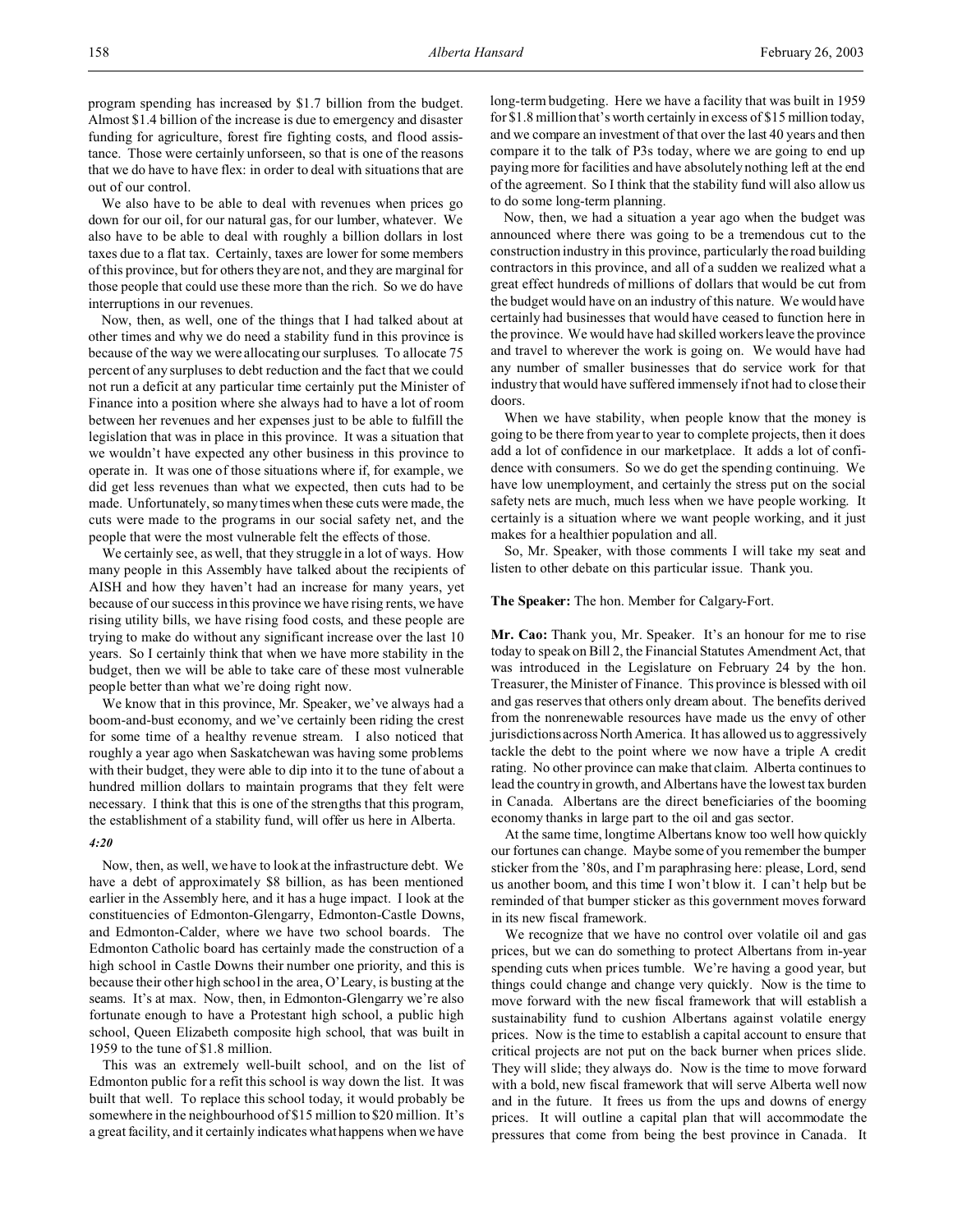allows for spending that is predictable, but more importantly it allows for spending that is sustainable.

From my technical engineering background, the establishment of a sustainability fund or account is like building a dam, creating a reservoir of water. From this reservoir we can regulate a steady flow of water supply as needed. The needed water supply becomes less dependent on the whims of nature, seasonal fluctuations. The success of this concept has been proven many times over in the practice of irrigation over the millennium. Thanks to the continuously sound and strong fiscal management of the government, Alberta is on strong financial footings. We need to continue this responsible and responsive fiscal management in order to build a strong dam, creating a big reservoir, as in my analogy.

In addition, I would like to emphasize that Alberta does not have the problem of a lack of revenue, like all other jurisdictions. Our challenge is to control the spending. Based on my analogy of building a dam, creating a reservoir is only half of the equation. Once we have established a reservoir, we still need – and, indeed, a much stronger need to have the discipline – an effective way to open and direct the flow to where it is needed the most. Everyone will be thirsty when they see a big water reservoir. We need to find new, innovative, and collaborative ways to direct that flow. I'm confident that our members of the government caucus and the Executive Council will take this challenge and be successful in finding a way.

To conclude, I urge all Members of the Legislative Assembly to support Bill 2, the Financial Statutes Amendment Act. Thank you.

## **The Speaker:** The hon. Member for Edmonton-Riverview.

**Dr. Taft:** Thanks, Mr. Speaker. I appreciate the opportunity to speak to Bill 2, which, I think we all agree, is a significant piece of legislation, quite a change of direction, setting off in a new direction, as it were, for this government and one that reflects many years of debate on how to handle the fiscal situation of Alberta. I think most of the members in the Assembly are optimistic that this will serve Albertans well. It will bring some stability to a very volatile fiscal situation. It will allow a longer term time frame to be used for managing things like infrastructure, schools, roads, that kind of thing, and hospitals and generally should improve the efficiency of the government. I think we all recognize that on-again, off-again, on-again, off-again planning and projects and management ultimately is inefficient.

# *4:30*

I think this is a good piece of legislation. I don't know what the regulations that go along with it will look like, but in principle it's a good piece of legislation. The opposition has been advocating for this kind of approach to Alberta's fiscal situation for many years. Creating the sustainability fund and creating a capital account together will be like a good ballast in a boat, a good ballast in a ship and help it to stay upright and help it to stay stable. I'm pleased to see the reference in the legislation to the three-year business plans and the three-year capital plans, and let's hope that we can stick with those capital plans so that members of the public, contractors, road builders, school boards, and so on, can enter their plans for roads or heart institutes or high schools in Castle Downs or whatever with a lot of confidence. So all in all it's a good piece of legislation. We're glad to see it come forward. That doesn't mean, of course, that we should stop being alert to where legislation and programs and plans can go off the rails.

As I think about how this is going to be enacted, I realize that all of us must watch for a couple of things. Number one is discipline. We need to remain disciplined. We don't want to get into the kind of fiscal party mode that has arisen from time to time in this province where there's a loss of discipline in how money is managed and spent. [interjection] Yes. Reflect back on the birthday party of Alberta's 75th anniversary in a sense that maybe that was a symbol of times when money flowed awfully loosely, and I think we need to be cautious, as the hon. Member for Edmonton-Gold Bar mentioned, about the 100th birthday coming up. Let's be sensible about how we spend that money. That's a symbol of the necessity for us to remain disciplined and especially in the tempting year or so leading up to an election.

One of my concerns is that we may be creating here a couple of election slush funds, and we're all human beings. The government will be as tempted as anybody else as the election nears to open the floodgates and make promises for new facilities and new programs all over the place and in the process get us into a situation where when the party's over and the election's over, we have our fiscal hangovers. Human nature being what it is, you can count on those temptations being there, and the opposition being what it is, you can count on us trying to keep the powers of discipline strictly in force.

I have been interested to listen to the debate here on debt and the great concern over debt, so I'm going to talk here, raise some issues that might sound like heresy in Alberta, but I'm going to at least float the notion that debt isn't always evil. Debt is not always bad. There are such things as smart debts, and we should not absolutely and forever close our mind to the possibility that debt can be a useful tool if it is used properly. It comes down to an issue of good debt management. But all we need to do is look at the private sector to see how readily they use debt to help advance their businesses, to help build up their organizations, to build their capital base, and to build their human resources. So if it can be used so successfully in corporations, maybe it can be used sometimes successfully and intelligently in government. The same kind of lesson applies from our personal lives. Most of us here, quite possibly every single one of us here, at some point in our lives have entered personal debt, and we've done that for perfectly good and sensible reasons. We need to keep in mind that debt is not always evil. Debt is a tool to be used, a tool to be managed. So that's a caution I put out there.

I would also make the point that historically debts have been used to pull countries out of depression and out of recession. The most dramatic example of that was in the late 1930s, when one of the most severe depressions that this continent has ever experienced took hold and had unemployment rates in parts of the country at 30 percent or more. It was only when a new economic model was brought in that recognized there are times when spending money actually generates money that the country of Canada and the country of the United States began to pull out of depression. Governments began recognizing that, yes, building dams, building roads, investing in public works, and, tragically as it turned out, investing in the military as World War II came along actually put a heck of a lot of people to work. It primed the economic pump. So let's not turn debt into a bogeyman. Unnecessary debt is silly, and too much debt can be tragic. That doesn't mean that debt is always bad.

There's also been some interesting discussion here about industrial programs or some term like that and economic diversification efforts. I was one of many, many Albertans who was pretty quick to condemn any of the diversification efforts of the province through the '80s or, certainly, to express great concerns as we got into, oh, projects like the magnesium plants and the meat packing plants and so on, but I think we also need to keep our minds open on this particular issue.

If we look at some of the largest corporations in Alberta, the very largest corporations in Calgary, for example – Canadian Pacific, EnCana, Syncrude, Petro-Canada. If we looked at a list of the top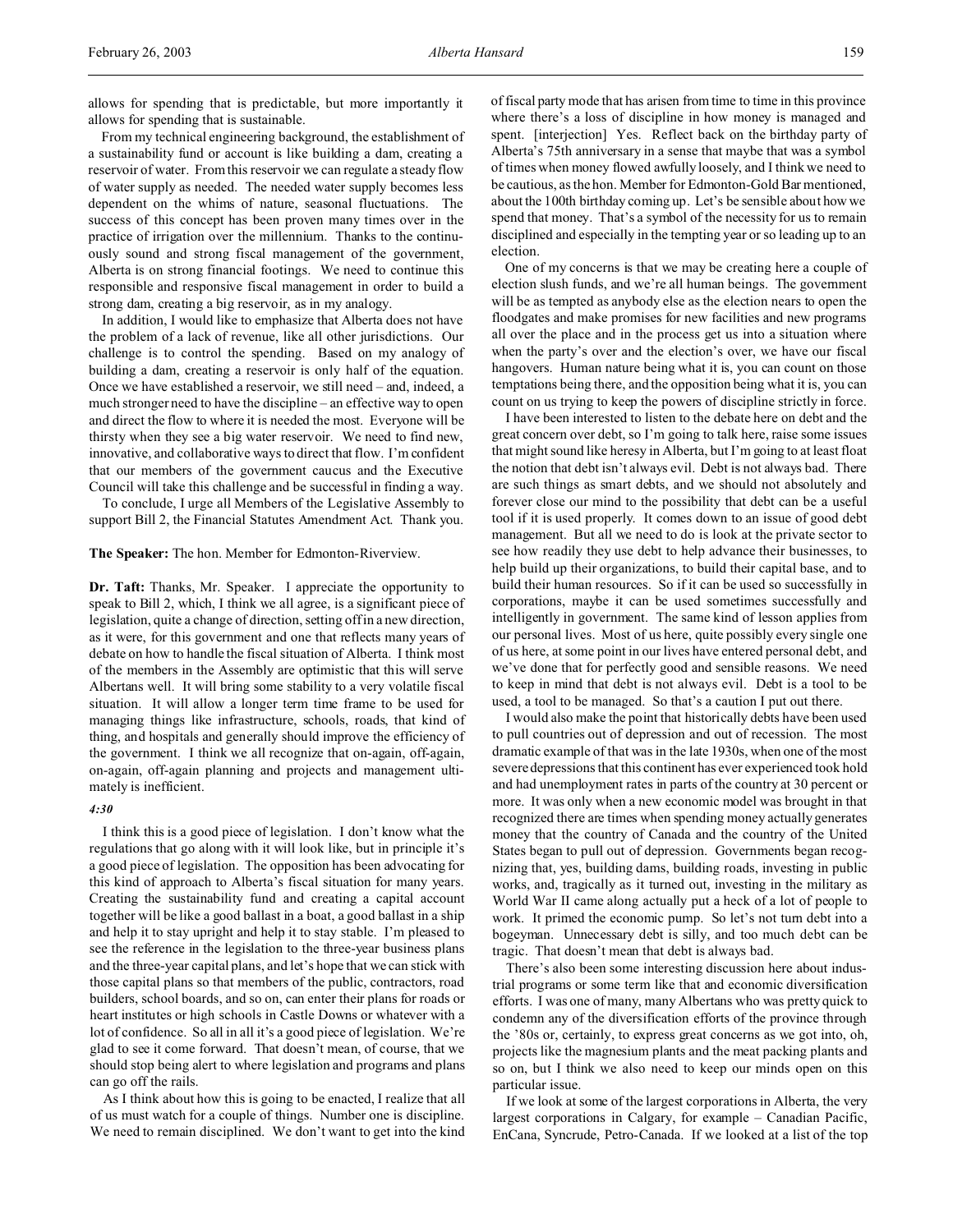five corporations in Alberta, those would probably be on that list, right there. Every one of those had its roots in government action. Every one of them was created and subsidized through taxpayer efforts, and over the long run they've all proven to be fruitful examples of what good industrial policy can be. Canadian Pacific started in scandal and controversy under Sir John A. Macdonald, but it's grown into one of the very largest corporations in Alberta and in Canada. EnCana, created last year out the merger of two former public companies, Alberta Energy and Pan-Canadian, which was a spin-off of CP, is one of the great corporate success stories of this country. What are its roots? Direct government intervention in the economy. I'm sure I don't need to explain the roots of Syncrude to anybody here, a huge company with national and international success whose roots are directly in public intervention and the same with Petro-Canada.

So I am simply cautioning all members of this Assembly not to fall into black-and-white positions, where all debt is bad or all debt is good, where all intervention in the economy is good or all intervention in the economy is bad. Let's look at the evidence. Let's see what the evidence says. If the evidence says that sometimes the market works well, let's go with that. If the evidence says that sometimes the market fails and we need public intervention, let's follow that evidence.

#### *4:40*

I guess everybody agrees with me on that position of debt, judging from the silence here. [interjection] Maybe not. No. Maybe not so sure, I'm told. Good. I like debate. This is a House of debate.

Anyways, with those comments, Mr. Speaker, I will wrap up by once again saying: Bill 2, a good piece of legislation. I wish the Member for Lacombe-Stettler were here so she could hear me say that. I agree with the government, as I think we agreed last night with the government, and I will take my seat with those comments.

Thank you, Mr. Speaker.

**The Speaker:** Hon. members, Standing Order 29(2)(a) kicks in. The hon. Minister of Justice and Attorney General on that section?

**Mr. Hancock:** Yes.

**The Speaker:** Proceed.

**Mr. Hancock:** Yes, Mr. Speaker. I just wanted to ask the hon. member whether I heard him correctly that dollars should not be always considered black and white, that when it comes to debt and finances, sometimes things are good and sometimes things are bad. I'm just wondering, if he would deign to answer my question, if he would consider that it's appropriate to consider other policies of government in the same way and to look thoroughly and effectively at all policies of government with that same lens.

**Dr. Taft:** We're not in committee at this point; are we, Mr. Speaker?

**The Speaker:** No. We're not.

**Dr. Taft:** I would love to answer that. I have a personal policy where I prefer to respond to these questions in committee, so I would make a point of being here in committee to answer that question. Thank you.

**The Speaker:** The hon. Minister of Justice and Attorney General. Continuing?

#### **Mr. Hancock:** On debate.

**The Speaker:** The hon. minister.

**Mr. Hancock:** Thank you, Mr. Speaker. I just wish to speak very briefly to Bill 2 at this point and then move adjournment of debate on this bill. Bill 2 is I think a very important step forward. The Tuer commission, the Financial Management Commission, did some very good work in the context of consultation processes that this government has made a very important part of its mandate: to discuss with Albertans, to consult, to do things thoroughly, and then to come back, have recommendations, whether it's the justice summit or the Future Summit or the Financial Management Commission or in any number of other ways this government has consulted thoroughly. In this case, the Minister of Finance I think has embarked on a great process which took advice and ideas from all Albertans through the Future Summit and through other mechanisms and then consulted with a committee of people who have a lot of expertise in the area but who also talked to Albertans and heard from Albertans and came back with suggestions.

Mr. Speaker, I hope to have more to say on that when we come back to this bill, but at this time I would like to move that we adjourn debate.

[Motion to adjourn debate carried]

# **Bill 3 Electric Utilities Act**

**The Speaker:** The hon. Member for Grande Prairie-Smoky.

**Mr. Knight:** Thank you, Mr. Speaker. I'm pleased to move second reading of Bill 3, the Electric Utilities Act.

Refinements for Alberta's electric industry require a new Electric Utilities Act to replace the old Electric Utilities Act. The Hydro and Electric Energy Act and the Municipal Government Act and the Small Power Research and Development Act will also be amended. This bill puts into place some important changes to Alberta's electric industry. The government is working to establish the best electricity market based on sound market principles and elimination of barriers to competition. All customers will have choice of who provides their electricity.

Alberta's restructured electric industry replaces a system in which customers could only receive service from whicheverutility operated in their area. This system did not respond to the changes taking place in domestic or global utility markets. Other jurisdictions and other commodities were developing more responsive, efficient, and flexible consumer service arrangements. Regulatory costs in Alberta were high, and the process itself was failing to meet the needs of industry or consumers. The long and costly hearing process hindered industry's ability to be responsive to market changes including unprecedented population and economic growth in this province.

Starting in 1990, these concerns were the subject of intense discussions involving government, utilities, consumer groups, and industry. This process resulted in the passage of the Electric Utilities Act in 1995 as the first step in transforming Alberta's electric industry. It included the introduction of competition for the benefit of consumers across the province. In the first stages regulatory approval of the need for new generation was removed, and independent power producers were able to plan for and build new generation facilities. The Power Pool of Alberta and the transmission administrator were established. The next step was the passage of the Electric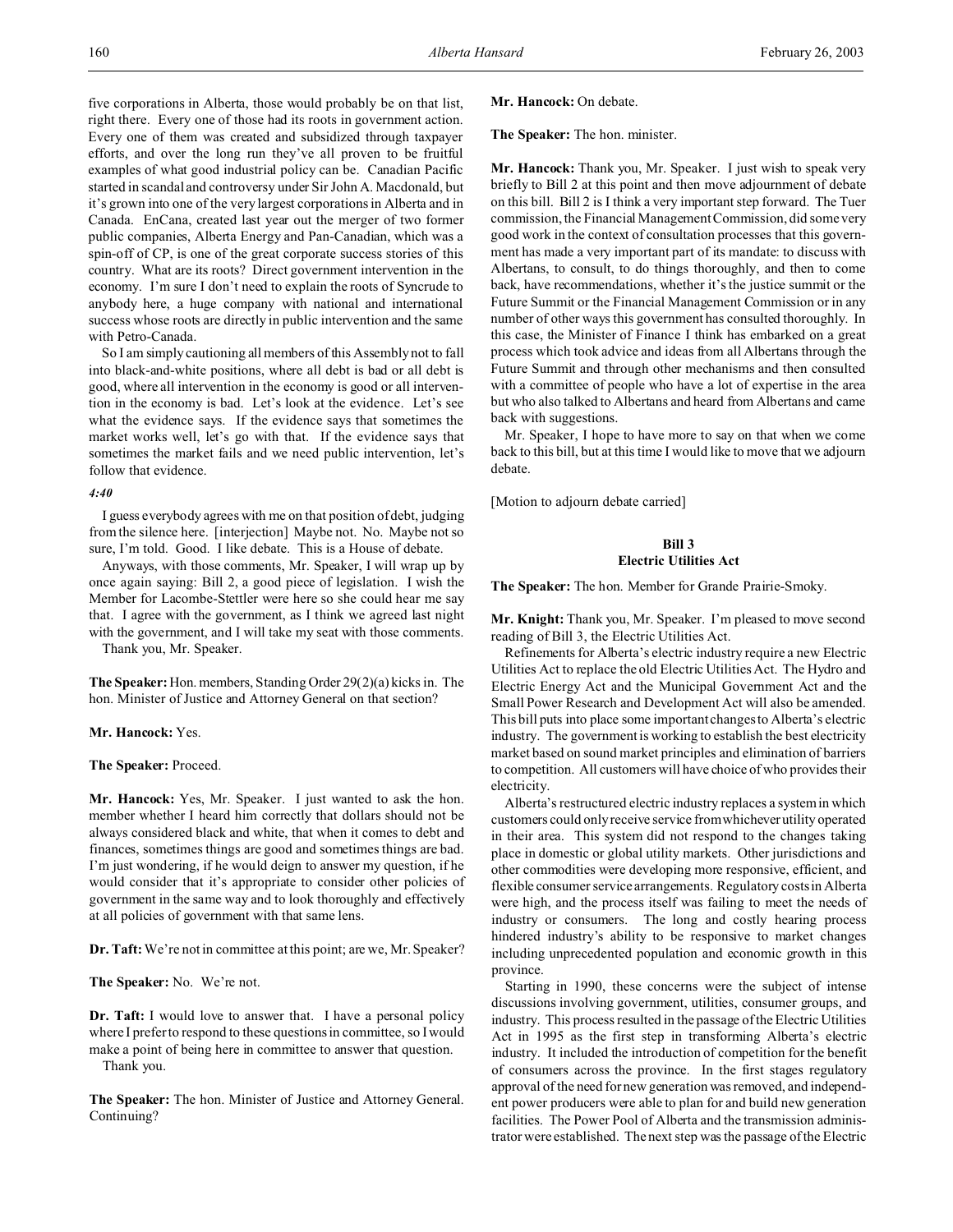Utilities Amendment Act in 1998, which laid out the transition to move generation built under regulation into the market over a period of 20 years using the power purchase arrangements. This orderly process continued with the development of regulations setting out specific rules, roles, and responsibilities of all the players in the market.

Electric industry restructuring is based on an important principle, that opening the marketplace to competition forces the generation, wholesale energy, and retail sectors to become more efficient, competitive, and innovative. These benefits are then passed on to the consumer through increased competition, effecting long-term downward pressure on electricity costs and rates through new supply. Since the generation market opened, Mr. Speaker, in 1998, over 2,300 megawatts of new generation has come on, contributing to more reliable supply of power for Albertans through competitive pressure encouraging retailers to develop innovative services that customers want and through enabling consumers to make more informed choices about the way they consume electricity and potentially to save money based on their choices.

In addition, industry can purchase electric energy and services at competitive prices, increasing its ability to compete in world markets and create jobs and wealth for Albertans. It is government's role to manage development of the electric marketplace and ensure it evolves in a way that encourages these efficiencies. This is the reason government is proceeding with these changes to the Electric Utilities Act.

There are seven major changes in this new act to discuss today affecting industry structure, how rates are approved, and customer choice. First, this bill establishes an independent system operator. This new market operator, often called an ISO, will bring the functions of the Power Pool and transmission administrator together into one organization and will also include responsibility for load settlement. An important function of the ISO will be to plan future development of Alberta's transmission system to ensure it remains reliable and adequate to meet the needs of consumers as our province continues to grow.

## *4:50*

This bill also gives the Balancing Pool independence governed by its own board. As is the practice now, Mr. Speaker, the Balancing Pool will continue to ensure that the unsold power purchase agreements are managed efficiently in the interest of all customers. This bill also gives more independence to the market surveillance administrator to ensure it can fulfill its mandate as the market watchdog for electricity customers. The MSA oversees and monitors electricity market activity to ensure that it is competitive and that the market participants play by the rules. A more independent MSA will give customers greater confidence that the electricity market is operating in a fair, efficient, and openly competitive manner.

Through this bill the Energy and Utilities Board is given a wider role and more responsibility as the regulatory authority that approves distribution and RRO tariffs for the majority of customers. Cityowned utilities like EPCOR and Enmax have become large businesses that no longer serve only their city residents. EUB oversight and approval allows for consistent treatment of market participants by ensuring a more even playing field for both investor-owned and municipally owned utilities. The EUB approval process is an open, public, and transparent approval process. This bill also gives the EUB more power to ensure service quality standards.

Some customers have complained about billing, metering, and services from their utilities. The board will ensure utilities live up to their responsibility to deliver satisfactory service to their customers. Where a utility fails its customers, the board can levy fines. This bill brings Medicine Hat's energy trade with the marketplace under the payment in lieu of taxes directive. PILOT payments will flow into the Balancing Pool, benefiting all customers. This will also contribute to further level the playing field so all market participants compete fairly in the marketplace.

This bill introduces a regulated default option based on the Power Pool of Alberta pool price. This gives eligible customers access to competitive wholesale market prices just as customers now have for natural gas. Small business customers will be eligible for this option starting January 1, 2004, and residential, farm, and irrigation customers on January 1, 2006.

Finally, Mr. Speaker, this bill aligns the market structures for electricity and natural gas, allowing companies to market their energy products to customers together, resulting in more options for customers.

Of course, we have not recommended these changes without speaking to those who will be affected. Alberta Energy carried out extensive stakeholder consultation with industry and listened to consumers. Stakeholders were consulted on a series of projects carried out by Alberta Energy in 2001 and '02 to review Alberta's electricity market. The industry structural review reviewed market governance, functions, and responsibilities. The retail market review assessed barriers to retail market development. The level playing field review assessed how municipally and co-operatively owned utilities participate in the restructured electricity market. The liability review examined the future liability policy for Alberta's electric industry.

Through this very detailed policy process we have developed the Electric Utilities Act, 2003. This new statute will further our goals to create a competitive electricity market attractive to investors and benefiting consumers. We have already seen one positive announcement by a new company eager to enter Alberta's electricity market because they are confident that these changes will enhance the marketplace. As the hon. Minister of Energy has said many times: restructuring is a journey, not a destination. Through this bill we continue our journey.

Both industry and customers can be confident this government is working to ensure Alberta's electricity market is based on solid ground and has the customer in sight at all times. By doing this, I am confident Alberta consumers will benefit from active competition in our electricity marketplace. All Albertan consumers – residential, agricultural, industrial, and commercial customers – can benefit from the initiatives included in this new bill.

Thank you, Mr. Speaker.

**The Speaker:** The hon. Member for Edmonton-Gold Bar.

**Mr. MacDonald:** Thank you very much, Mr. Speaker. It's a pleasure to rise and debate Bill 3 at this time. Before I do get into my remarks, however, I would like to publicly express my gratitude to the hon. Member for Grande Prairie-Smoky for his co-operation and his patience in briefing particularly this member and our research staff in regard to Bill 3.

Now, I certainly cannot support this bill, this high-priced utilities act. The greedy picking on the needy is what this bill is. This highpriced utilities act should be scrapped. The hon. member talked earlier about the regulatory costs and the regulations that we must somehow control. Well, for all hon. members of this Assembly: there are about 12 inches of regulations stacked one on top of the other for the current Electric Utilities Act. We had to use closure in 1998 with this legislation, and I certainly hope we don't have to use closure with Bill 3. The last time we did this, we rammed it through the Assembly. Who finally has picked up the cost? The consumers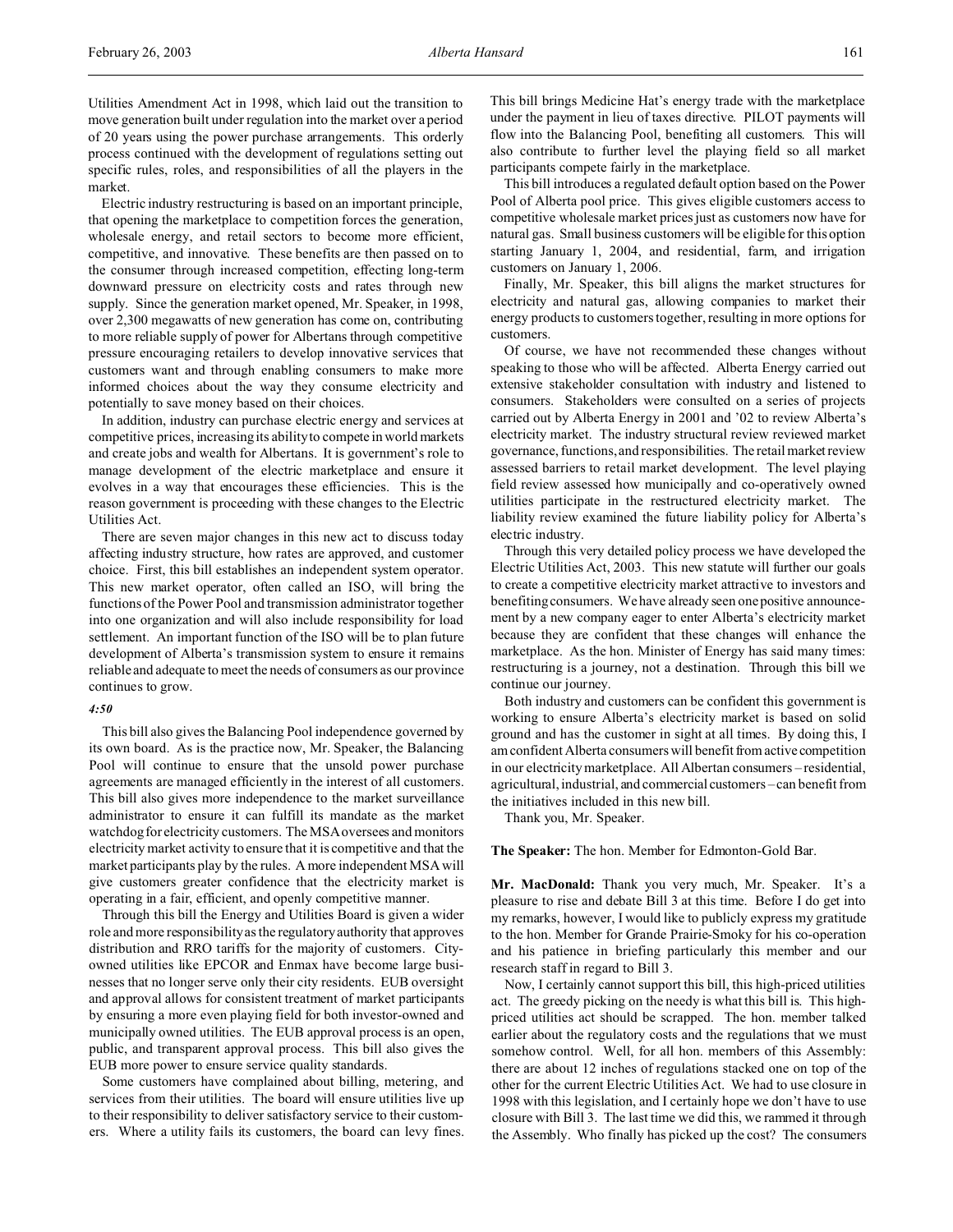of this province, and the costs are enormous. They're in the billions and billions of dollars, and, Mr. Speaker, I'm going to get into the costs of this deregulation notion, this scheme, further on.

It's time that we unplug high power bills for Albertans, and this act certainly is not going to do it, this high-priced utilities act. What we need is a low-cost plan for electricity in this province, and this is not it. This is not it. I'm sorry. I know the hon. member means well, but we need to provide low-cost power for Albertans and affordable power for your home.

If hon. members were to go outside in the corridor, they would see this Assembly in one of the original photographs, and the electricity industry – the distribution, generation, and transmission – was in its infancy in this province. How times have changed. When we think that we use electricity every day, it's something that we can't live without. No one wants to choose to buy electricity for their home. We can talk all we want about choice, but right now the choice that Albertans have is: do they have to go to the bank and get a loan before they pay their utility bill? That's the choice that they have been left with as a result of electricity deregulation. Some Albertans on fixed incomes have the choice of whether they have heat, light, or food, and this is certainly not a step in the right direction.

Now, electricity, as I said, is a matter of necessity, and low rates were an Alberta tradition until we let blind ideology get in the way. For many years Albertans enjoyed some of the lowest power rates in North America. Not any longer, not under this government's policy. If we adopt this bill, a continuation of high prices. Hello?

#### *5:00*

Now, for many years we didn't even need to think about electricity unless the power went out and we were counting the minutes or hours until service was restored. January 10 could have been a very unfortunate historic day in this province because the Power Pool had to go on an emergency alert because there were no more available resources. We can brag all we want about this generation that we've created under deregulation, but it wasn't available on that day. We were at the mercy of British Columbia and the providers of electricity in Saskatchewan. Fortunately, Saskatchewan had over a hundred megawatts extra, or there would have been lights out in some parts of this province. If I'm picking a place for the lights to go out first under electricity deregulation, it's going to be Calgary. It's going to be Calgary, not Edmonton.

An efficient, reliable, affordable system that once served us so well was dismantled by this government with no rhyme or reason. If there is any cost-benefit analysis that will tell us that deregulation is the economic saviour, table it. Table it in this Assembly for everyone to see. Where are the studies that show that there is a benefit for the consumers of this province, whether they're residential, commercial, or industrial, through electricity deregulation? The whole deregulation plan has failed. Not only has it failed; it's failed miserably.

The Alberta government, unfortunately, traded a perfectly functional, customer-friendly system for a complex, confusing, and, worst of all, very expensive, \$9 billion mistake. Earlier in debate this afternoon we were talking about Tory boondoggles, and electricity deregulation is the granddaddy of all Tory boondoggles. The great granddaddy. I can't believe that any government in any part of the country could top this. I doubt that it'll happen; I certainly hope it doesn't happen. Now, Albertans are paying the price, and they're going to continue to pay the price for this boondoggle. The government has spent billions of our hard-earned tax dollars trying to fix this costly mistake, and it hasn't worked. Bill 3 is not the answer. The mess will just get worse, unfortunately.

I urge all hon. members of this Assembly to visit altaliberals.ab.ca,

regardless of which area of the province you live in, and you can see for yourself. That's altaliberals.ab.ca. If you're an Enmax customer, our low-cost plan will save you 33 percent on your monthly bill if your consumption is around 600 kilowatts a month.

Do Albertans want to shop around for power? Not one Albertan – and there are many from all over the province who phone me on a daily basis complaining about their power bills – wants choice. What they want is affordable power. As if high, confusing bills aren't enough, with this Bill 3 Albertans are now going to be forced to shop around for electricity service. Apparently, there are going to be stages in this flow-through option. I don't have my computer with me, but it's coming up to peak demand in Alberta, and it would be interesting to know what the wholesale price of electricity is trading at at the 1700-hour mark, at this time. I can just look at January 14, for example, and at 6 o'clock it was 24 cents a kilowatthour. How is Bill 3 going to affect consumers with this flowthrough option?

## **An Hon. Member:** What's the average?

**Mr. MacDonald:** The average at this time, for the hon. member across the way, would be about 8 cents a kilowatt, and that's without distribution and transmission costs. That is going to be a problem for many Albertans. That is going to be a real problem.

Now, we need to have cheap, reliable power like we used to have, like the old Alberta tradition, and we need not only to consult with the supposed industrial stakeholders, but we should take a walk into the history pages of this province and recognize that a former government, the Social Credit government at the time – I believe it was 1940 – actually held a referendum on what direction the electricity distribution, transmission, and generation system should go in this province. That government listened to the people. This government, unfortunately, on this issue is not listening to the people.

How many people would like the choice of going back to a lowcost system?

#### **Dr. Taft:** I would.

**Mr. MacDonald:** Exactly. Everybody would, and this is not the low-cost system.

Now, power bills should be easy to understand. You shouldn't have to have a forensic auditor standing beside your mailbox when you get your electricity bill, and that's the case now. No one can understand the bills. No one can understand them. With a low-cost plan you would get one rate with no contracts to sign and no complicated calculations to make. That's what we need, and this bill is certainly not, Mr. Speaker, going to provide that. Every Albertan should be able to count on a steady supply of low-cost power for years to come, and nothing like this is guaranteed in Bill 3. There is no consumer choice here.

There is no discussion about exports and what they're going to do to our domestic prices here. Oh, no, we're not going to mention that. Exports are going to increase the domestic price of electricity in this province.

Now, electricity is not a commodity, as was described earlier in the Member for Grande Prairie-Smoky's remarks. Electricity is an essential service, and this is where the government has it wrong. It's not a commodity subject to radical price swings. We need to have a centralized, streamlined system that minimizes capital and operating costs, and that is not what Bill 3 is about. Electricity is not a commodity, because it cannot be stored. You can store wheat. You can store oil. You can store gas. You can store gold. You can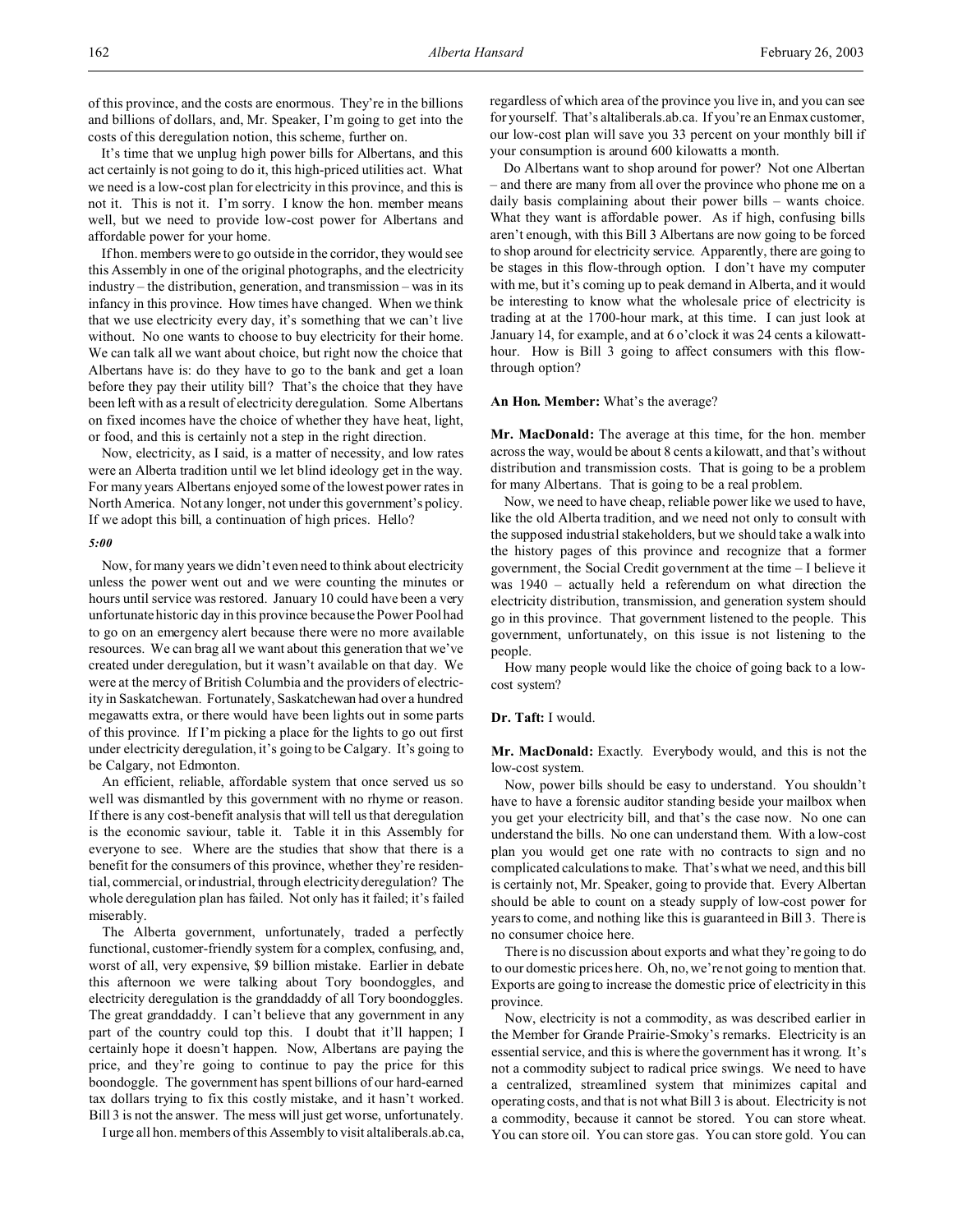store any commodity, but you cannot store electricity. The system has to be in a constant state of balance between supply and demand, and that's why we can't treat it as a commodity. It is an essential service.

Deregulation has certainly not worked in this province. We were promised that changes would bring lower power bills. That was an empty promise. Electricity prices have skyrocketed. We only have to look at other jurisdictions; many, many have come to their senses and rejected deregulation. They aren't going one step down the road with another high-priced utilities act. They're coming to their senses and saying: this was a mistake, it doesn't work, and we're going back to a tried-and-true system to deliver electricity to consumers.

California's disastrous experiment with deregulation, which also started with the promises of cheaper power, ended in early 2003. RIP to electricity deregulation in California. This was after eight years of economic misery for consumers. In announcing the decision, the California Public Utilities Commission said that deregulation was the most expensive public policy mistake in the history of California. Can Alberta be very far behind? I don't think so, unfortunately.

## *5:10*

I would urge all members to think about the money that we have spent on this costly mistake and think about the future. We look at the comments about natural gas fired generation, about how much of that has come onstream. Well, I don't have today's current supply/demand report from the Power Pool, but I have one from another winter's day. This was January 14, and of all that gas-fired generation that was supposedly created, less than 50 percent was being used at this hour of the day to provide electricity for Alberta consumers. Now, why would that be happening? Everyone was so anxious to build these natural gas fired generators, and then, suddenly, they don't want to operate them. What's going on? How are Albertans going to benefit from a system like that?

Our current system, one that is going to be enhanced in this bill, is going to allow the Power Pool of Alberta to continue to determine bids and offers submitted by market participants. What's interesting about this is that the lowest offer received for the last unit of generation required to meet demand sets the pool price. So everyone is going to be lumped in together, whether they're coal-fired or whether they're natural gas fired, whether it's hydro power. Everybody is lumped into that system.

Now, Bill 3 does nothing to end price manipulation. There have been two recent examples of price manipulation in the Power Pool in Calgary.

**Mr. Smith:** Tell the truth. Tell the truth.

**Mr. MacDonald:** Okay. The hon. Minister of Energy is talking about the truth. This is the truth. There were reports of price manipulation, and there was no clarification from the minister on how much electricity was involved in this price manipulation, what the cost was, and who was behind it. All this is done behind a veil. Now, there has been a recent report. I believe it was . . .

**Mr. Smith:** Mr. Speaker, point of order.

**The Speaker:** Yes, hon. member.

**Point of Order Imputing Motives**

**Mr. Smith:** Mr. Speaker, a point of order, Standing Order 23, imputing false motives. The member has absolutely no way of

determining what information I had or did not have. If he'd stick to his facts, we'd be much obliged.

Thank you.

**The Speaker:** Hon. Member for Edmonton-Gold Bar, you have to respond.

**Mr. MacDonald:** Pardon me?

**The Speaker:** There's a requirement to respond here.

**Mr. MacDonald:** The facts are as reported in the *Edmonton Journal* and in various newspapers. I would be interested to see if the minister has any comments regarding the reported manipulation that occurred on the Power Pool web site dated December 16, 2002.

**The Speaker:** The point that we have here now, unfortunately, though, is the suggestion made by the hon. Minister of Energy that his personal character has been tarnished by comments made by the hon. Member for Edmonton-Gold Bar, and the last comments made by the hon. Member for Edmonton-Gold Bar do not contribute to the clarification of this issue. Whether or not somebody chooses to comment on something in a newspaper has absolutely nothing to do with the issue. If I understand the Minister of Energy, he cited Standing Order 23, some section in it, and I guess it's on that point that we need clarification, not on the issue itself. That's not the point of the point of order.

**Mr. MacDonald:** Thank you, Mr. Speaker. Now, when we're talking about . . .

**The Speaker:** Hon. member, please sit down. Hon. member, there's been a point of order raised. It has to do with personal aspersions against another member. The subject, the context of the bill has nothing to do with what we're talking about now. We're talking now about the personal aspersion against another member that has to be clarified. That's what I'd ask you to deal with. The hon. Member for Edmonton-Gold Bar has been recognized to deal with this point of order.

**Mr. MacDonald:** Yes, Mr. Speaker. I'm just looking for clarification on the remarks that were made from the *Edmonton Journal* in relation to this alleged . . .

**The Speaker:** Please, hon. member. Please. The rules clearly indicate that no member has to deal with anything printed in a newspaper. That's not the subject matter here. It's the question of personal aspersion against the Minister of Energy that I'd like you to deal with, please.

**Mr. MacDonald:** Mr. Speaker, I in no way, shape, or form in my remarks intended to cast personal aspersions at the Minister of Energy. The Minister of Energy, I think, is aware of the cases that I am talking about in my remarks regarding price manipulation.

**The Speaker:** Hon. Minister of Energy, does that satisfy the point of order?

**Mr. Smith:** Yes, Mr. Speaker, it does, and thank you for the opportunity for the member to clarify the fact that he would in no way know what information I did or did not have in my possession. Thank you.